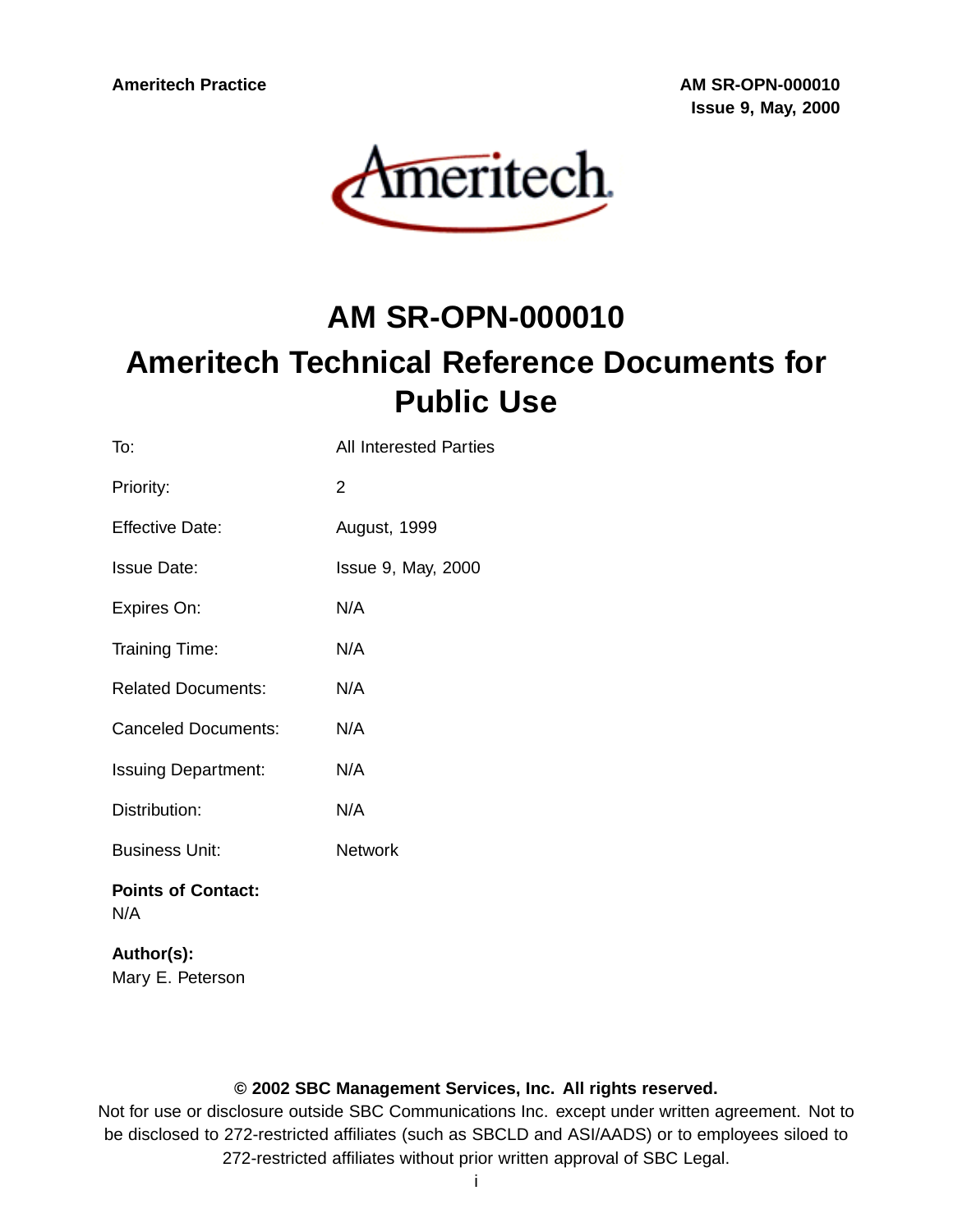| <b>Ameritech Practice</b> |                          | <b>AM SR-OPN-000010</b><br><b>Issue 9, May, 2000</b> |  |
|---------------------------|--------------------------|------------------------------------------------------|--|
|                           | <b>Table of Contents</b> |                                                      |  |
|                           | 1. GENERAL               |                                                      |  |
|                           | 2. ORDERING INSTRUCTIONS |                                                      |  |
| 3.                        | DOCUMENT ABSTRACTS       |                                                      |  |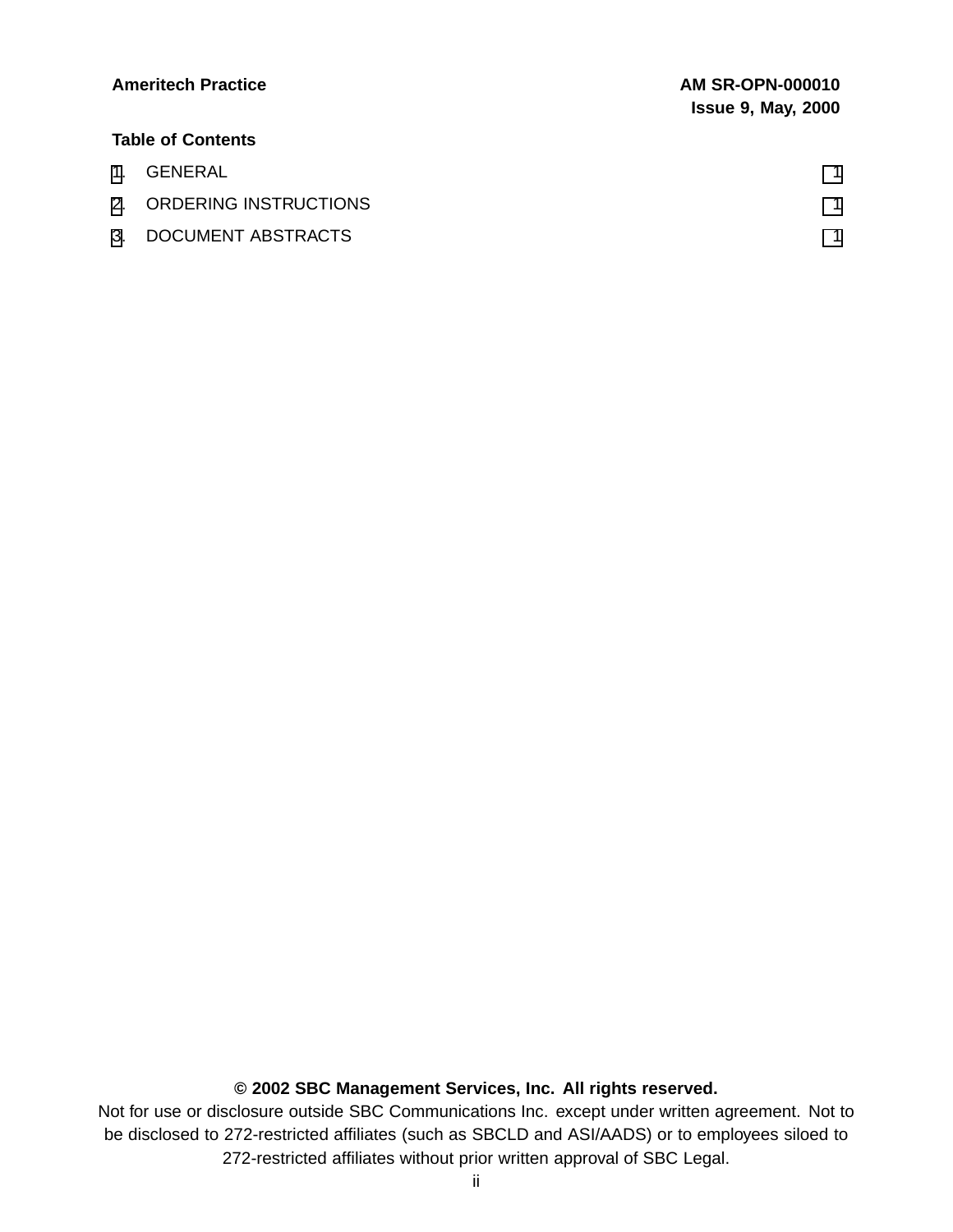#### **[1](#page-2-0). GENERAL**

This catalog contains a listing of publicly available Ameritech technical reference documents.

#### **[2](#page-2-0). ORDERING INSTRUCTIONS**

Documents are available at no charge at the public website http://www.ameritech.com/regulatory/netpage.html. Please contact the APEx Help Desk (517-788-6872)if you have difficulty viewing any of the documents listed below.

#### **[3](#page-2-0). DOCUMENT ABSTRACTS**

| Document# | <b>Title and Description</b> |
|-----------|------------------------------|

| AM SR-OPN-000010 | <b>Ameritech Technical Reference Documents for Public Use</b>                                                                                                                                                                                                                                                                                                                           |
|------------------|-----------------------------------------------------------------------------------------------------------------------------------------------------------------------------------------------------------------------------------------------------------------------------------------------------------------------------------------------------------------------------------------|
|                  | <b>Issue 9, May, 2000</b>                                                                                                                                                                                                                                                                                                                                                               |
|                  | This is the last issue of this document. It provides abstract<br>and general information on Ameritech documents that could<br>be ordered prior to the creation of this website. Documents<br>and associated descriptive information which was either<br>inappropriate or outdated have either been eliminated or<br>references have been provided regarding replacement<br>information. |
|                  | NOTE: Readers unfamiliar with the Network Disclosure<br>process or services described in these abstracts should<br>pay particular attention to the issue date.                                                                                                                                                                                                                          |

#### <span id="page-2-0"></span>**© 2002 SBC Management Services, Inc. All rights reserved.**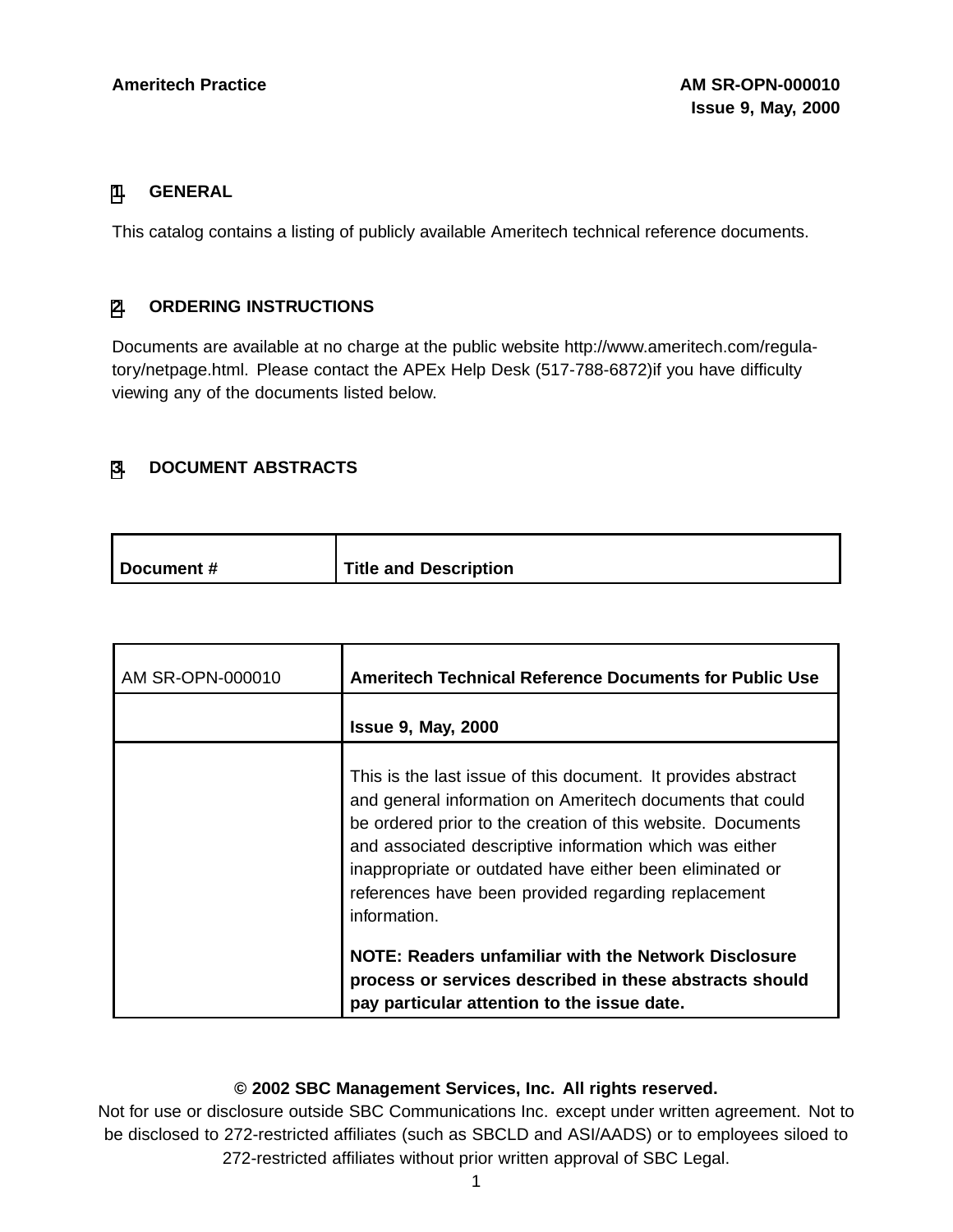| AM SR-ENG-000068 | <b>Ameritech ISDN Wiring Guide For ISDN Direct</b>                                                                                                                                                                                                                                                                                                                                                                                                      |
|------------------|---------------------------------------------------------------------------------------------------------------------------------------------------------------------------------------------------------------------------------------------------------------------------------------------------------------------------------------------------------------------------------------------------------------------------------------------------------|
|                  | <b>Issue 3, February 1996</b>                                                                                                                                                                                                                                                                                                                                                                                                                           |
|                  | The Ameritech ISDN Wiring Guide acquaints the wiring<br>installer, electrician and interested homeowner with wiring<br>and powering practices used in residence and small business<br>ISDN installations. It is a useful tool for planning and preparing<br>the home or small business for ISDN Direct service. Wiring<br>topology, standards and federal regulations for ISDN are<br>explained in simple terms with many illustrations and a glossary. |
|                  | Readers are cautioned to note the date of this document.<br>It represents the methodologies of Ameritech Services<br>at the time of its publication. Other information on ISDN<br>may be found at the National ISDN User Forum website:<br>http://www.niuf.nist.gov.docs/                                                                                                                                                                               |

| AM TR-CSI-000090 | <b>Ameritech Guidelines for Product Change Notices</b>                                                                                                                                                                                                                                                                                                                                                                            |
|------------------|-----------------------------------------------------------------------------------------------------------------------------------------------------------------------------------------------------------------------------------------------------------------------------------------------------------------------------------------------------------------------------------------------------------------------------------|
|                  | <b>Issue 1, May 1992</b>                                                                                                                                                                                                                                                                                                                                                                                                          |
|                  | This document provides suppliers of telecommunications<br>equipment with proposed Product Change Notice guidelines<br>that should be used to effectively interface with Ameritech<br>Services and its Affiliates concerning product changes.<br>Although these guidelines are subject to Ameritech Services'<br>copyright, a supplier may elect to follow the procedures<br>described herein with customers other than Ameritech. |
|                  | NOTE: Readers are cautioned to note the publication<br>date of this document, and are encouraged to<br>contact a Procurement representative for current<br>information;                                                                                                                                                                                                                                                           |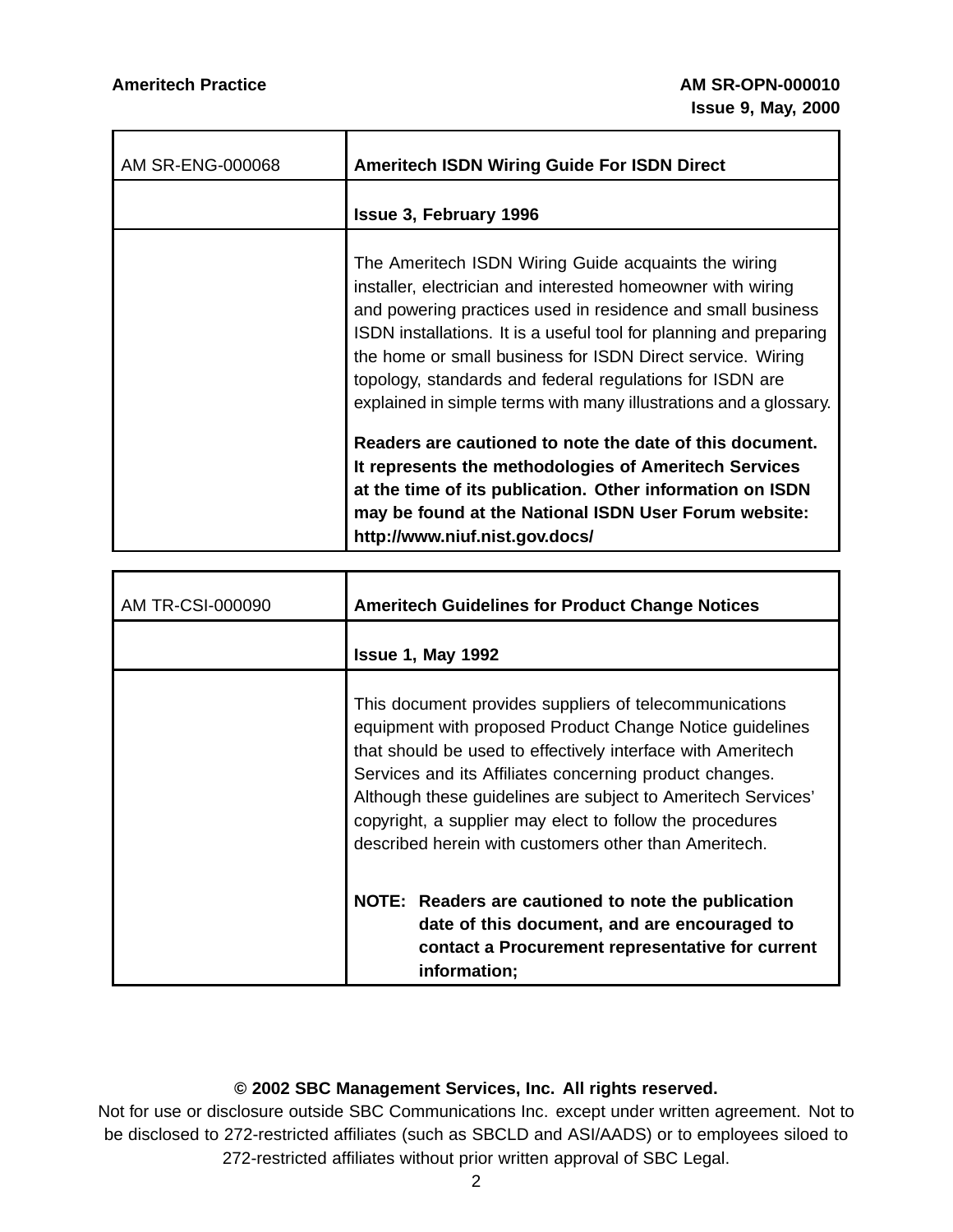T.

| AM TR-EEN-000011 | Ameritech Installation Administrative and Workmanship<br><b>Requirements</b>                                                                                                                                                                                                                                                                                                                                                                                                                                                                                                        |
|------------------|-------------------------------------------------------------------------------------------------------------------------------------------------------------------------------------------------------------------------------------------------------------------------------------------------------------------------------------------------------------------------------------------------------------------------------------------------------------------------------------------------------------------------------------------------------------------------------------|
|                  | <b>Issue H, August 1999</b>                                                                                                                                                                                                                                                                                                                                                                                                                                                                                                                                                         |
|                  | This publication is an Installation Supplier's guide for equipment<br>and equipment systems that will be installed, removed, or<br>modified in all types of Telephone Company facilities. This<br>document reflects current requirements that are subject to<br>revision or change for any reason, including but not limited<br>to, conformity with standards declared by various agencies,<br>utilization of advances in the state of technical arts, or the<br>reflection of changes in the design of any equipment, techniques<br>or procedures described or referred to herein. |
|                  | NOTE: This document is scheduled to be merged with<br>an existing SBC document, TPC 76300 MP at year end                                                                                                                                                                                                                                                                                                                                                                                                                                                                            |
|                  | 2000. Call the Technical Publications Order Line on (210)<br>886-1192. This document is currently available, but will be<br>deleted at merge.                                                                                                                                                                                                                                                                                                                                                                                                                                       |

| AM TR-EEN-000015 | <b>Ameritech Central Office Equipment and Engineering</b><br><b>Requirements</b>                                                                                                                                                      |
|------------------|---------------------------------------------------------------------------------------------------------------------------------------------------------------------------------------------------------------------------------------|
|                  | <b>Issue 1, December 1992</b>                                                                                                                                                                                                         |
|                  | Provides suppliers of central office equipment and engineering<br>services with the general material and engineering requirements<br>necessary to provide equipment and/or engineering services to<br>an Ameritech operating company. |
|                  | NOTE: This document is being merged with an existing<br>SBC document, TPC 76400 MP by 3Q year 2000. Call the<br>Technical Publications Order Line on (210) 886-1192. This<br>document is currently not available due to this change.  |

# **© 2002 SBC Management Services, Inc. All rights reserved.**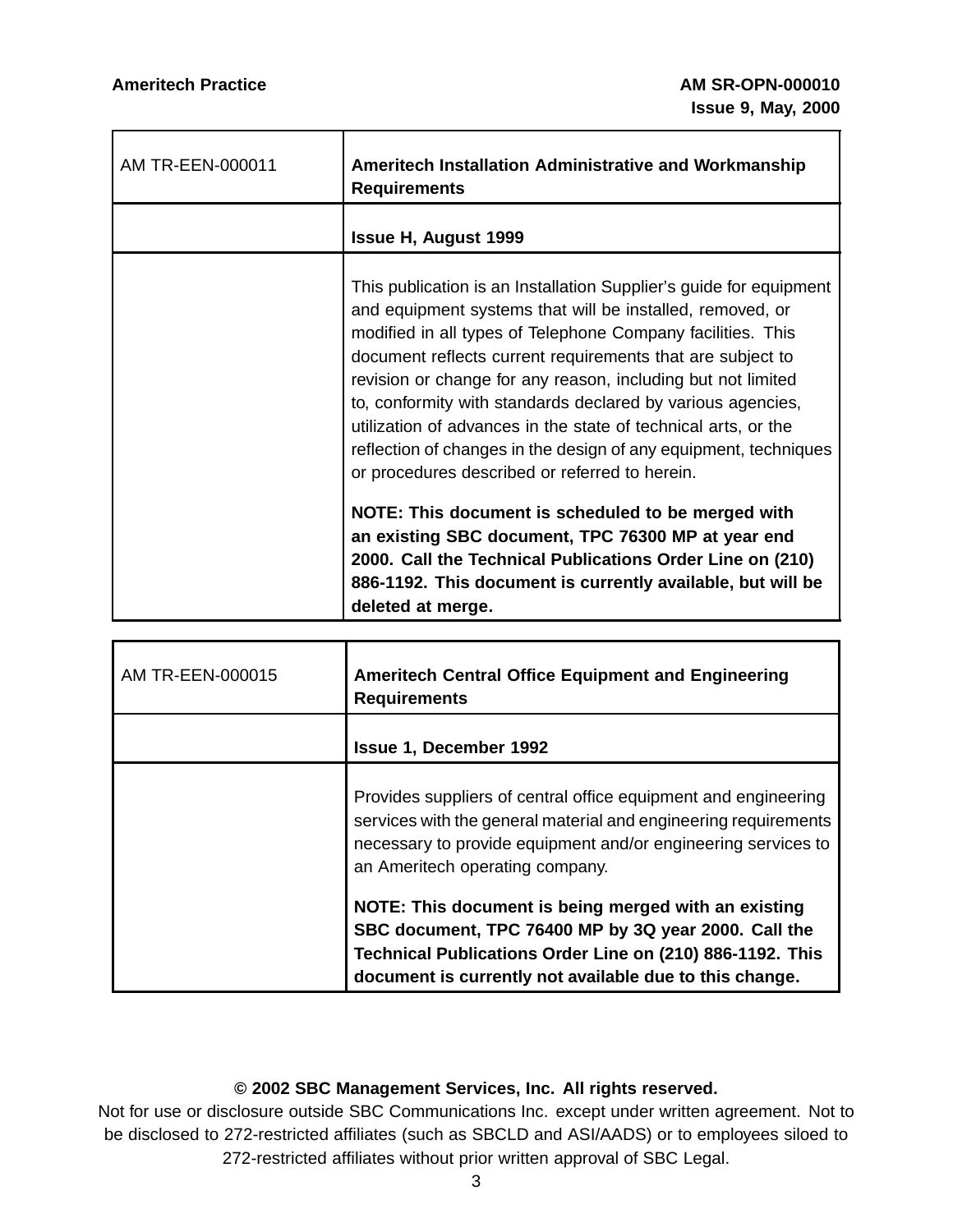r

| AM TR-ENG-000121 | Ameritech Digital Video Service Interface Specifications                                                                                                                              |
|------------------|---------------------------------------------------------------------------------------------------------------------------------------------------------------------------------------|
|                  | <b>Issue 2, September 1994</b>                                                                                                                                                        |
|                  | This specification was reissued to include the addition of<br>more audio channel options and to provide a more detailed<br>description of the video and audio performance objectives. |

| Netpartner <sup>®</sup> Network Management System (NMS) Interface<br><b>Specification</b>                                                                                                                                                                                                                                                                                                                                                 |
|-------------------------------------------------------------------------------------------------------------------------------------------------------------------------------------------------------------------------------------------------------------------------------------------------------------------------------------------------------------------------------------------------------------------------------------------|
| <b>Issue 1, February 1990</b>                                                                                                                                                                                                                                                                                                                                                                                                             |
| This document defines interface requirements between the Local<br>Exchange Carrier (LEC) host complex communications processor<br>and the end-customer premises equipment. The specification is<br>published as a guide for designers, manufacturers, and suppliers<br>of customer premises equipment (CPE) and software that are<br>intended to be compatible with the host complex.<br>* Netpartner is a registered trademark of Lucent |
|                                                                                                                                                                                                                                                                                                                                                                                                                                           |

| AM TR-MKT-000035 | <b>Ameritech Automatic Meter Reading Service Interface</b><br><b>Specification</b>                                                                                                                                               |
|------------------|----------------------------------------------------------------------------------------------------------------------------------------------------------------------------------------------------------------------------------|
|                  | <b>Issue 1, March 1989</b>                                                                                                                                                                                                       |
|                  | This document describes the architecture and operation of<br>Ameritech's automated utility meter reading service. It provides<br>interface specifications and operating requirements as a guide<br>for system users and vendors. |

#### **© 2002 SBC Management Services, Inc. All rights reserved.**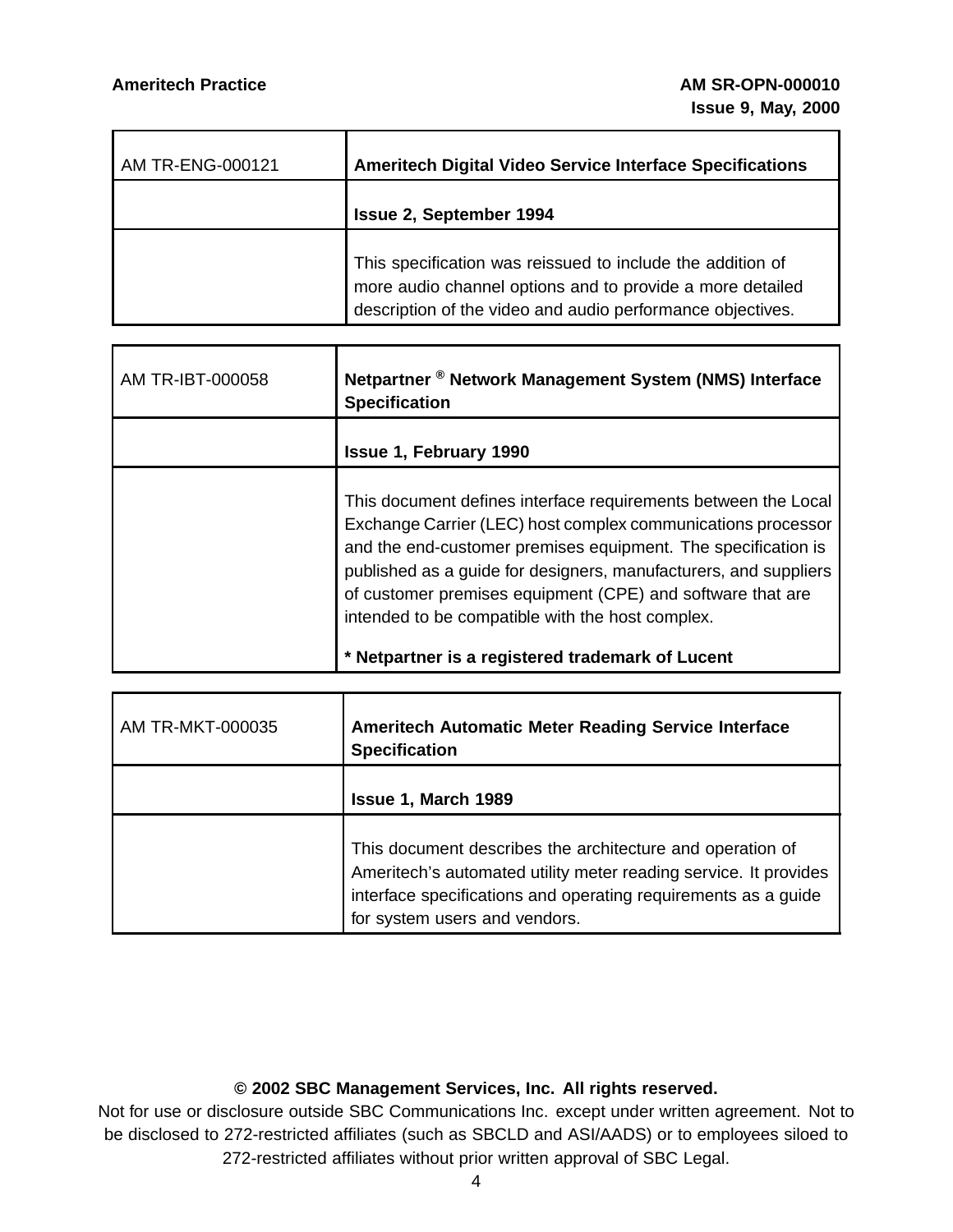| AM TR-MKT-000039 | Ameritech Scan-Alert Transport Service Deployed with<br><b>Applied Spectrum</b>                                                                                                                                                                     |
|------------------|-----------------------------------------------------------------------------------------------------------------------------------------------------------------------------------------------------------------------------------------------------|
|                  | <b>Issue 1, May 1989</b>                                                                                                                                                                                                                            |
|                  | This technical reference provides a description of the Ameritech<br>Scan-Alert Transport Service based on spread spectrum<br>technology. It provides the technical and protocol specifications<br>for the two points of interface for this service. |

| AM TR-MKT-000046 | Ameritech Public Telephone Message Interface<br><b>Specifications</b>                                                                                                                                                                                                                                                                                                                                                                                                |
|------------------|----------------------------------------------------------------------------------------------------------------------------------------------------------------------------------------------------------------------------------------------------------------------------------------------------------------------------------------------------------------------------------------------------------------------------------------------------------------------|
|                  | <b>Issue 2, September 1991</b>                                                                                                                                                                                                                                                                                                                                                                                                                                       |
|                  | This is the second issue of the Public Telephone Message<br>Delivery Service network interface. This issue describes a<br>new interface which will be used to provide the service; it<br>replaces the interface defined in Issue 1. Public Telephone<br>Message Delivery Service will be deployed in major public<br>telephone market areas in the Ameritech region to provide<br>voice messaging capability to persons calling from Ameritech<br>public telephones. |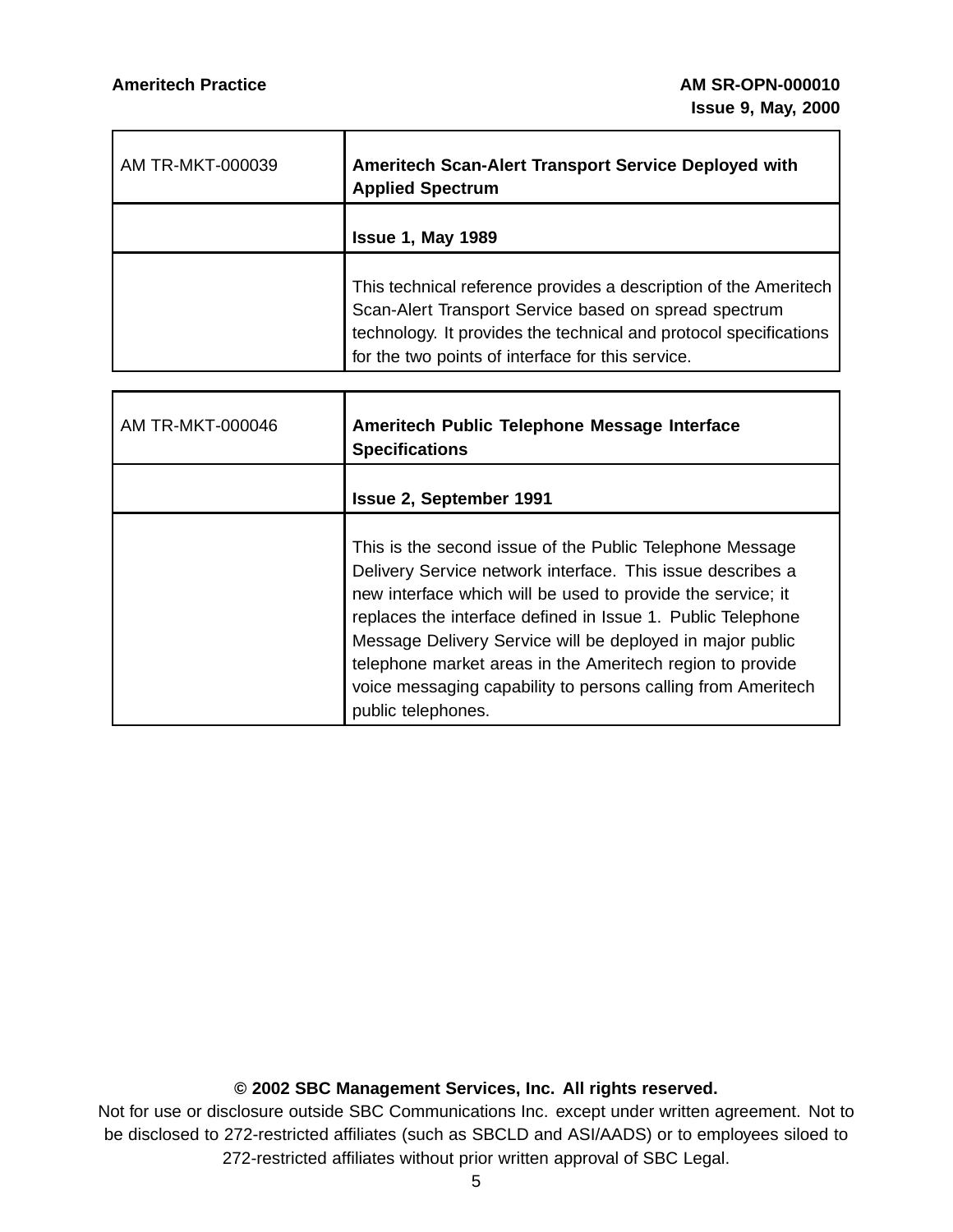| AM TR-MKT-000066 | <b>Ameritech Dedicated and Switched Communications</b><br>Services - Special Access and Exchange Interval Guide                                                                                                                                                                                                                                                                                                                                                                                                                                                                                                                                                                                                                 |
|------------------|---------------------------------------------------------------------------------------------------------------------------------------------------------------------------------------------------------------------------------------------------------------------------------------------------------------------------------------------------------------------------------------------------------------------------------------------------------------------------------------------------------------------------------------------------------------------------------------------------------------------------------------------------------------------------------------------------------------------------------|
|                  | The Ameritech Interval Ordering Guide is available on the<br>SBC "TCNET" website. (AM TR-MKT-000066) Issue 10<br>contains General Information, Product Descriptions, Negotiated<br>Intervals, Application Dates, Firm Order Confirmation,<br>Confirming Design Layout Report Dates, Disconnects, and<br>Standard Access Order Intervals. This document provides<br>the standard intervals and guidelines for processing Access<br>Service Requests (ASRs) for Ameritech operating companies<br>(AOCs) as referenced in the FCC 2 Interstate Access Tariff<br>Section 5.5. It is for use by all customers ordering Ameritech<br>Interconnection, Dedicated and Switched Communications<br>services, Special Access and Exchange. |

| AM TR-MKT-000071 | <b>Ameritech Answer Supervision with Line Side Interface</b><br><b>Specifications</b>                                                                                                                                                                                                                                                                                                                                                                                                                                                                                                                                                                                               |
|------------------|-------------------------------------------------------------------------------------------------------------------------------------------------------------------------------------------------------------------------------------------------------------------------------------------------------------------------------------------------------------------------------------------------------------------------------------------------------------------------------------------------------------------------------------------------------------------------------------------------------------------------------------------------------------------------------------|
|                  | <b>Issue 1, December 1990</b>                                                                                                                                                                                                                                                                                                                                                                                                                                                                                                                                                                                                                                                       |
|                  | This document describes the network interface for the<br>Ameritech Answer Supervision with Line Side Interface<br>Basic Service Element (BSE). This feature will provide an<br>electrical indication of the called party answer to a line side<br>connection via reversal of the voltage on the subscribing line.<br>This technical reference is published by Ameritech to provide<br>a technical description of the interface between customer<br>premises equipment and appropriately equipped Ameritech<br>central offices. The BSE will be available in properly equipped<br>Northern Telecom DMS®-100 central offices.<br>* DMS is a registered trademark of Northern Telecom. |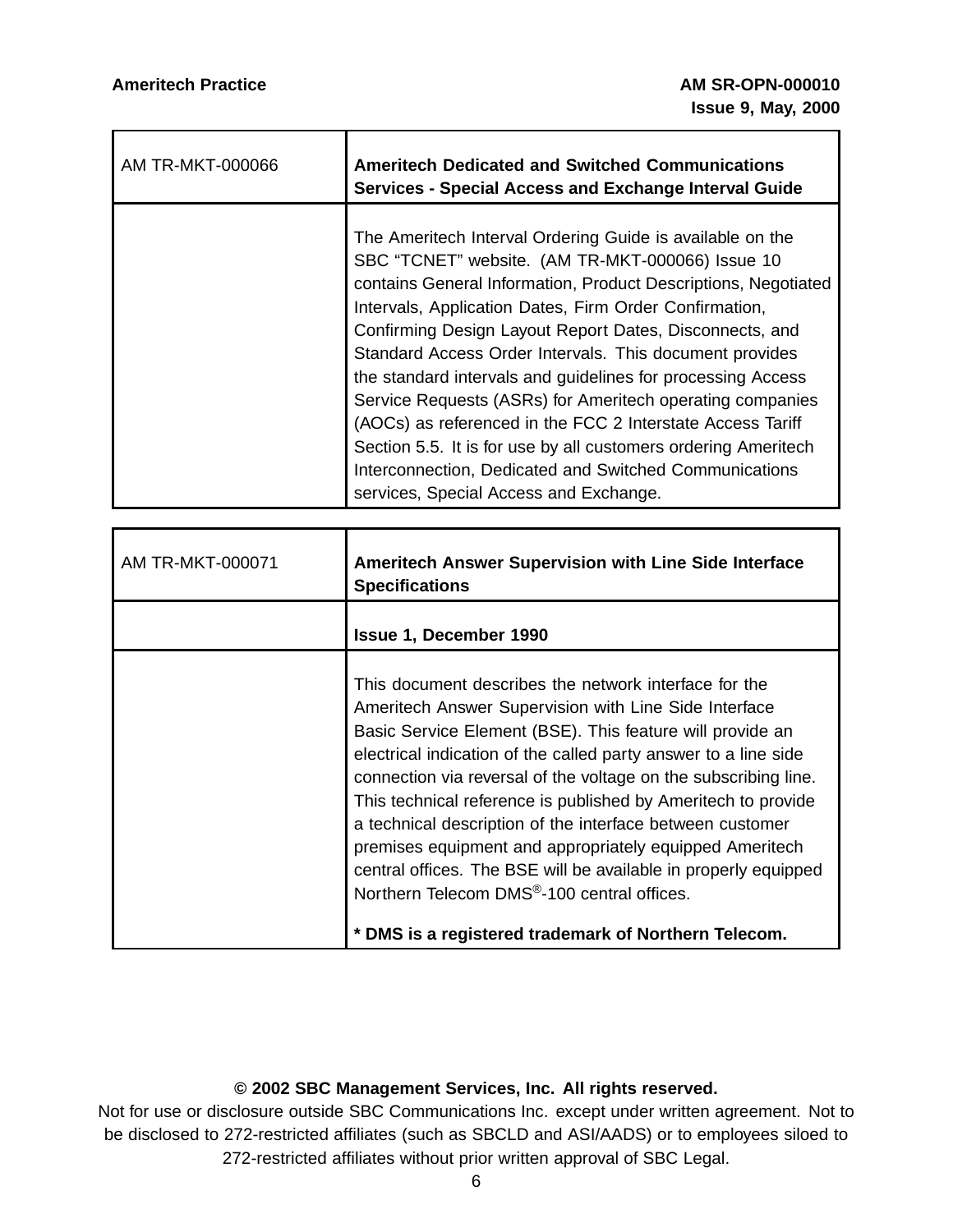| AM TR-MKT-000108 | <b>Ameritech Directory Search (ADS) Technical Description</b>                                                                                                                                                                                                                      |
|------------------|------------------------------------------------------------------------------------------------------------------------------------------------------------------------------------------------------------------------------------------------------------------------------------|
|                  | <b>Issue 2, March 1994</b>                                                                                                                                                                                                                                                         |
|                  | This document is designed as a guide for Interexchange<br>Carriers and information providers who may wish to access<br>the Ameritech Directory Search (ADS) Service. This technical<br>reference outlines the requirements and specifications for<br>interpreting the data stream. |

| AM TR-NIS-000068 | <b>Ameritech ISDN Interface Specification</b>                                                                                                                                                                                                              |
|------------------|------------------------------------------------------------------------------------------------------------------------------------------------------------------------------------------------------------------------------------------------------------|
|                  | <b>Issue 4, August 1998</b>                                                                                                                                                                                                                                |
|                  | Interface Specification document is being reissued to update<br>the standard National ISDN-2 (NI-2) Basic Rate Access (BRA)<br>and Primary Rate Interface (PRI) documentation references.<br>This includes the introduction of National ISDN enhancements. |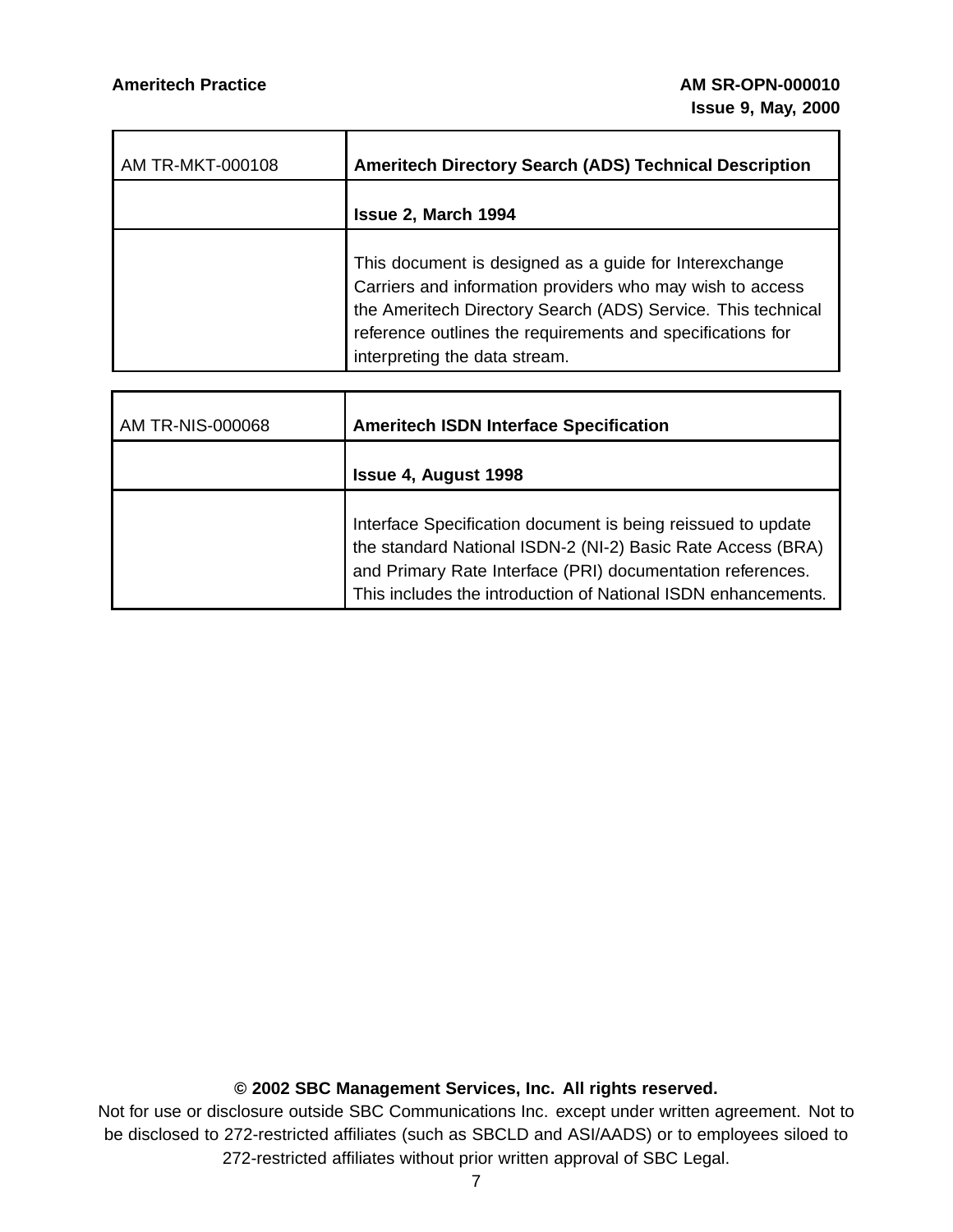Ē

Ē

 $\overline{\phantom{a}}$ 

| <b>AM TR-NIS-000074</b> | 1A ESS™ Bulk Calling Line Identification (BCLID) Interface<br><b>Specification</b>                                                                                                                                                                                                                                                                                                                                                                                                                                                                                                                                                                                 |
|-------------------------|--------------------------------------------------------------------------------------------------------------------------------------------------------------------------------------------------------------------------------------------------------------------------------------------------------------------------------------------------------------------------------------------------------------------------------------------------------------------------------------------------------------------------------------------------------------------------------------------------------------------------------------------------------------------|
|                         | <b>Issue 1, July 1991</b>                                                                                                                                                                                                                                                                                                                                                                                                                                                                                                                                                                                                                                          |
|                         | Ameritech plans to offer a new advanced Custom Calling<br>Service (CCS) which allows Customer Premises Equipment<br>(CPE) to receive Calling Party Number and other incoming<br>call-related information. This information will be delivered over<br>a Dedicated Network Access Line (DNAL). Ameritech initially<br>plans to offer this service only from selected Lucent 1A ESS™<br>switches across the Ameritech region. The service, which<br>has yet to be named, will use an Lucent proprietary interface<br>for Bulk Calling Line Identification (BCLID). The interface<br>uses a 1200 Baud data link connected to a 1A ESS™ switch<br>Input/Output Channel. |
|                         | * 1A ESS is a trademark of Lucent.                                                                                                                                                                                                                                                                                                                                                                                                                                                                                                                                                                                                                                 |

| AM TR-NIS-000075 | <b>Telemetry/Alarm Bridged Service (TABS) Overview</b>                                                                                                                                                                                   |
|------------------|------------------------------------------------------------------------------------------------------------------------------------------------------------------------------------------------------------------------------------------|
|                  | Issue 1, April 1993                                                                                                                                                                                                                      |
|                  | This Technical Reference is published by Ameritech to provide<br>a technical view of the Telemetry/Alarm Bridged Service. It<br>provides interface specifications and operating requirements as<br>a guide for system users and vendors. |

#### **© 2002 SBC Management Services, Inc. All rights reserved.**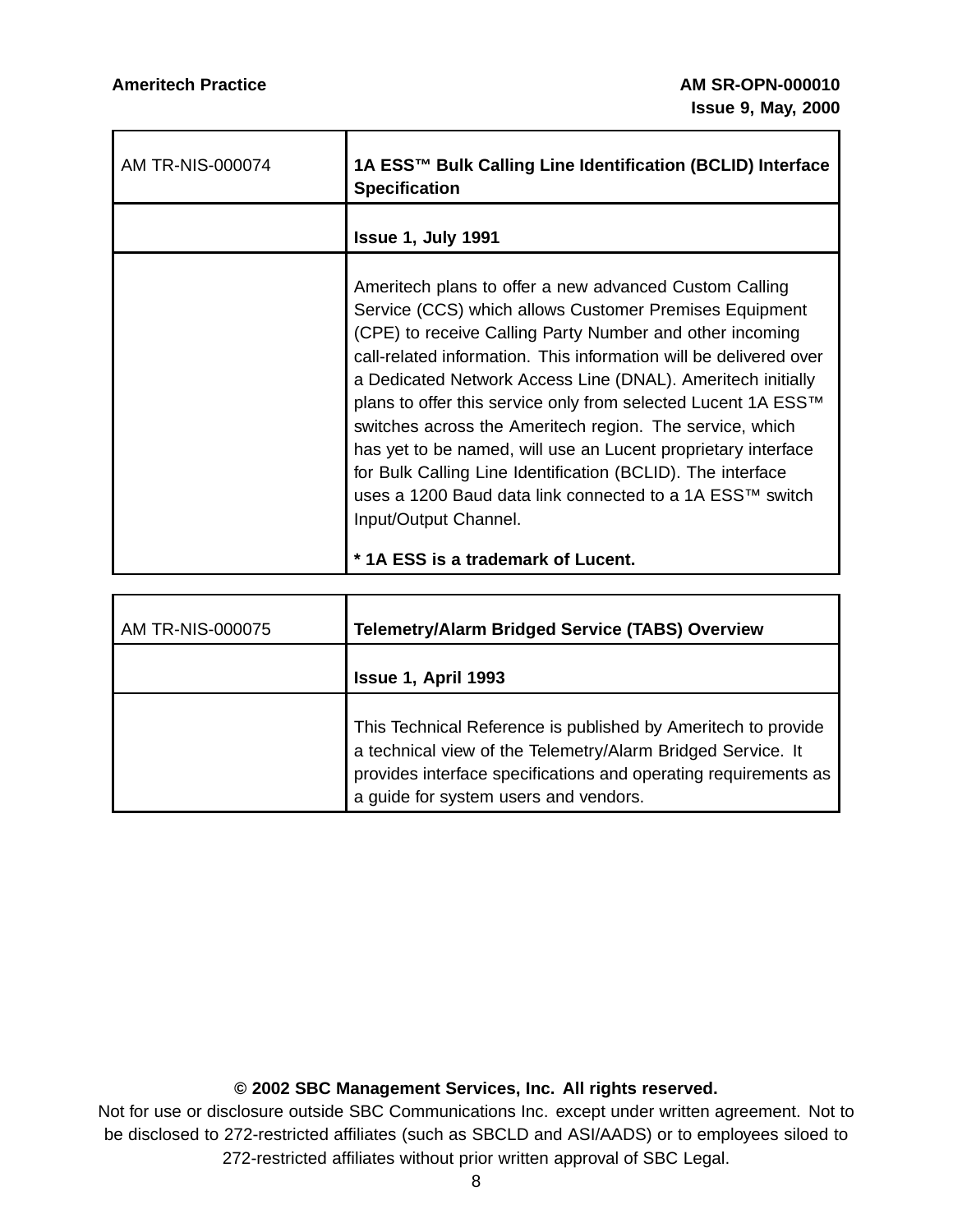$\mathbf{\tau}$ 

 $\overline{\mathbf{1}}$ 

| <b>AM TR-NIS-000077</b> | Ameritech OPTINET™ 100 Mbps (FDDI) Interface<br><b>Specifications</b>                                                                                                                                                                                                                                                                                                                                                                                                                                                                                                                                                                                                                                                                                                                                                                                                                                                                                                                                                                 |
|-------------------------|---------------------------------------------------------------------------------------------------------------------------------------------------------------------------------------------------------------------------------------------------------------------------------------------------------------------------------------------------------------------------------------------------------------------------------------------------------------------------------------------------------------------------------------------------------------------------------------------------------------------------------------------------------------------------------------------------------------------------------------------------------------------------------------------------------------------------------------------------------------------------------------------------------------------------------------------------------------------------------------------------------------------------------------|
|                         | Issue 1, July 1991                                                                                                                                                                                                                                                                                                                                                                                                                                                                                                                                                                                                                                                                                                                                                                                                                                                                                                                                                                                                                    |
|                         | This document describes and makes references to other<br>technical documents for Ameritech OPTINET ™100 Mbps<br>(FDDI) Service interface requirements. Ameritech OPTINET ™<br>100 Mbps (FDDI) Service is a planned service under existing<br>Ameritech OPTINET <sup>™</sup> Services filed in the AOC exchange<br>tariffs. The service will be available for intraLATA transport<br>throughout the Ameritech region where fiber facilities exist<br>and where the customer requests an FDDI interface at 100<br>Mbps. The OPTINET™ 100 Mbps (FDDI) Service provides a<br>multimode fiber interface and allows interconnection of two or<br>more remote FDDI installations through dedicated transmission<br>facilities. Distance between two neighboring nodes can extend<br>up to 50 kilometers in length. This technical reference is<br>published by Ameritech to provide a technical description of the<br>interface between customer premises equipment and Ameritech<br>central offices to support Ameritech OPTINET ä Service. |
|                         | * OPTINET is a trademark of Ameritech.                                                                                                                                                                                                                                                                                                                                                                                                                                                                                                                                                                                                                                                                                                                                                                                                                                                                                                                                                                                                |

# **© 2002 SBC Management Services, Inc. All rights reserved.**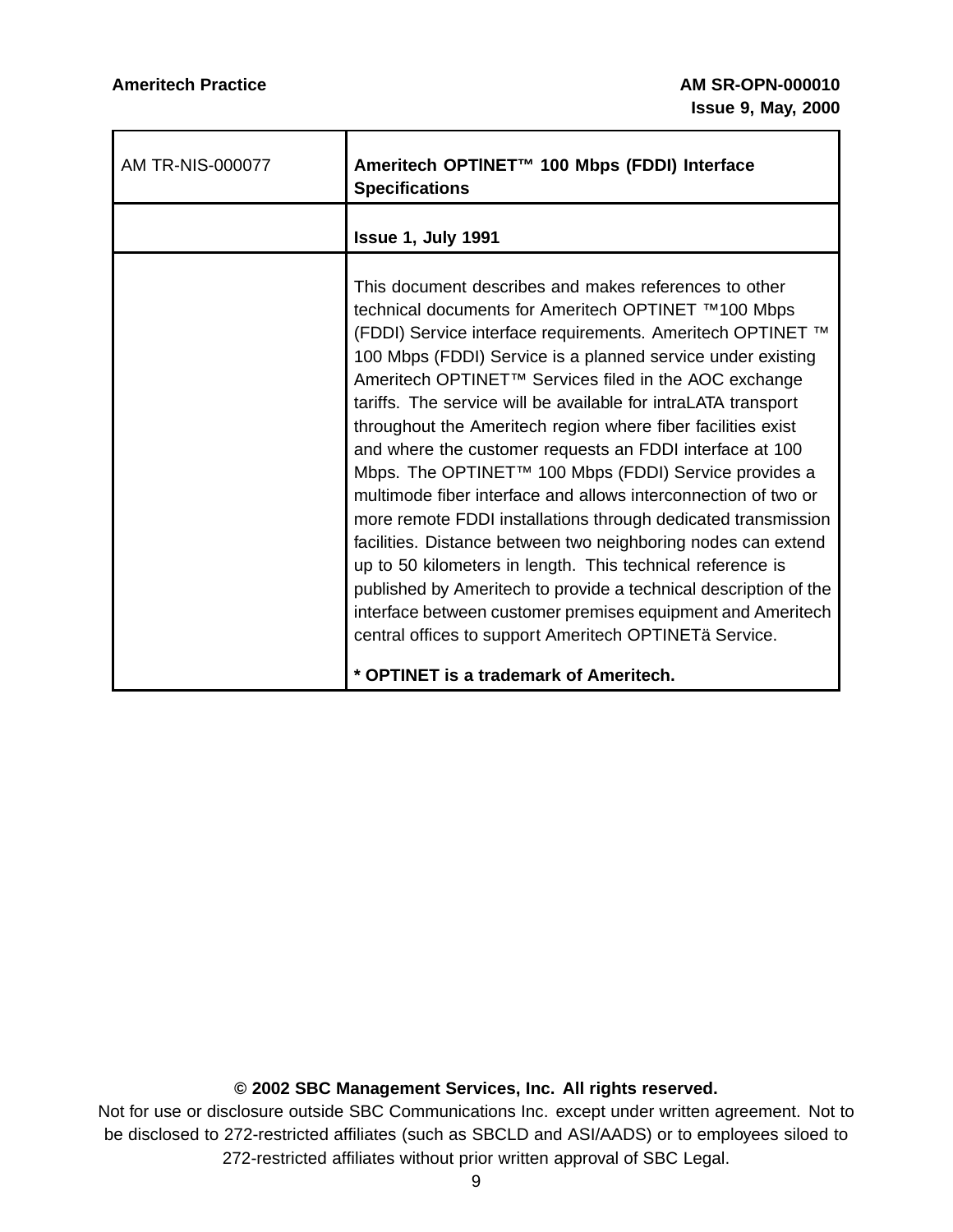Г

 $\overline{\mathsf{T}}$ 

 $\overline{\mathbf{1}}$ 

| AM TR-NIS-000087 | <b>Microcell Connection Service Interface and Performance</b><br><b>Specifications</b>                                                                                                                                                                                                                                                                                                                                                                                                                                                                                                                                                                                                                                                                                                                                            |
|------------------|-----------------------------------------------------------------------------------------------------------------------------------------------------------------------------------------------------------------------------------------------------------------------------------------------------------------------------------------------------------------------------------------------------------------------------------------------------------------------------------------------------------------------------------------------------------------------------------------------------------------------------------------------------------------------------------------------------------------------------------------------------------------------------------------------------------------------------------|
|                  | <b>Issue 1, December 1991</b>                                                                                                                                                                                                                                                                                                                                                                                                                                                                                                                                                                                                                                                                                                                                                                                                     |
|                  | This Technical Reference describes the interface and<br>performance characteristics of a new cellular transport service.<br>This service will accommodate up to 40 radio frequency<br>channels from a customer's host cell site to a microcell canister.<br>The canister is placed at a location of the customer's choosing.<br>The service is designed to provide the customer with an<br>electrical hand-off at the cell site and an optical hand-off at the<br>microcell canister. The primary applications of this service will<br>be: To allow cellular providers to increase the density of service<br>coverage in congested areas; To provide improved service to<br>dead spots in their networks (e.g., tunnels, etc.); and To provide<br>a means of inexpensively expanding the coverage area of<br>existing cell sites. |

# **© 2002 SBC Management Services, Inc. All rights reserved.**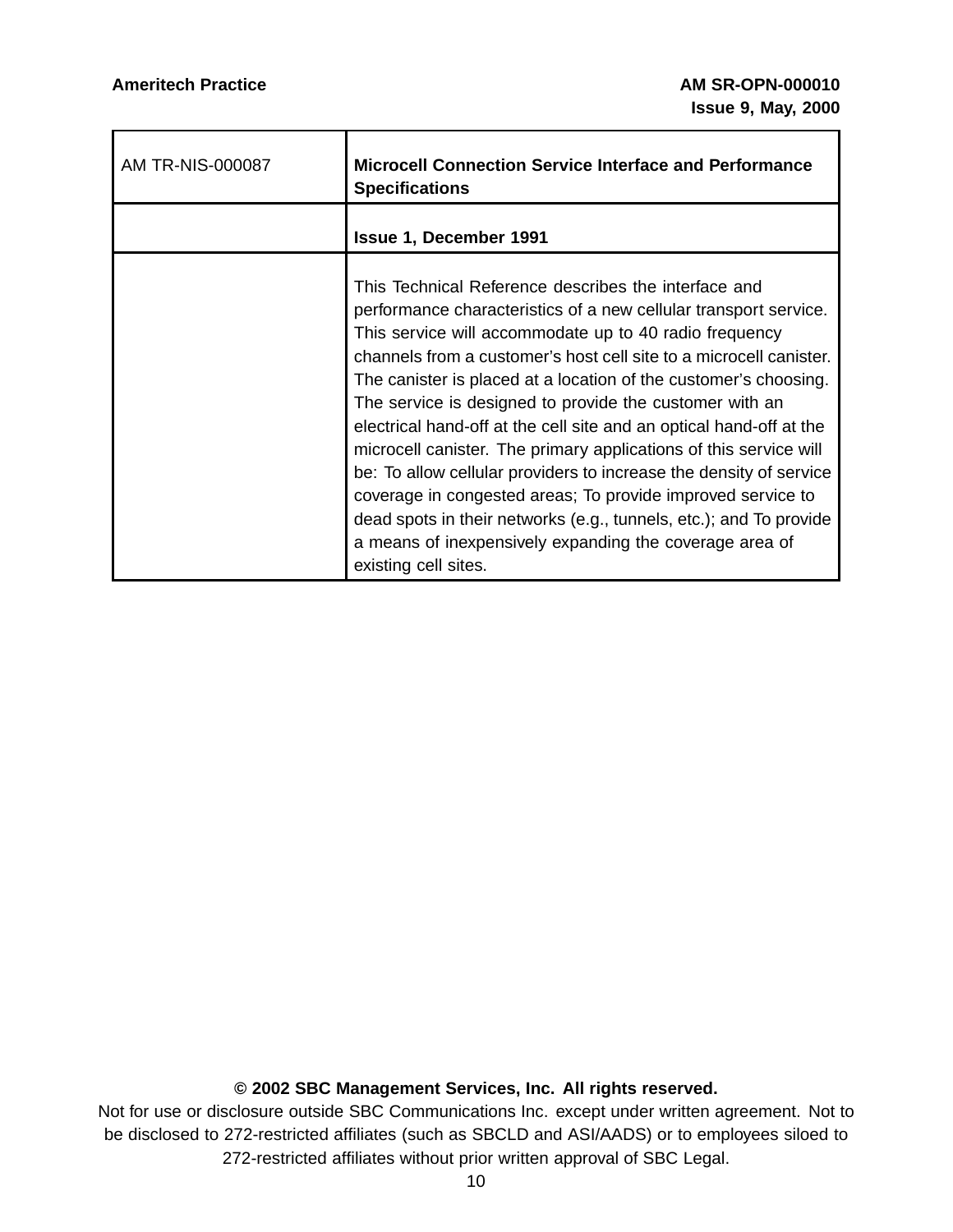| AM TR-NIS-000091 | <b>Ameritech Frame Relay PVC Service Interface Specification</b>                                                                                                                                                                                                                                                                                                                                                                                                                                                                                                                                                                                                                                                                                                                                                                                                                                                                                                                                     |
|------------------|------------------------------------------------------------------------------------------------------------------------------------------------------------------------------------------------------------------------------------------------------------------------------------------------------------------------------------------------------------------------------------------------------------------------------------------------------------------------------------------------------------------------------------------------------------------------------------------------------------------------------------------------------------------------------------------------------------------------------------------------------------------------------------------------------------------------------------------------------------------------------------------------------------------------------------------------------------------------------------------------------|
|                  | <b>Issue 1, February 1992</b>                                                                                                                                                                                                                                                                                                                                                                                                                                                                                                                                                                                                                                                                                                                                                                                                                                                                                                                                                                        |
|                  | Ameritech plans to offer Frame Relay PVC Service in 3Q92<br>in the Detroit LATA and other cities currently being identified.<br>FRS is a low-speed to medium-speed data service. FRS is<br>a connection-oriented data transport service that operates at<br>speeds up to 1.5 Mbps. Ameritech plans to offer the service<br>at speeds from 56 Kbps to 1.5 Mbps. The early features<br>include Permanent Virtual Circuits (PVCs), PVC management,<br>Forward and Backward Explicit Congestion Notification (FECN<br>and BECN). At subscription, the customer will identify the end<br>points of the FRS PVCs requiring communication with one<br>another. FRS will provide bandwidth efficiency over private<br>line scenarios between multiple, pre-identified locations. The<br>technical disclosure document referenced here describes the<br>initial implementation of FRS. Different early implementations<br>may be deployed. In such an event, an amendment to the<br>disclosure will be filed. |

| AM TR-NIS-000092 | <b>Ameritech SMDS Interface Specification</b>                                                                                                                                                                                                                                                                                                                                                                   |
|------------------|-----------------------------------------------------------------------------------------------------------------------------------------------------------------------------------------------------------------------------------------------------------------------------------------------------------------------------------------------------------------------------------------------------------------|
|                  | <b>Issue 2, April 1992</b>                                                                                                                                                                                                                                                                                                                                                                                      |
|                  | This specification is being reissued to announce the utilization of<br>a second "switching platform" for the early availability of SMDS.<br>The reissue also amends the previously stated difference from<br>the Bellcore Technical Releases regarding the maximum size of<br>user information contained in the data unit. Requirements for<br>the first platform were announced in Issue 1 of this disclosure. |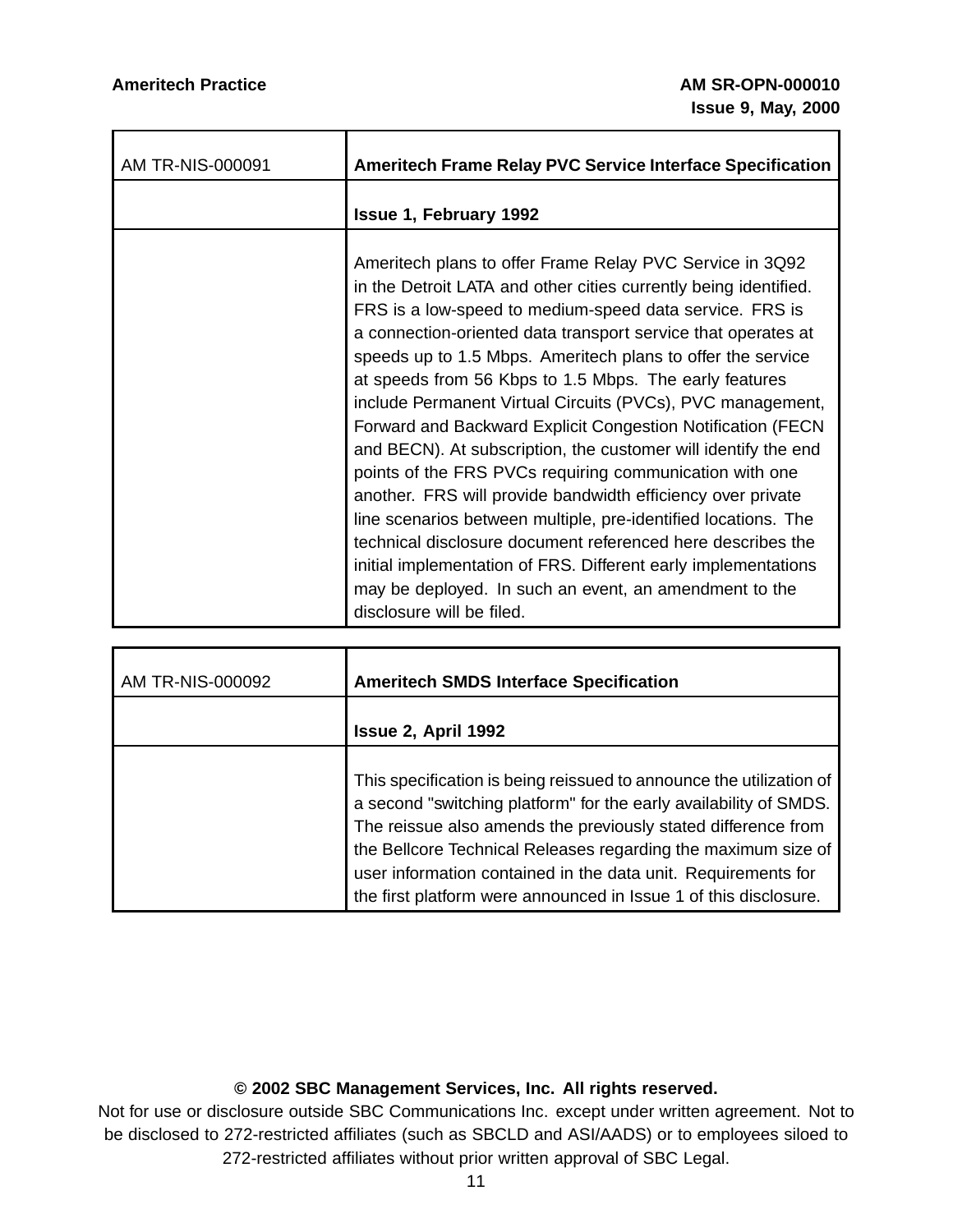| AM TR-NIS-000095 | <b>Ameritech Coin Line Interface Specifications</b>                                                                                                                                                                                                                                                                                                                                                                                                                                                                                                                                                |
|------------------|----------------------------------------------------------------------------------------------------------------------------------------------------------------------------------------------------------------------------------------------------------------------------------------------------------------------------------------------------------------------------------------------------------------------------------------------------------------------------------------------------------------------------------------------------------------------------------------------------|
|                  | <b>Issue 1, June 1992</b>                                                                                                                                                                                                                                                                                                                                                                                                                                                                                                                                                                          |
|                  | Coin Line Service is offered as a means to provide a public coin<br>telephone service line to work with a properly equipped coin<br>telephone set. This service will allow the third-party provider of<br>public coin telephones to connect to the Ameritech operating<br>company (AOC) coin control circuits in the local central office.<br>The central office coin control circuits provide most of the coin<br>control functions for the telephone set. Coin Line Service is<br>provided to allow a calling customer to originate a call and to<br>pay for the call at the coin telephone set. |

| AM TR-NIS-000096 | <b>Host Interconnect Service Interface Specification</b>                                                                                                                                                                                                                                                                                                                                                                                                             |
|------------------|----------------------------------------------------------------------------------------------------------------------------------------------------------------------------------------------------------------------------------------------------------------------------------------------------------------------------------------------------------------------------------------------------------------------------------------------------------------------|
|                  | <b>Issue 2, July 1992</b>                                                                                                                                                                                                                                                                                                                                                                                                                                            |
|                  | Issue 2 describes technical enhancements to the Host<br>Interconnect Service that increase its flexibility. The<br>User/Network interface described in Issue 1 does not change.<br>Host Interconnect Service provides high speed, optical<br>fiber-based transmission of the ESCON XDF ™ (Enterprise<br>System Connection Extended Distance Feature) protocol. This<br>protocol is used to connect mainframe computing environments<br>to both CPUs and peripherals. |
|                  | * Trademark of IBM                                                                                                                                                                                                                                                                                                                                                                                                                                                   |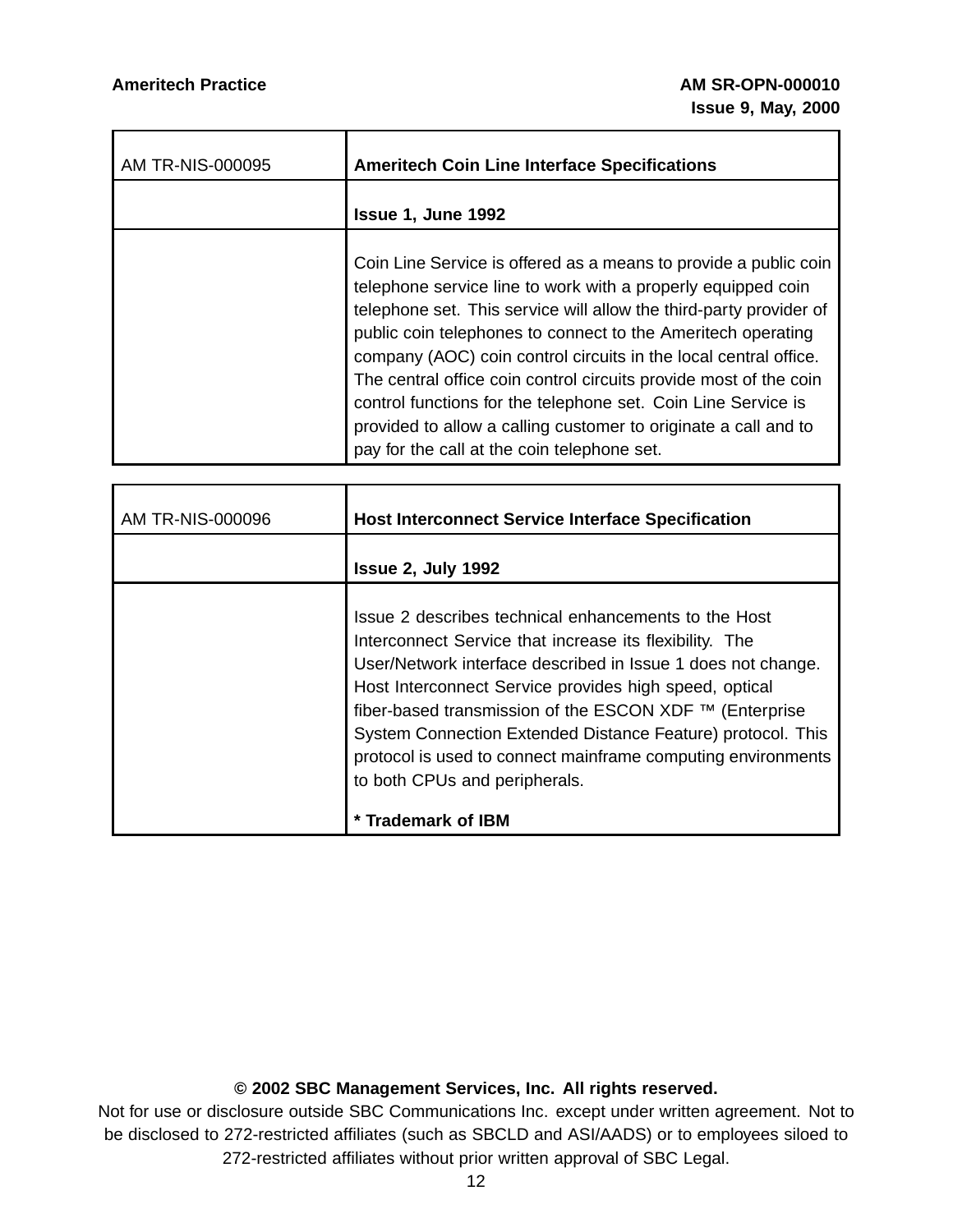T

Ē

 $\overline{\phantom{a}}$ 

| AM TR-NIS-000097 | <b>Ameritech Switch to Computer Application Interface</b><br>(ASCAI) Network Interface Specifications                                                                                                                                                                                                                                                                                                                                                                                                                                                                                                                                                                                                                                                                                                                                                                                                                                                                                                                                                                                                                                                                                                                                                                                                                                                                                                                                |
|------------------|--------------------------------------------------------------------------------------------------------------------------------------------------------------------------------------------------------------------------------------------------------------------------------------------------------------------------------------------------------------------------------------------------------------------------------------------------------------------------------------------------------------------------------------------------------------------------------------------------------------------------------------------------------------------------------------------------------------------------------------------------------------------------------------------------------------------------------------------------------------------------------------------------------------------------------------------------------------------------------------------------------------------------------------------------------------------------------------------------------------------------------------------------------------------------------------------------------------------------------------------------------------------------------------------------------------------------------------------------------------------------------------------------------------------------------------|
|                  | <b>Issue 1, May 1992</b>                                                                                                                                                                                                                                                                                                                                                                                                                                                                                                                                                                                                                                                                                                                                                                                                                                                                                                                                                                                                                                                                                                                                                                                                                                                                                                                                                                                                             |
|                  | This document describes the network interface specifications<br>for the Ameritech Switch to Computer Application Interface<br>(ASCAI) service. The ASCAI service supports applications that<br>require the uniform exchange of application process information<br>between the telecommunications network environment<br>(i.e., digital telephone switching system) and a client's data<br>processing environment (i.e., main frame/mini-computer).<br>The ASCAI service provides Telco administrable, client<br>specific call event messages that are logically associated with<br>the client's central office-based Automatic Call Distribution<br>(ACD)/Centrex services. These switch-originated call event<br>messages are processed by the client's computer and call<br>management software to perform various data communications,<br>telecommunications and/or administrative functions. The<br>ASCAI service also supports service request messages which<br>are sent from the client's computer to the serving switch. These<br>service request messages initiate switching functions within the<br>digital switch that are associated with the client's ACD/Centrex<br>service. These ASCAI call event and service request message<br>sets offered by Ameritech, when used in conjunction with the<br>appropriate client call management and business application<br>software, facilitate the following enabled services: |
|                  | Coordinated Voice and Data                                                                                                                                                                                                                                                                                                                                                                                                                                                                                                                                                                                                                                                                                                                                                                                                                                                                                                                                                                                                                                                                                                                                                                                                                                                                                                                                                                                                           |
|                  | Call RedirectionoComputer Assisted Call Transfer                                                                                                                                                                                                                                                                                                                                                                                                                                                                                                                                                                                                                                                                                                                                                                                                                                                                                                                                                                                                                                                                                                                                                                                                                                                                                                                                                                                     |
|                  | <b>Computer Assisted Dialing</b>                                                                                                                                                                                                                                                                                                                                                                                                                                                                                                                                                                                                                                                                                                                                                                                                                                                                                                                                                                                                                                                                                                                                                                                                                                                                                                                                                                                                     |

#### **© 2002 SBC Management Services, Inc. All rights reserved.**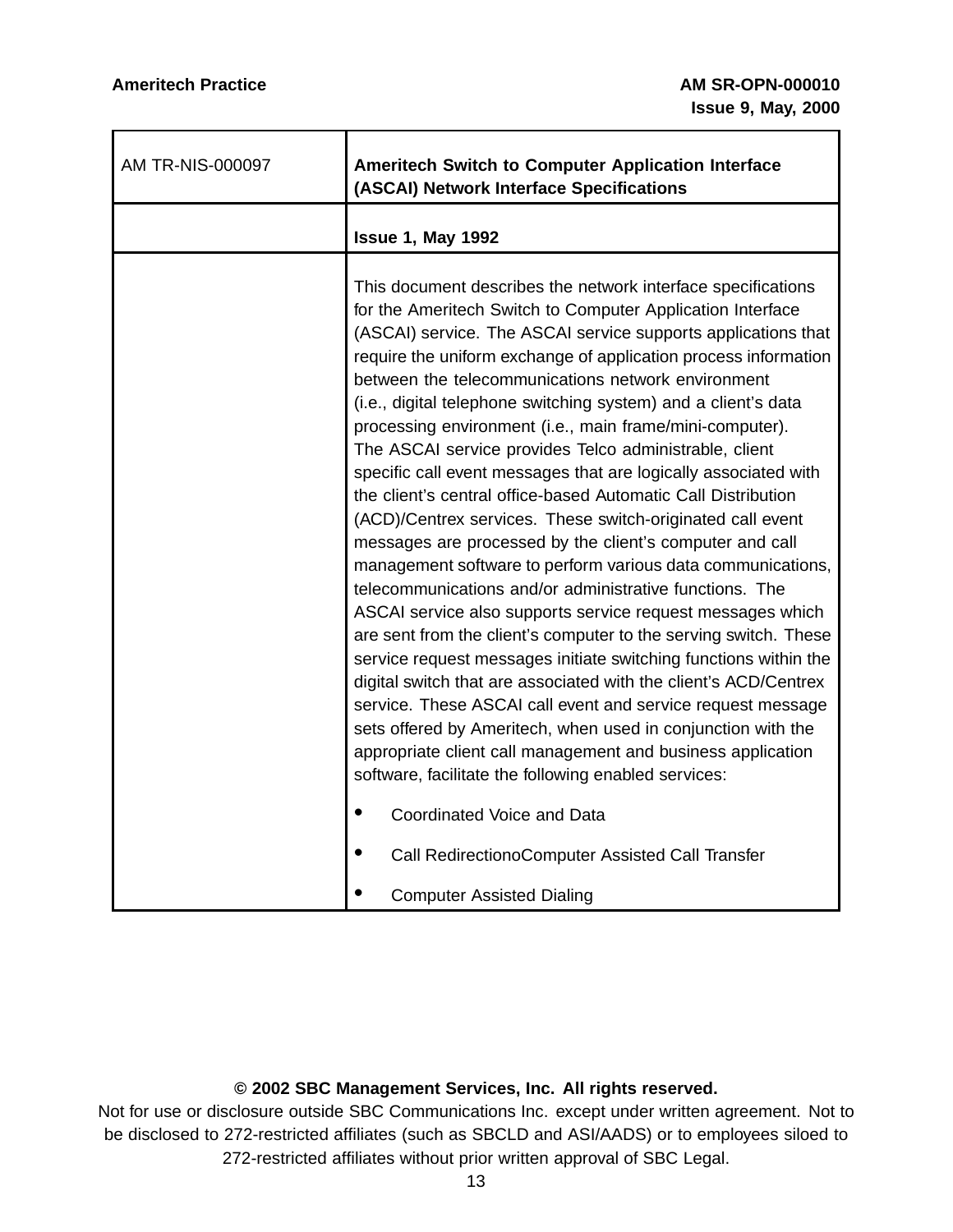Г

 $\overline{\mathsf{T}}$ 

 $\overline{\mathbf{1}}$ 

| AM TR-NIS-000099 | Ameritech's Caller ID, Caller ID with Name and Visual<br><b>Message Waiting Indicator</b>                                                                                                                                                                                                                                                                                                                                                                                                                                                                                                                                                                                                                                                                                                                                                                                                                                                                                                                                                                                                                                                                                                                                                                                                                                                                                                                                                                                                                                                                                                                                                                  |
|------------------|------------------------------------------------------------------------------------------------------------------------------------------------------------------------------------------------------------------------------------------------------------------------------------------------------------------------------------------------------------------------------------------------------------------------------------------------------------------------------------------------------------------------------------------------------------------------------------------------------------------------------------------------------------------------------------------------------------------------------------------------------------------------------------------------------------------------------------------------------------------------------------------------------------------------------------------------------------------------------------------------------------------------------------------------------------------------------------------------------------------------------------------------------------------------------------------------------------------------------------------------------------------------------------------------------------------------------------------------------------------------------------------------------------------------------------------------------------------------------------------------------------------------------------------------------------------------------------------------------------------------------------------------------------|
|                  | <b>Issue 3, August 1993</b>                                                                                                                                                                                                                                                                                                                                                                                                                                                                                                                                                                                                                                                                                                                                                                                                                                                                                                                                                                                                                                                                                                                                                                                                                                                                                                                                                                                                                                                                                                                                                                                                                                |
|                  | Ameritech offers a revised Stored Program Controlled Switching<br>System (SPCS) analog interface for Caller ID, for Caller ID with<br>Name, and for Visual Message Waiting Indicator. In February<br>of 1990, Ameritech notified the industry of the deployment of<br>the Bellcore TR-TSY-000030, Issue 1, November 1988, "SPCS<br>Customer Premises Equipment Data Interface" for Caller<br>ID. At that time, Ameritech only offered the single message<br>data format (Caller ID) over the analog local loop. In July of<br>1992, Ameritech notified the industry of the deployment of<br>TR-30 for Calling Name Delivery with the multiple message<br>data format. With this document, Ameritech revises the<br>SPCS analog interface to include the multiple message data<br>format as described in Bellcore TR-NWT-000030, Issue 2,<br>October 1992, "Voiceband Data Transmission Interface Generic<br>Requirements." Ameritech has outlined this update to the<br>SPCS analog interface in Ameritech Technical Reference AM<br>TR-NIS-000099, Issue 3, August 1993, "Ameritech's Caller ID,<br>Caller ID with Name and Visual Message Waiting Indicator."<br>The TR-30 Interface will only be available initially in selected<br>locations in Ameritech territory. The availability will be based<br>upon the technical availability of the revised TR-30 Interface<br>and the market needs of Ameritech's customers. Further<br>information can be obtained from Bellcore's Special Report<br>SR-NWT-002024, Issue 1, April 1991, "Customer Premises<br>Equipment Compatibility Considerations for the SPCS-to-CPE<br>Data Transmission Interface." |

# **© 2002 SBC Management Services, Inc. All rights reserved.**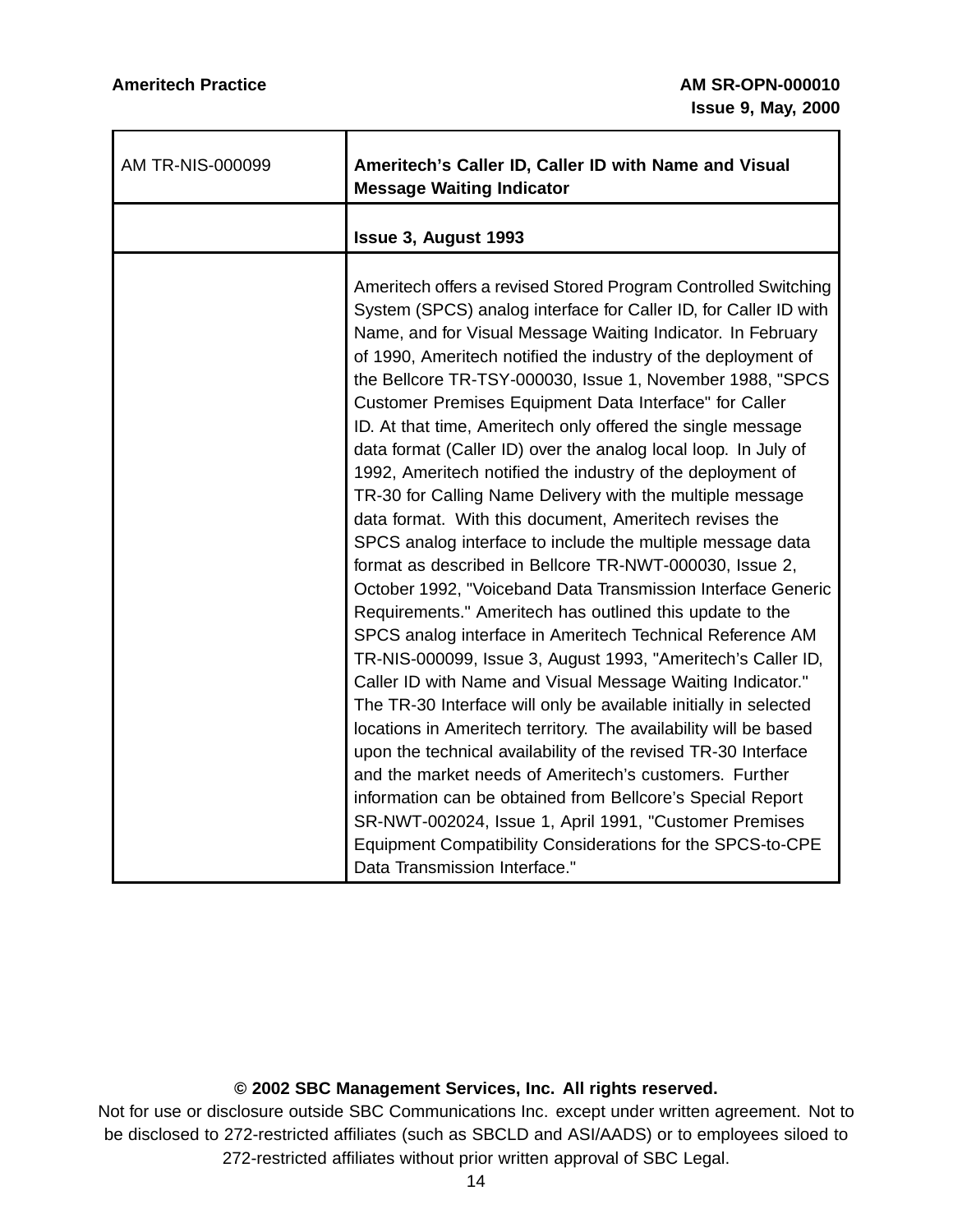Г

 $\overline{\mathbf{1}}$ 

| AM TR-NIS-000100 | Ameritech LAN Interconnect Service - Token Ring Interface<br><b>Specifications</b>                                                                                                                                                                                                                                                                                                                                                                                                                                                                                      |
|------------------|-------------------------------------------------------------------------------------------------------------------------------------------------------------------------------------------------------------------------------------------------------------------------------------------------------------------------------------------------------------------------------------------------------------------------------------------------------------------------------------------------------------------------------------------------------------------------|
|                  | <b>Issue 3, December 1994</b>                                                                                                                                                                                                                                                                                                                                                                                                                                                                                                                                           |
|                  | In 1995 Ameritech enhanced Ameritech LAN Interconnect<br>Service - Token Ring (ALIS) with additional interfaces: RS-232,<br>RS-422, V.35, 3270 and 5250. The new interfaces can be<br>available as optional features throughout the Ameritech region<br>as a local exchange service. This technical reference is<br>published by Ameritech to provide a description of the interface<br>between the user and the network which supports ALIS. It also<br>references the appropriate technical documents that may be<br>ordered to obtain related technical information. |

 $\overline{\mathsf{T}}$ 

# **© 2002 SBC Management Services, Inc. All rights reserved.**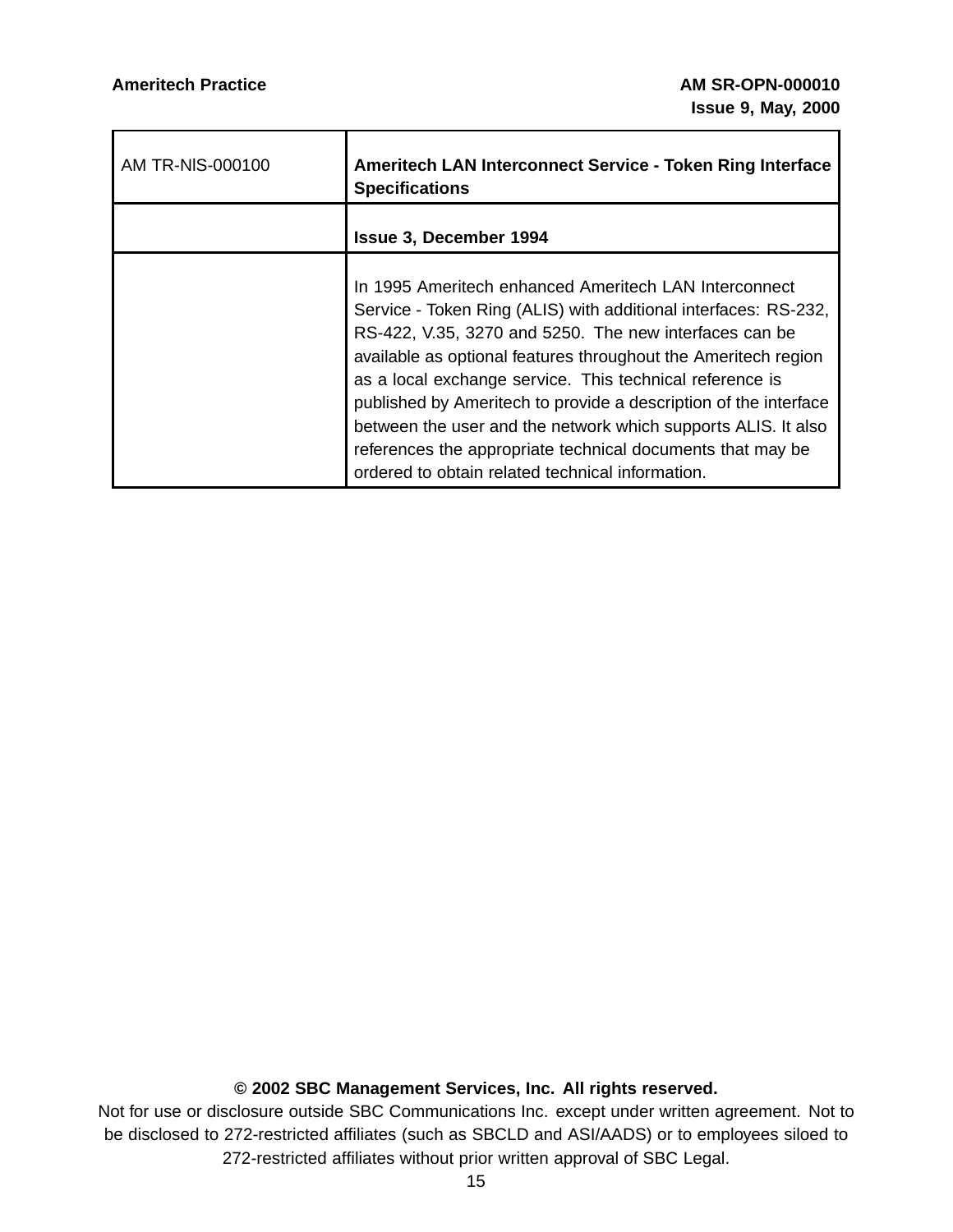| AM TR-NIS-000103 | Ameritech Network Interface InterLATA Coin Equal Access                                                                                                                                                                                                                                                                                                                                                                                                                                                                                                                                                                                                                                                                                                                                                                                                                                                    |
|------------------|------------------------------------------------------------------------------------------------------------------------------------------------------------------------------------------------------------------------------------------------------------------------------------------------------------------------------------------------------------------------------------------------------------------------------------------------------------------------------------------------------------------------------------------------------------------------------------------------------------------------------------------------------------------------------------------------------------------------------------------------------------------------------------------------------------------------------------------------------------------------------------------------------------|
|                  | <b>Issue 1, August 1992</b>                                                                                                                                                                                                                                                                                                                                                                                                                                                                                                                                                                                                                                                                                                                                                                                                                                                                                |
|                  | Ameritech will provide an interface to provide Interexchange<br>Carriers (ICs) with equal access to the interLATA sent paid<br>coin traffic from Ameritech company coin telephones. This<br>service will allow ICs to connect to the Ameritech operating<br>companies (AOCs) local or tandem central offices for coin<br>traffic. InterLATA Coin Equal Access service is provided to allow<br>ICs to handle and route interLATA sent paid coin calls from AOC<br>public telephones. This service arrangement allows interLATA<br>sent paid coin calls to be routed from Ameritech end offices.<br>This service is provided via the trunk side network access<br>and equipped with trunk answer and disconnect supervisory<br>signaling. Multifrequency (MF) address signaling with wink<br>start operation is provided in this configuration. The Coin Equal<br>Access service has the following features: |
|                  | <b>Local or Tandem Access</b>                                                                                                                                                                                                                                                                                                                                                                                                                                                                                                                                                                                                                                                                                                                                                                                                                                                                              |
|                  | <b>Customer FlashesoModified Operator Services Signaling -</b><br>Expanded Inband SignalingoCoin Deposit Tones                                                                                                                                                                                                                                                                                                                                                                                                                                                                                                                                                                                                                                                                                                                                                                                             |
|                  | <b>Operator Hold</b>                                                                                                                                                                                                                                                                                                                                                                                                                                                                                                                                                                                                                                                                                                                                                                                                                                                                                       |

| <b>AM TR-NIS-000104</b> | <b>Ameritech LAN Interconnect Service - CSMA/CD</b>                                                                                                          |
|-------------------------|--------------------------------------------------------------------------------------------------------------------------------------------------------------|
|                         | <b>Issue 3, December 1998</b>                                                                                                                                |
|                         | Ameritech's LAN Interconnect Service - CSMA/CD offers a<br>dedicated bandwidth of 10 Mbps or 2 Gbps between two or<br>more customer locations within a LATA. |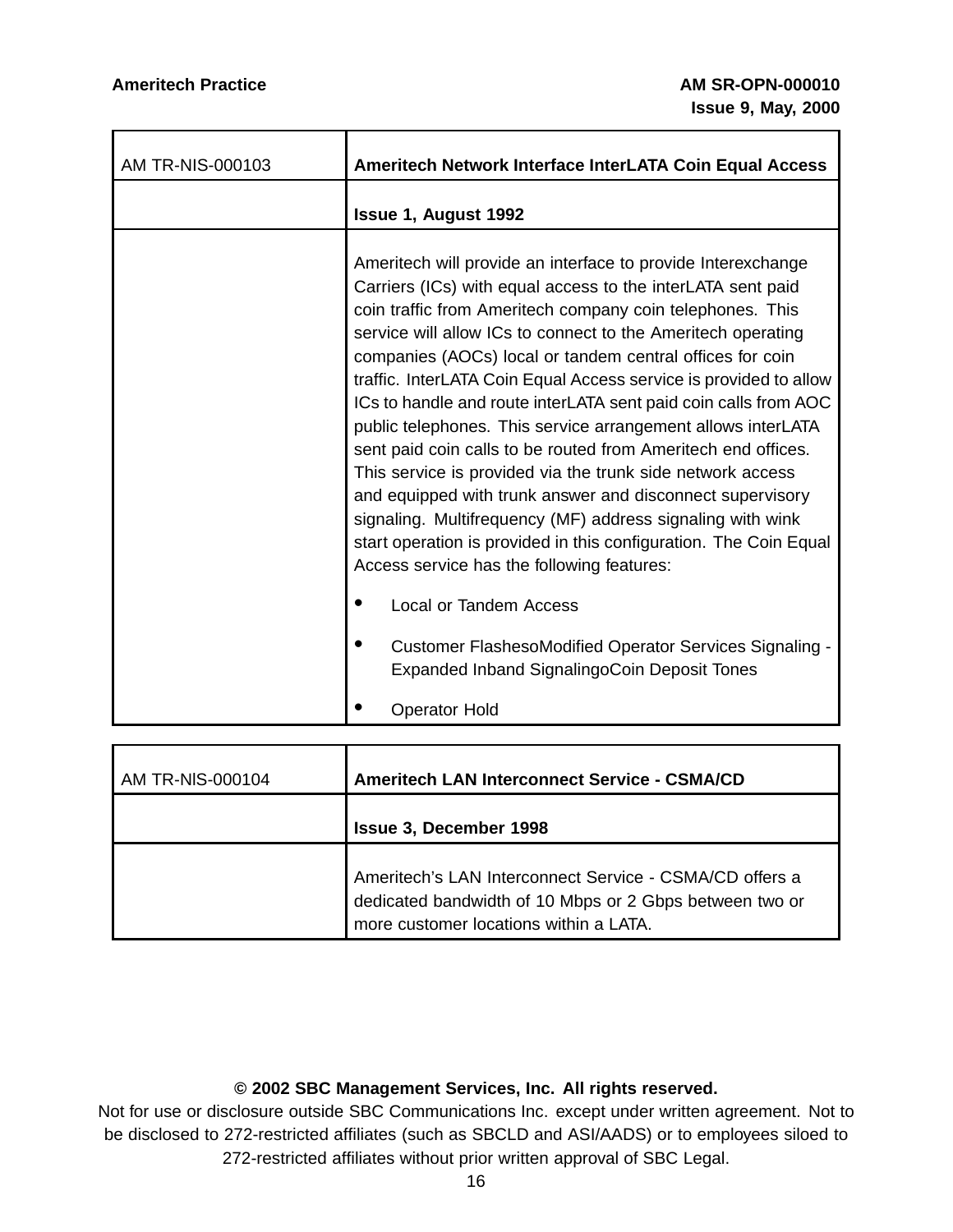т

Ē

 $\overline{\phantom{a}}$ 

| <b>AM TR-NIS-000107</b> | Host Interconnect Service - Multi-mode Interface<br><b>Specification</b>                                                                                                                                                                                                                                                                                                                                                                                                                                                                                    |
|-------------------------|-------------------------------------------------------------------------------------------------------------------------------------------------------------------------------------------------------------------------------------------------------------------------------------------------------------------------------------------------------------------------------------------------------------------------------------------------------------------------------------------------------------------------------------------------------------|
|                         | <b>Issue 1, July 1992</b>                                                                                                                                                                                                                                                                                                                                                                                                                                                                                                                                   |
|                         | Ameritech's Host Interconnect Service - Multi-mode Interface<br>is available throughout the Ameritech region. This technical<br>document describes a multi-mode interface which is offered<br>in addition to the single-mode interface described in AM<br>TR-NIS-000096. Host Interconnect Service provides a<br>highspeed, optical fiber-based transmission of the ESCON XDF<br>™ (Enterprise System Connection Extended Distance Feature)<br>protocol. This protocol is used to connect mainframe computing<br>environments to both CPUs and peripherals. |
|                         | * ESCON XDF is a trademark of IBM.                                                                                                                                                                                                                                                                                                                                                                                                                                                                                                                          |
|                         | NOTE: This service allows the use of the IBM "ESCON"<br>protocol.                                                                                                                                                                                                                                                                                                                                                                                                                                                                                           |

# **© 2002 SBC Management Services, Inc. All rights reserved.**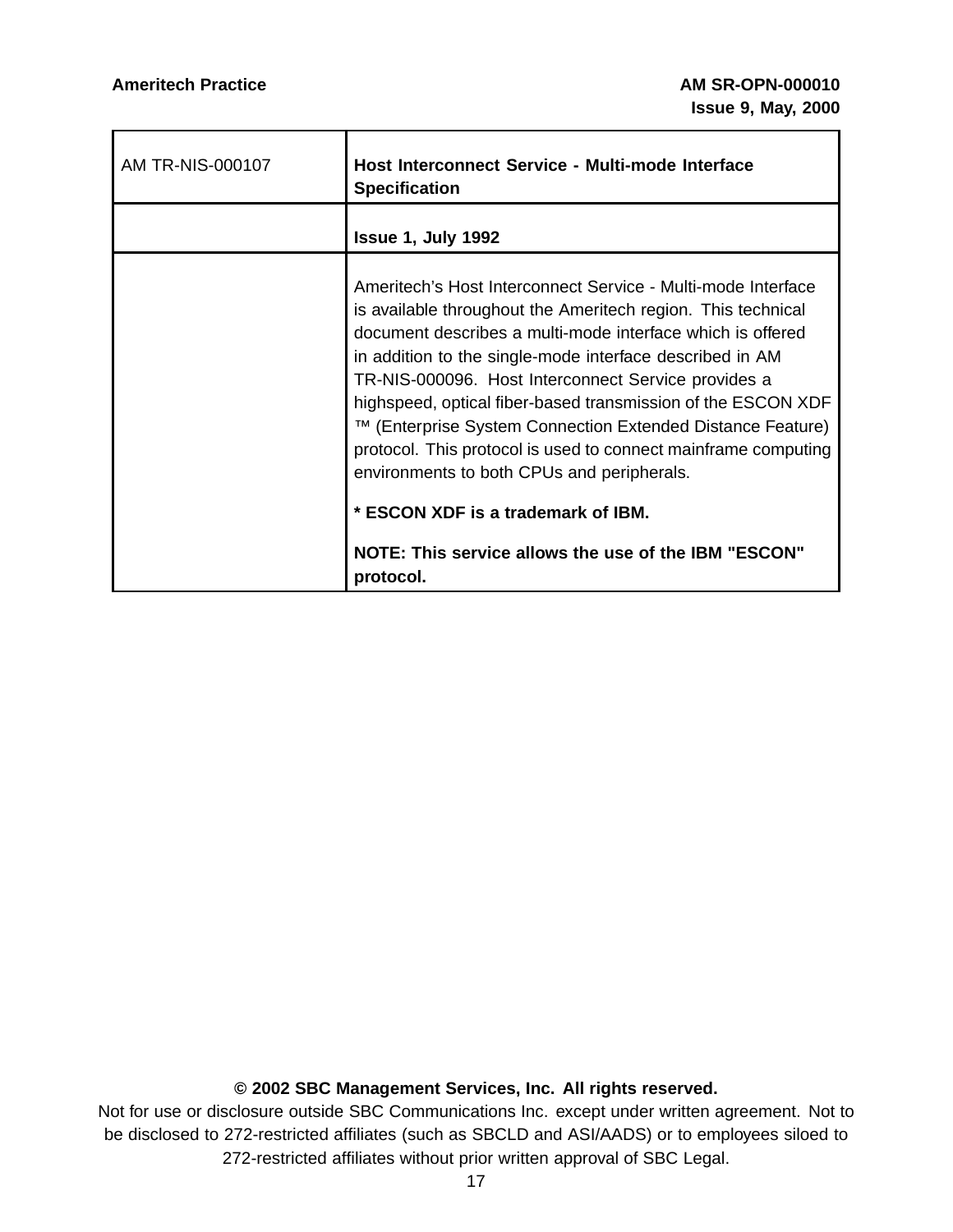$\overline{\mathbf{r}}$ 

 $\overline{\mathbf{1}}$ 

| AM TR-NIS-000109 | <b>Ameritech Switch to Computer Application Interface</b><br>(ASCAI)                                                                                                                                                                                                                                                                                                                                                                                                                                                                                                                                                                                                                                                                                                                                                                                                                                                                                                                                                                                                                                                                                                                                                                                                                                      |
|------------------|-----------------------------------------------------------------------------------------------------------------------------------------------------------------------------------------------------------------------------------------------------------------------------------------------------------------------------------------------------------------------------------------------------------------------------------------------------------------------------------------------------------------------------------------------------------------------------------------------------------------------------------------------------------------------------------------------------------------------------------------------------------------------------------------------------------------------------------------------------------------------------------------------------------------------------------------------------------------------------------------------------------------------------------------------------------------------------------------------------------------------------------------------------------------------------------------------------------------------------------------------------------------------------------------------------------|
|                  | Issue 1, October 1992                                                                                                                                                                                                                                                                                                                                                                                                                                                                                                                                                                                                                                                                                                                                                                                                                                                                                                                                                                                                                                                                                                                                                                                                                                                                                     |
|                  | The Ameritech Switch to Computer Application Interface<br>(ASCAI) service supports applications that require the<br>uniform exchange of application process information between<br>the telecommunications network environment (i.e., digital<br>telephone switching system) and a customer's data processing<br>equipment. The ASCAI service provides Telco administrable,<br>client specific call event messages that are logically associated<br>with the client's central office-based Automatic Call Distribution<br>(ACD)/Centrex services. These switch-originated call event<br>messages are processed by the client's computer and call<br>management software to perform various data communications,<br>telecommunications and/or administrative functions. The<br>ASCAI service also supports service request messages which<br>are sent from the client's computer to the serving switch. These<br>service request messages initiate switching functions within the<br>digital switch that are associated with the client's ACD/Centrex<br>service. These ASCAI call event and service request message<br>sets offered by Ameritech, when used in conjunction with the<br>appropriate client call management and business application<br>software, facilitate the following enabled services: |
|                  | Coordinated Voice and Data                                                                                                                                                                                                                                                                                                                                                                                                                                                                                                                                                                                                                                                                                                                                                                                                                                                                                                                                                                                                                                                                                                                                                                                                                                                                                |
|                  | <b>Call Redirection</b>                                                                                                                                                                                                                                                                                                                                                                                                                                                                                                                                                                                                                                                                                                                                                                                                                                                                                                                                                                                                                                                                                                                                                                                                                                                                                   |
|                  | <b>Computer Assisted Call Transfer</b>                                                                                                                                                                                                                                                                                                                                                                                                                                                                                                                                                                                                                                                                                                                                                                                                                                                                                                                                                                                                                                                                                                                                                                                                                                                                    |
|                  | <b>Computer Assisted Dialing</b>                                                                                                                                                                                                                                                                                                                                                                                                                                                                                                                                                                                                                                                                                                                                                                                                                                                                                                                                                                                                                                                                                                                                                                                                                                                                          |

#### **© 2002 SBC Management Services, Inc. All rights reserved.**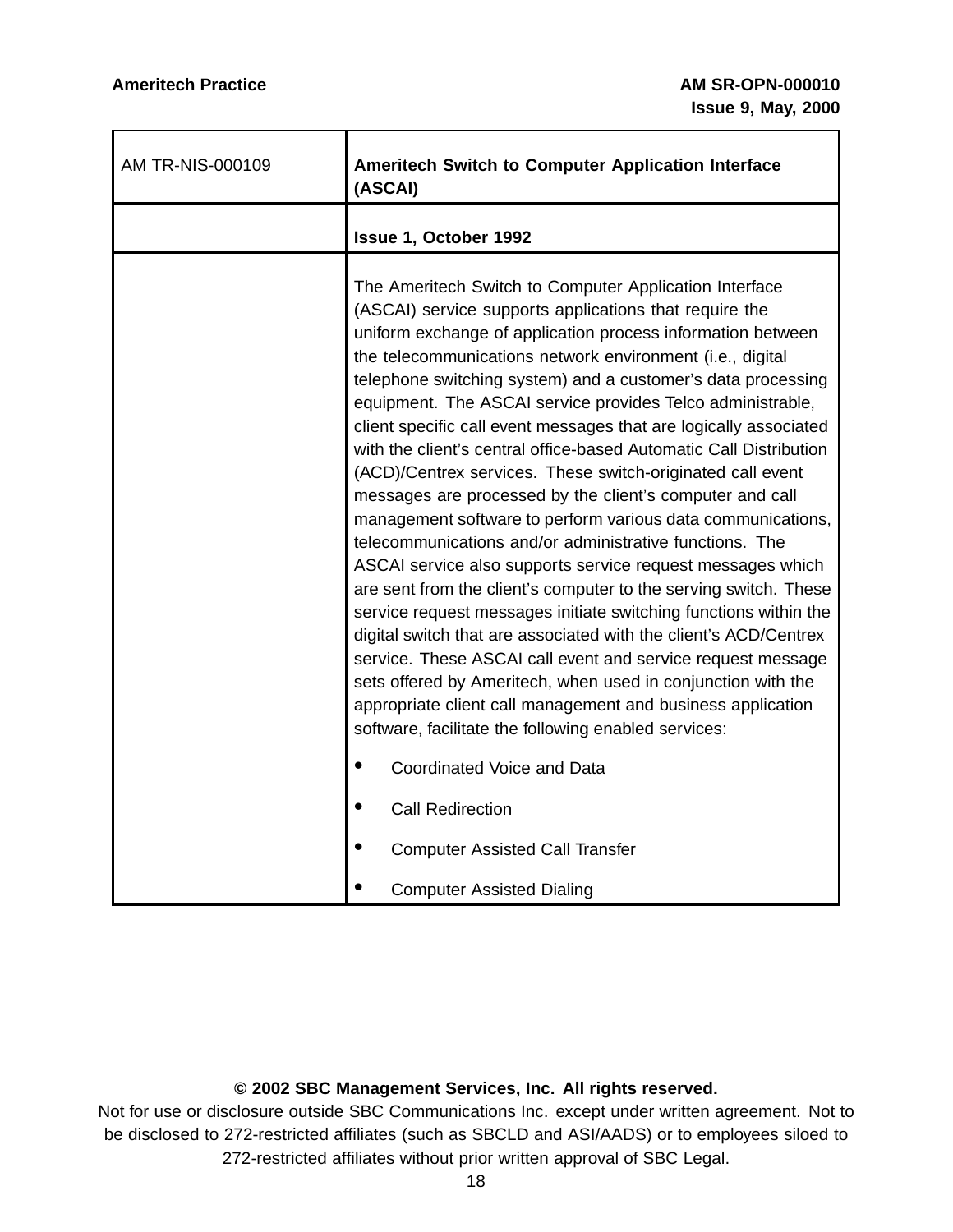| AM TR-NIS-000111 | Ameritech OC-3, OC-12, OC-48 and OC-192 Service<br><b>Interface Specification</b>                                                                                                                                           |
|------------------|-----------------------------------------------------------------------------------------------------------------------------------------------------------------------------------------------------------------------------|
|                  | <b>Issue 5, August 1999</b>                                                                                                                                                                                                 |
|                  | This specification was updated to included OC-192 to the<br>Ameritech family of SONET interfaces, which include OC-3,<br>OC-12 and OC-48. This service provides for the transport of<br>STS-1, STS-3c, STS-12c and STS-48c. |

| AM TR-NIS-000112 | Ameritech's Caller ID with Call Waiting (CIDCW)                                                                                                                                                                                                                                                                                                                                                                                                                                                                                                                                                                                                    |
|------------------|----------------------------------------------------------------------------------------------------------------------------------------------------------------------------------------------------------------------------------------------------------------------------------------------------------------------------------------------------------------------------------------------------------------------------------------------------------------------------------------------------------------------------------------------------------------------------------------------------------------------------------------------------|
|                  | <b>Issue 1, February 1994</b>                                                                                                                                                                                                                                                                                                                                                                                                                                                                                                                                                                                                                      |
|                  | Ameritech offers an analog interface for Caller ID with Call<br>Waiting (CIDCW). Ameritech has outlined this new service<br>offering in Ameritech Technical Reference AM TR-NIS-000112,<br>Issue 1, February 1994, "Ameritech's Caller ID with Call Waiting<br>(CIDCW)." The document describes the CIDCW service that<br>will be available to Ameritech customers in selected locations in<br>Ameritech territory. Ameritech plans to offer the CIDCW service<br>in 1994 in areas where Caller ID and Caller ID with Name are<br>offered. The market needs of Ameritech's customers will dictate<br>the deployment of the CIDCW service offering. |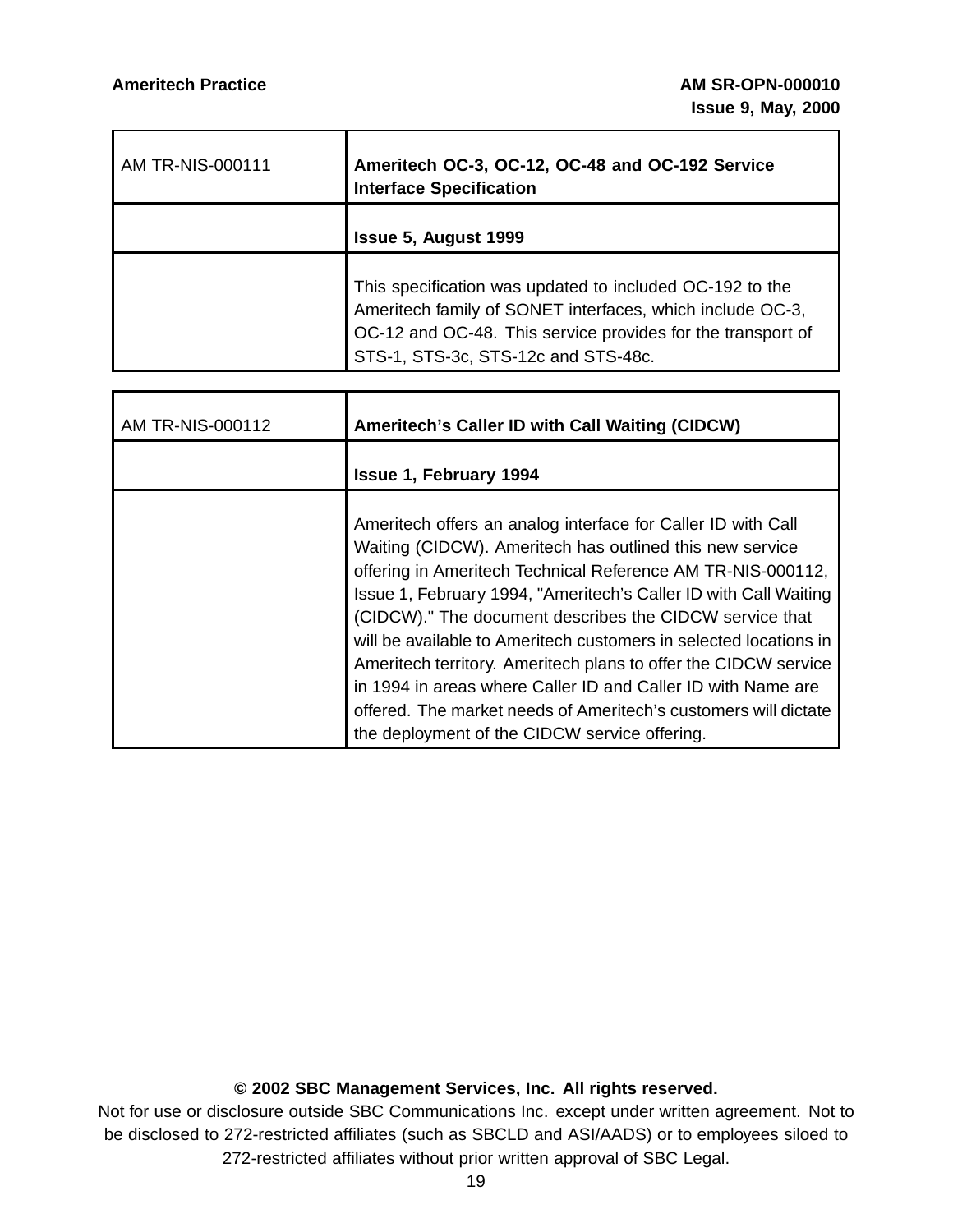Ē

 $\overline{\phantom{a}}$ 

| <b>AM TR-NIS-000117</b> | <b>Broadband Optical Transport Digital Microcell Connection</b><br><b>Service Interface and Performance Specifications</b>                                                                                                                                                                                                                                                                                                                                                                                                                                                                                                                                                                                            |
|-------------------------|-----------------------------------------------------------------------------------------------------------------------------------------------------------------------------------------------------------------------------------------------------------------------------------------------------------------------------------------------------------------------------------------------------------------------------------------------------------------------------------------------------------------------------------------------------------------------------------------------------------------------------------------------------------------------------------------------------------------------|
|                         | <b>Issue 1, December 1993</b>                                                                                                                                                                                                                                                                                                                                                                                                                                                                                                                                                                                                                                                                                         |
|                         | Ameritech offers Broadband Optical Transport Digital Microcell<br>Connection Service, which will provide for the bidirectional<br>transport of signals within the radio frequency spectrum<br>bandwidth of 824 MHz to 894 MHz assigned to cellular radio<br>telephone services. The document describes the interface and<br>performance specifications for two interfaces: A, an electrical<br>interface and B, an optical interface. The electrical signals at<br>the A interface are sampled and digitally encoded. The service<br>will be deployed in Chicago and other cities throughout the<br>Ameritech region. Changes or modifications to this service will<br>be documented in later issues, as appropriate. |
|                         |                                                                                                                                                                                                                                                                                                                                                                                                                                                                                                                                                                                                                                                                                                                       |

| AM TR-NIS-000118 | Ameritech's Analog Display Services Interface (ADSI)<br><b>Feature Download</b>                                                                                                                                                                                                                                                                                      |
|------------------|----------------------------------------------------------------------------------------------------------------------------------------------------------------------------------------------------------------------------------------------------------------------------------------------------------------------------------------------------------------------|
|                  | <b>Issue 1, February 1994</b>                                                                                                                                                                                                                                                                                                                                        |
|                  | Ameritech offers an Analog Display Services Interface (ADSI)<br>Feature Download service. This document describes the ADSI<br>feature download service that will be available to Ameritech<br>customers in all locations in Ameritech territory. The market<br>needs of Ameritech's customers will dictate the use of the ADSI<br>feature download service offering. |

#### **© 2002 SBC Management Services, Inc. All rights reserved.**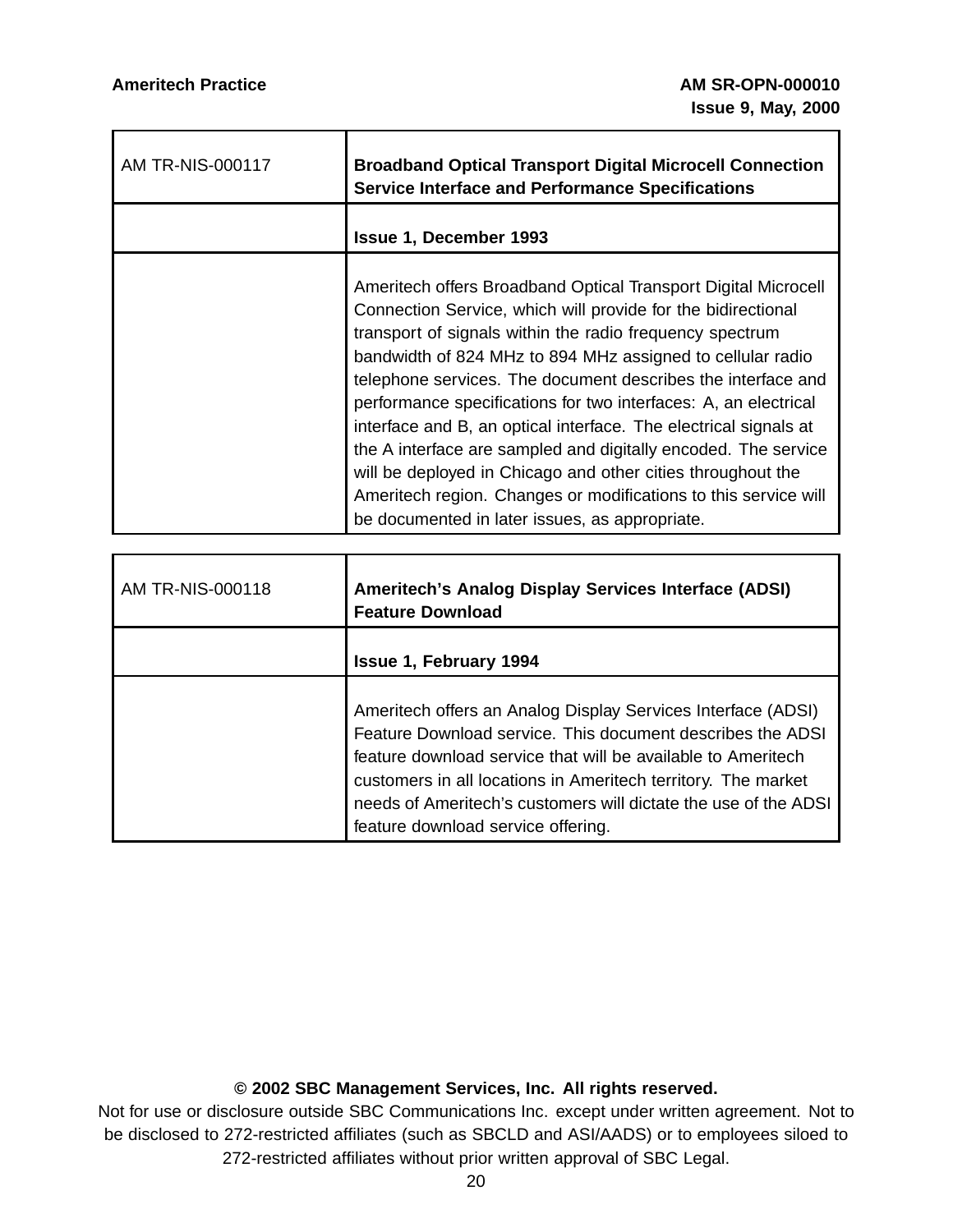T

 $\overline{\mathbf{1}}$ 

| <b>AM TR-NIS-000125</b> | <b>Ameritech Personal Communication Services (PCS)</b><br><b>Wholesale Access Service for PCS Routing and Home</b><br><b>Database Service Network Interface Specification</b>                                                                                                                                                                                                                                                                                                                                                                                                                                                                                                                                                                                                                           |
|-------------------------|---------------------------------------------------------------------------------------------------------------------------------------------------------------------------------------------------------------------------------------------------------------------------------------------------------------------------------------------------------------------------------------------------------------------------------------------------------------------------------------------------------------------------------------------------------------------------------------------------------------------------------------------------------------------------------------------------------------------------------------------------------------------------------------------------------|
|                         | Issue 1, March 1994                                                                                                                                                                                                                                                                                                                                                                                                                                                                                                                                                                                                                                                                                                                                                                                     |
|                         | Ameritech offers a PCS Routing and Home Database<br>Wholesale Access Service. The PCS Routing and Home<br>Database Wholesale Access Service is scheduled for<br>availability in the Chicago and Detroit Metropolitan Service<br>Areas (MSAs) in the fourth quarter of 1994. The service is<br>scheduled to be extended to the Indianapolis, IN, Cleveland,<br>OH, Columbus, OH, and Milwaukee, WI, MSAs in the first<br>quarter of 1995. These six Metropolitan Serving Areas (MSAs)<br>coincide with the FCC defined "Major Trading Areas" that are<br>scheduled to be licensed for PCS use in May of 1994. Access<br>to the Ameritech Home Database is gained from within the<br>Chicago LATA. Future deployment of PCS Routing and Home<br>Database Service will be scheduled as the market demands. |

| AM TR-NIS-000127 | <b>Ameritech's Electronic Bonding Gateway Interface</b>                                                                                                                                                                                                                     |
|------------------|-----------------------------------------------------------------------------------------------------------------------------------------------------------------------------------------------------------------------------------------------------------------------------|
|                  | <b>Issue 1, August 1994</b>                                                                                                                                                                                                                                                 |
|                  | The document describes the Ameritech Electronic Bonding<br>Gateway service that will be available to Ameritech customers<br>in all locations in Ameritech Territory. The market need of<br>Ameritech's customers will dictate the use of the Electronic<br>Bonding Gateway. |

## **© 2002 SBC Management Services, Inc. All rights reserved.**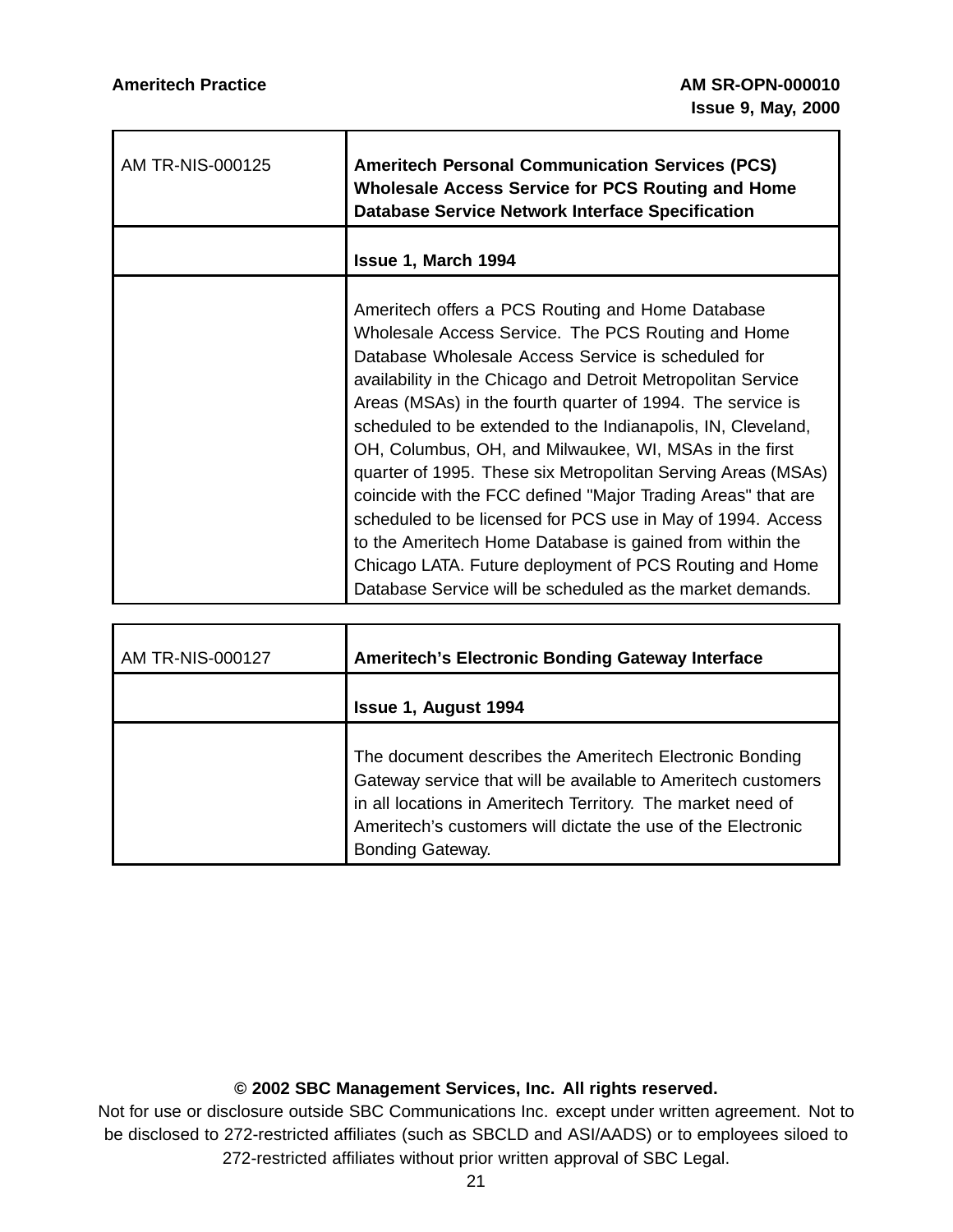$\overline{\mathbf{r}}$ 

| <b>AM TR-NIS-000128</b> | <b>Ameritech Advanced Video Service Interface Specifications</b>                                                                                                                                                                                                                                                              |
|-------------------------|-------------------------------------------------------------------------------------------------------------------------------------------------------------------------------------------------------------------------------------------------------------------------------------------------------------------------------|
|                         | <b>Issue 3, October 1996</b>                                                                                                                                                                                                                                                                                                  |
|                         | Issue 3 of Ameritech's point-to-point and point-to-multipoint<br>interactive video service includes the addition of a fiber<br>transmission medium and changes to some of the system<br>performance objectives to better reflect results under actual<br>operative conditions.                                                |
|                         | NOTE: Users should be aware of the date of this document.<br>There have been numerous changes to the ordering<br>system since its creation. Those changes do not impact<br>the actual interface to the User. Users interested in this<br>service should check with their Account Manager for<br>current ordering information. |

# **© 2002 SBC Management Services, Inc. All rights reserved.**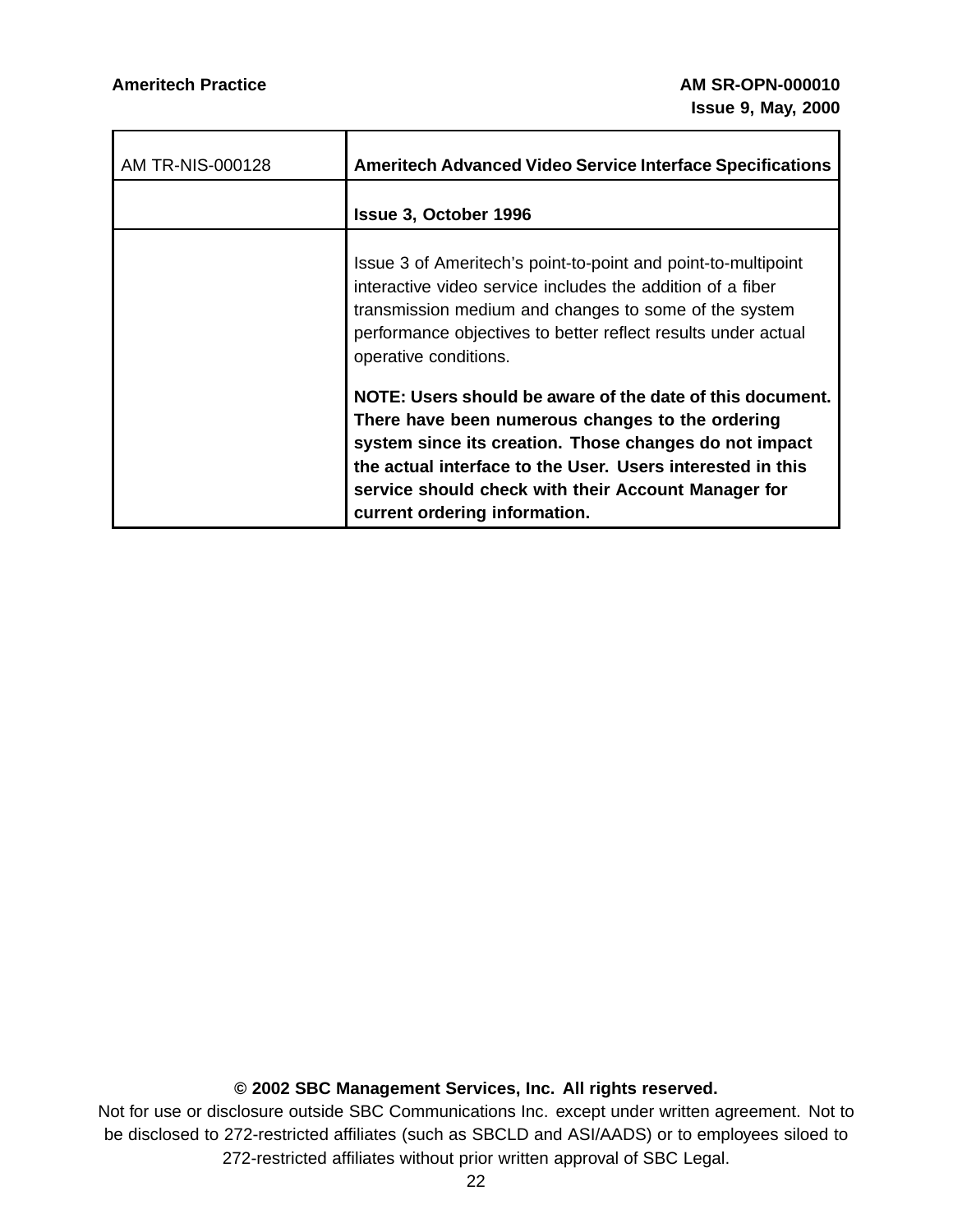т

Ē

 $\overline{\phantom{a}}$ 

| AM TR-NIS-000130 | Ameritech Multichannel Video Service Interface<br><b>Specifications</b>                                                                                                                                                                                                                                                                                                                                                                                                                                                                                                                                                                                                                                                                                                                                                                                                                        |
|------------------|------------------------------------------------------------------------------------------------------------------------------------------------------------------------------------------------------------------------------------------------------------------------------------------------------------------------------------------------------------------------------------------------------------------------------------------------------------------------------------------------------------------------------------------------------------------------------------------------------------------------------------------------------------------------------------------------------------------------------------------------------------------------------------------------------------------------------------------------------------------------------------------------|
|                  | Issue 1, March 1995                                                                                                                                                                                                                                                                                                                                                                                                                                                                                                                                                                                                                                                                                                                                                                                                                                                                            |
|                  | The Ameritech Multichannel Video Service (AMVS) provides<br>for the one-way transmission of multiple, high-quality National<br>Television Standards Committee (NTSC) analog and digital<br>video and audio channels from a customer's premises to an<br>Ameritech video hub office. AMVS can also be configured<br>to transport these signals from a video hub office to the<br>customer premises. Employing fiber optic technology, this<br>service has a high degree of reliability and maintainability. Each<br>AMVS channel may accommodate a signal, uncompressed<br>analog video signal (with its associated audio) or a digital<br>content stream, composed of digitally multiplexed MPEG-2<br>system-compliant encoded video and audio streams. This<br>publication provides the specifications for the electrical and<br>optical interfaces between the customer and AMVS facilities. |
|                  | NOTE: Users should be aware of the date of this document.<br>There have been numerous changes to the ordering<br>system since its creation. Those changes do not impact                                                                                                                                                                                                                                                                                                                                                                                                                                                                                                                                                                                                                                                                                                                        |
|                  | the actual interface to the User. Users interested in this<br>service should check with their Account Manager for<br>current ordering information.                                                                                                                                                                                                                                                                                                                                                                                                                                                                                                                                                                                                                                                                                                                                             |

| AM TR-NIS-000131 | <b>Ameritech Supertrunking Video Service Interface</b><br><b>Specifications</b>                                                                                                                                                                             |
|------------------|-------------------------------------------------------------------------------------------------------------------------------------------------------------------------------------------------------------------------------------------------------------|
|                  | <b>Issue 2, October 1995</b>                                                                                                                                                                                                                                |
|                  | This second issue of Ameritech's analog multicast video and<br>audio transport service interface description contains several<br>revisions to the system performance objectives which better<br>reflect the expected results under live service conditions. |

#### **© 2002 SBC Management Services, Inc. All rights reserved.**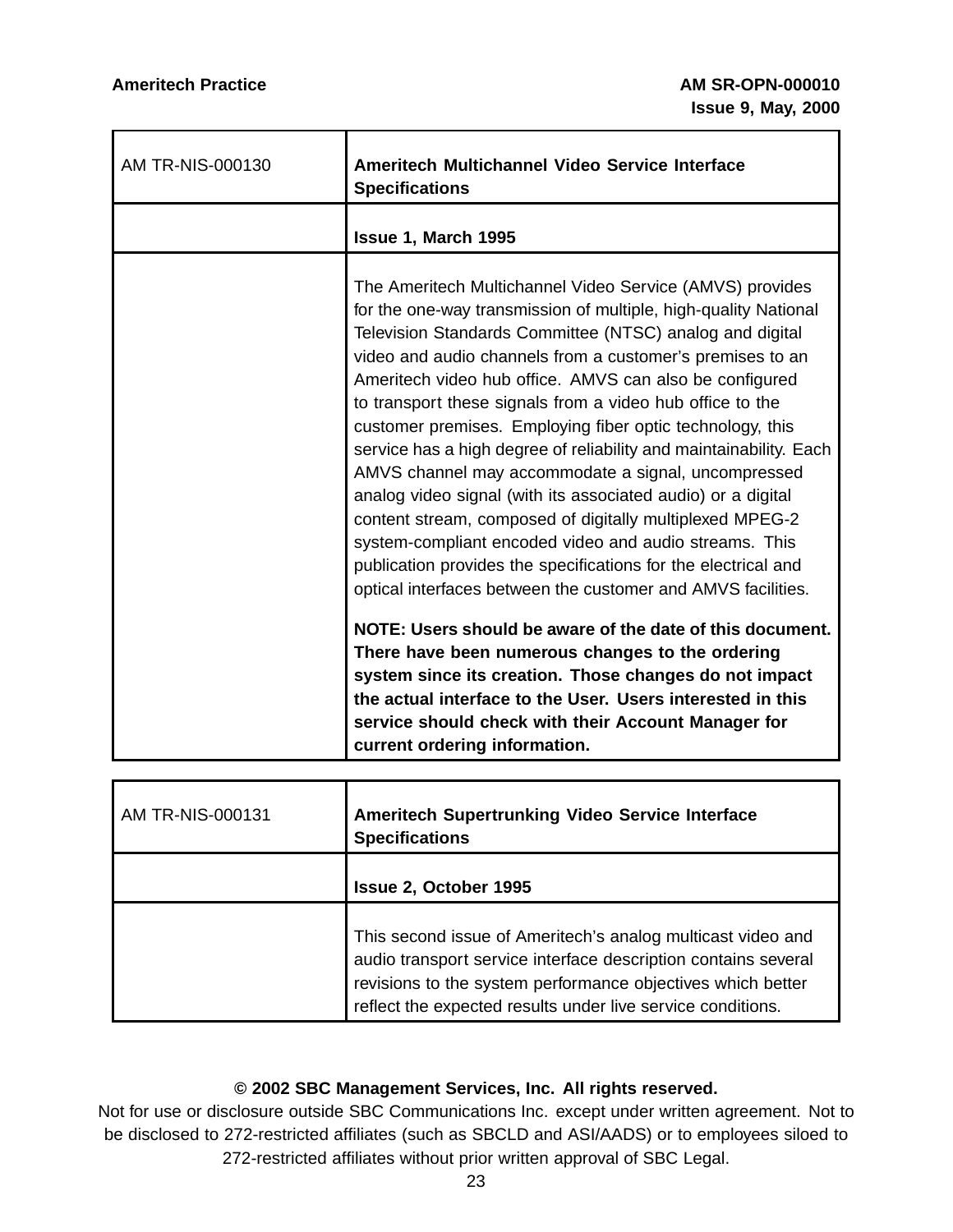Т

г

 $\overline{\mathbf{1}}$ 

| <b>AM TR-NIS-000133</b> | Ameritech OC-3, OC-12 and OC-48 Dedicated Ring Service<br><b>Interface Specifications</b>                                                                                                                                                                                                                                                                                                                                                                                                                                                                                                                                                                                                                                                                                                                                                                                           |
|-------------------------|-------------------------------------------------------------------------------------------------------------------------------------------------------------------------------------------------------------------------------------------------------------------------------------------------------------------------------------------------------------------------------------------------------------------------------------------------------------------------------------------------------------------------------------------------------------------------------------------------------------------------------------------------------------------------------------------------------------------------------------------------------------------------------------------------------------------------------------------------------------------------------------|
|                         | Issue 1, March 1995                                                                                                                                                                                                                                                                                                                                                                                                                                                                                                                                                                                                                                                                                                                                                                                                                                                                 |
|                         | Ameritech offers Ameritech OC-3, Ameritech OC-12 and<br>Ameritech OC-48 Dedicated Ring Services based on<br>Synchronous Optical Network (SONET) transport standards.<br>Ameritech Dedicated Ring services provide customers a<br>dedicated transport network in the form of a ring topology<br>between one or more Ameritech network locations and one or<br>more customer premises locations. A ring is defined as a set<br>of nodes at these locations and interconnecting fibers to form<br>a closed loop. Protection switching functions are employed<br>across the ring which provide for the delivery of transport<br>services with the highest availability, survivability and reliability.<br>This publication provides the specifications for the required<br>functions and optical interfaces between customer-owned ring<br>nodes and Ameritech Dedicated Ring services. |

| <b>AM TR-NIS-000137</b> | Ameritech Serial Component Video Service Interface<br><b>Specifications</b>                                                                                                                                                                                                                                                                                                                                                                                                                                                                                                                                                                                                                                                               |
|-------------------------|-------------------------------------------------------------------------------------------------------------------------------------------------------------------------------------------------------------------------------------------------------------------------------------------------------------------------------------------------------------------------------------------------------------------------------------------------------------------------------------------------------------------------------------------------------------------------------------------------------------------------------------------------------------------------------------------------------------------------------------------|
|                         | <b>Issue 2, December 1996</b>                                                                                                                                                                                                                                                                                                                                                                                                                                                                                                                                                                                                                                                                                                             |
|                         | The Ameritech Serial Component Video Service (SCVS)<br>provides for the one-way transmission of a serial component<br>signal over digital broadband (270 Mpbs) video facilities<br>between two customers' premises. Employing fiber optic<br>technology, this service has a high degree of reliability and<br>maintainability. Each SCVS channel will accommodate a single<br>ANSI/SMPTE 259 M-1993 serial digital video formatted signal.<br>This service will initially be offered within selected areas of<br>Illinois and Michigan, and will be expanded to other areas as<br>the need arises. This publication provides the specifications<br>for the electrical and optical interfaces between the customer<br>and SCVS facilities. |

#### **© 2002 SBC Management Services, Inc. All rights reserved.**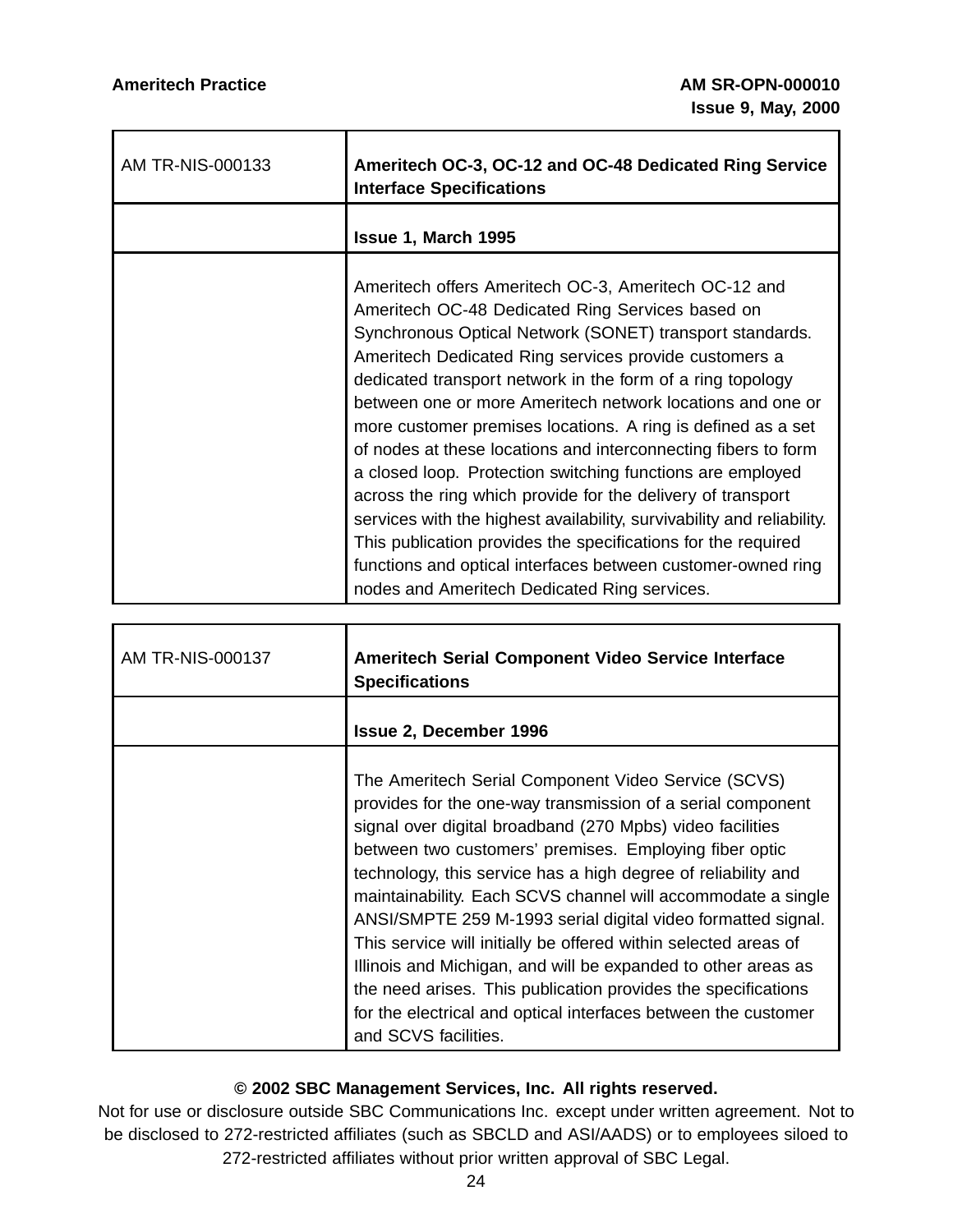т

г

| AM TR-NIS-000152 | Interconnection to an Ameritech 9-1-1 Selective Routing<br>Switch via SS7 Trunks as a Substitute for CAMA Signaling                                                                                                                                                                                                                                                                                                                                                                                                                                                                                                                                                                                                            |
|------------------|--------------------------------------------------------------------------------------------------------------------------------------------------------------------------------------------------------------------------------------------------------------------------------------------------------------------------------------------------------------------------------------------------------------------------------------------------------------------------------------------------------------------------------------------------------------------------------------------------------------------------------------------------------------------------------------------------------------------------------|
|                  | <b>Issue 1, January 29, 1999</b>                                                                                                                                                                                                                                                                                                                                                                                                                                                                                                                                                                                                                                                                                               |
|                  | The main purpose of this technical reference is to describe a<br>method to deliver a 9-1-1 call to an Ameritech 9-1-1 Selective<br>Routing Switch using SS7 signaling as an alternative to CAMA<br>signaling. This interface defines signaling parameters that will<br>allow the delivery of both wireline and wireless 9-1-1 calls into<br>the Ameritech 9-1-1 Network. This interface will allow the<br>delivery of a wireline caller's telephone number (i.e., ANI or<br>CPN) to be used for 9-1-1 selective routing and call delivery<br>purposes. This interface will also allow for the delivery of a<br>pseudo-ANI representing a wireless caller's location for 9-1-1<br>selective routing and call delivery purposes. |

| AM TR-NPL-000001 | <b>Public Packet Services Technical Interface Specifications</b>                                                                                                            |
|------------------|-----------------------------------------------------------------------------------------------------------------------------------------------------------------------------|
|                  | <b>Issue 2, September 1988</b>                                                                                                                                              |
|                  | Establishes standardized interfaces to the Ameritech Packet<br>Switch Network for full duplex data communications on a<br>switched telephone network.                       |
|                  | NOTE: This document is being provided for historical<br>reasons. Readers are cautioned to note the date. Ameritech<br>complies with standards that apply to this interface. |

# **© 2002 SBC Management Services, Inc. All rights reserved.**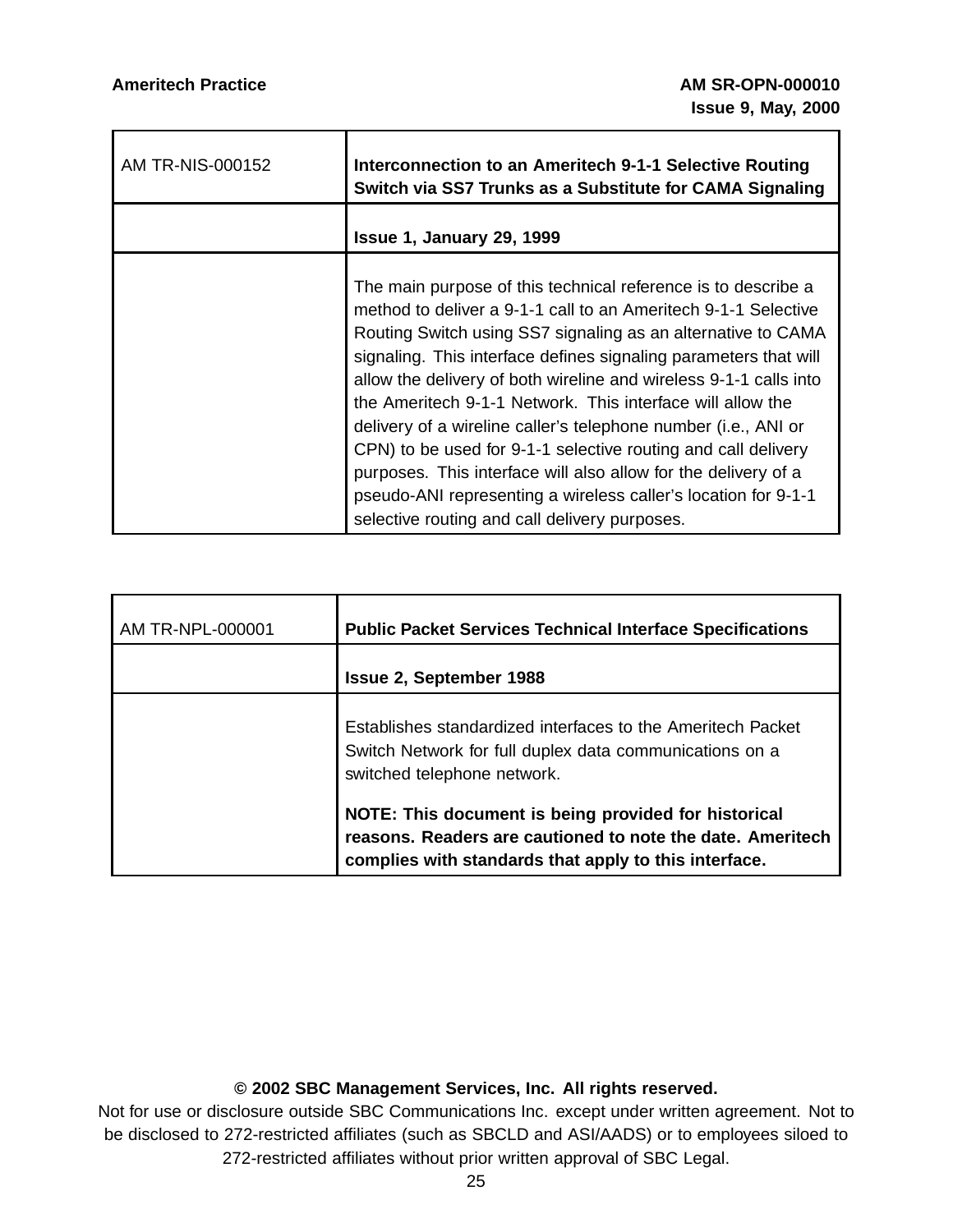| AM TR-NPL-000002 | <b>Technical Interface Specifications for X.25 Service</b>                                                                                                                            |
|------------------|---------------------------------------------------------------------------------------------------------------------------------------------------------------------------------------|
|                  | <b>Issue 2, May 1988</b>                                                                                                                                                              |
|                  | This technical reference describes an X.25 interface between<br>Data Terminal Equipment (DTE) and Data Circuit Terminating<br>Equipment (DCE) operating in a packet mode environment. |
|                  | NOTE: This document is being provided for historical<br>reasons. Readers are cautioned to note the date. Ameritech<br>complies with standards that apply to this interface.           |

| AM TR-NPL-000003 | <b>Technical Interface Specifications for Asynchronous</b><br><b>Service</b>                                                                                                                                       |
|------------------|--------------------------------------------------------------------------------------------------------------------------------------------------------------------------------------------------------------------|
|                  | <b>Issue 2, May 1988</b>                                                                                                                                                                                           |
|                  | This technical reference describes the interface protocols<br>necessary for asynchronous devices to communicate with<br>packet mode DTE or other asynchronous equipment via the<br>public packet switched network. |
|                  | NOTE: This document is being provided for historical<br>reasons. Readers are cautioned to note the date. Ameritech<br>complies with standards that apply to this interface.                                        |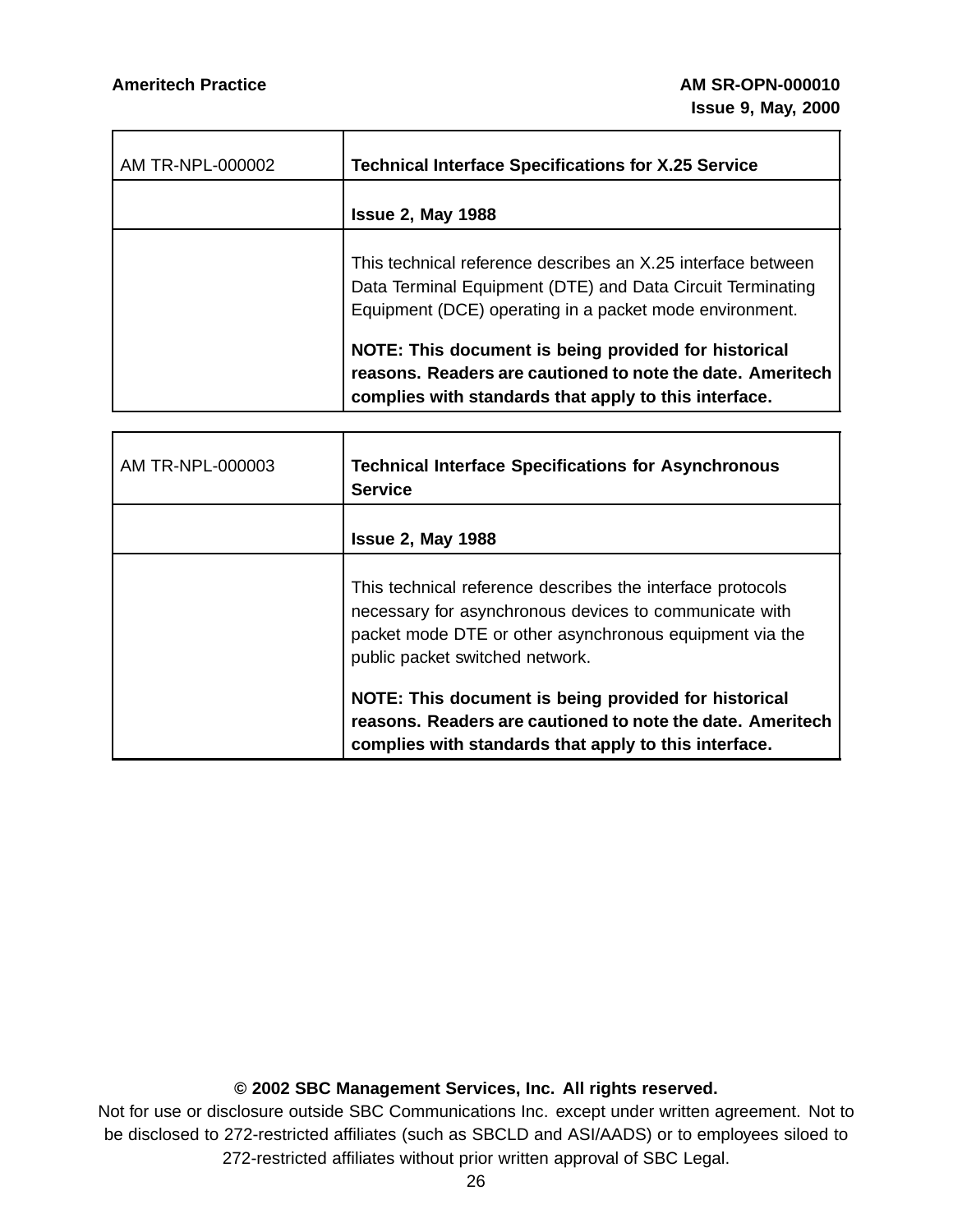٦Ī,

h

| AM TR-NPL-000004 | <b>Electronic Business Service Network Access Interface</b><br><b>Specification</b>                                                                                                                                                                                                                                                                                                                                                                   |
|------------------|-------------------------------------------------------------------------------------------------------------------------------------------------------------------------------------------------------------------------------------------------------------------------------------------------------------------------------------------------------------------------------------------------------------------------------------------------------|
|                  | <b>Issue B. December 1988</b>                                                                                                                                                                                                                                                                                                                                                                                                                         |
|                  | This document describes the physical, electrical, and<br>network protocol aspects of the Northern Telecom DMS <sup>®</sup> -100<br>Electronic Business Service and is intended for the use of<br>both Ameritech customers and Customer Premises Equipment<br>(CPE) manufacturers. The scope of this document allows CPE<br>manufacturers to design and build terminal sets that will function<br>satisfactorily with the Electronic Business Service. |
|                  | * DMS is a registered trademark of Northern Telecom.                                                                                                                                                                                                                                                                                                                                                                                                  |

| AM TR-NPL-000005 | <b>Technical Interface Specifications Datapathä Network</b><br><b>Access Interface</b>                                                                                                                                                                                                                                                                                                                                                                                           |
|------------------|----------------------------------------------------------------------------------------------------------------------------------------------------------------------------------------------------------------------------------------------------------------------------------------------------------------------------------------------------------------------------------------------------------------------------------------------------------------------------------|
|                  | <b>Issue 1, December 1985</b>                                                                                                                                                                                                                                                                                                                                                                                                                                                    |
|                  | Defines the performance and compatibility requirements for<br>terminal equipment that will be directly connected to the<br>interface for Datapath ™ service. Datapath ™ service will be<br>provided from a Northern Telecom DMS <sup>®</sup> -100 Family Switch<br>within some or all of the companies within the Ameritech Region<br>and is planned to provide the user with a circuit switched data<br>transmission service. * Datapath is a trademark of Northern<br>Telecom. |
|                  | * DMS is a registered trademark of Northern Telecom.                                                                                                                                                                                                                                                                                                                                                                                                                             |
|                  | NOTE: This service is also known as Switched 56 kbps<br>service and is only available from the Nortel DMS switch.                                                                                                                                                                                                                                                                                                                                                                |

#### **© 2002 SBC Management Services, Inc. All rights reserved.**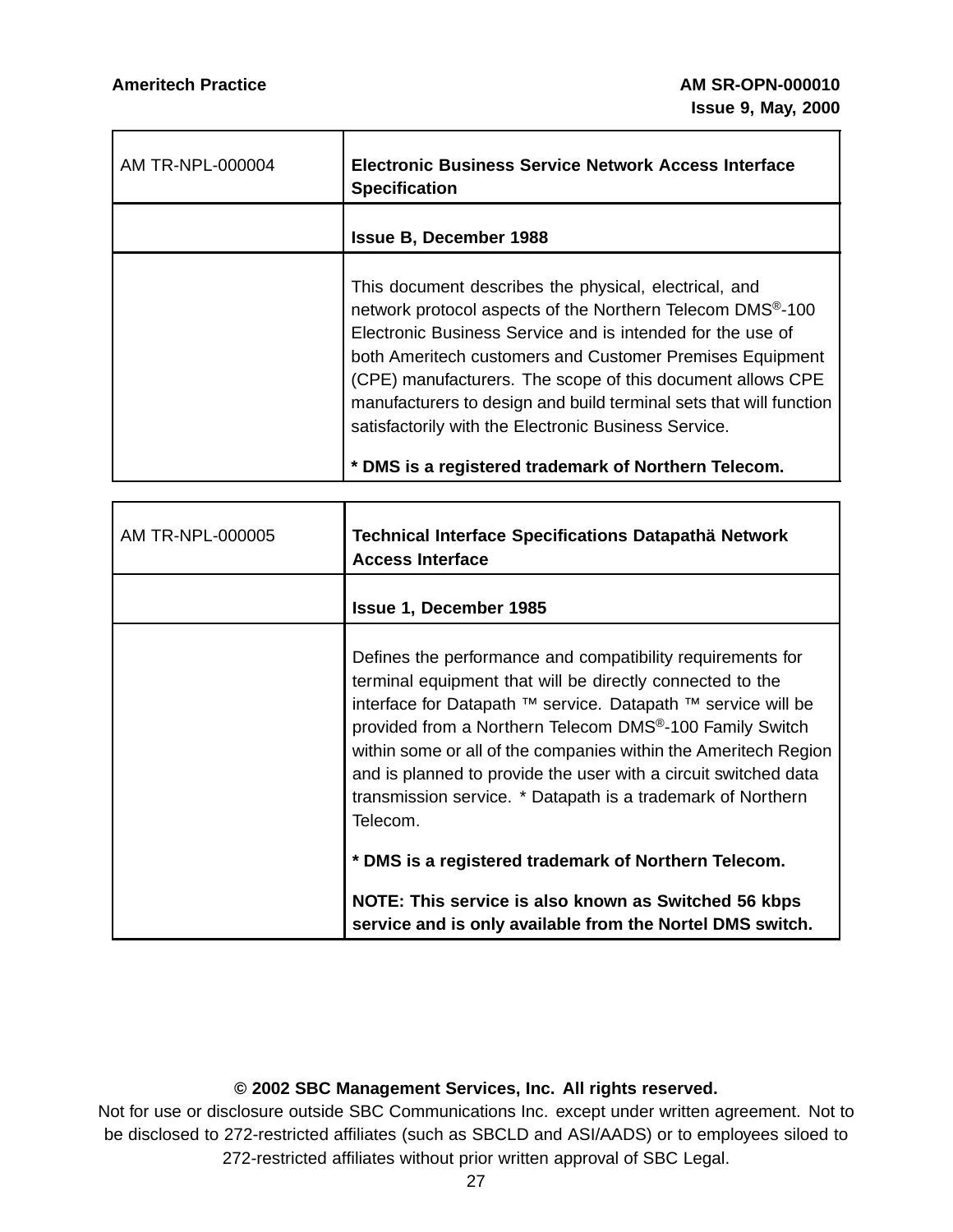| AM TR-NPL-000006 | <b>Technical Interface Integrated Business Network Attendant</b><br><b>Console</b>                                                                                                                                                                                                                                                   |
|------------------|--------------------------------------------------------------------------------------------------------------------------------------------------------------------------------------------------------------------------------------------------------------------------------------------------------------------------------------|
|                  | <b>Issue 1, December 1985</b>                                                                                                                                                                                                                                                                                                        |
|                  | Contains customer-provided equipment requirements needed<br>to be compatible with the network interface provided by the<br>Ameritech operating company for the Business Services and a<br>DMS <sup>®</sup> -100 or DMS <sup>®</sup> -250 Northern Telecom switching machine.<br>* DMS is a registered trademark of Northern Telecom. |

| AM TR-NPL-000007 | <b>Digital Service Interface Specifications, Type 1</b>                                                                                                                                                                                                                                                                          |
|------------------|----------------------------------------------------------------------------------------------------------------------------------------------------------------------------------------------------------------------------------------------------------------------------------------------------------------------------------|
|                  | <b>Issue B. December 1988</b>                                                                                                                                                                                                                                                                                                    |
|                  | This interface specification describes the Ameritech operating<br>companies (AOC) Digital Service Interface between the AOC<br>network and the customer's digital data terminal equipment.<br>This technical reference is intended to provide all necessary<br>information to enable implementation of digital service circuits. |
|                  | NOTE: the service described in this document (formerly<br>known as DDS) is now known as Ameritech Base Rate<br>service. The document is retained for its historical value<br>and the facility characteristic tables attached to it.                                                                                              |

| AM TR-NPL-000016 | <b>Technical Interface Specifications for X.75 Service</b>                                                                                                                                                                                                      |
|------------------|-----------------------------------------------------------------------------------------------------------------------------------------------------------------------------------------------------------------------------------------------------------------|
|                  | <b>Issue 2, May 1988</b>                                                                                                                                                                                                                                        |
|                  | This technical reference describes the interface protocols<br>necessary for communication between the public packet<br>switched network and other networks offering packet mode<br>service by means of an interface conforming to CCITT<br>recommendation X.75. |

#### **© 2002 SBC Management Services, Inc. All rights reserved.**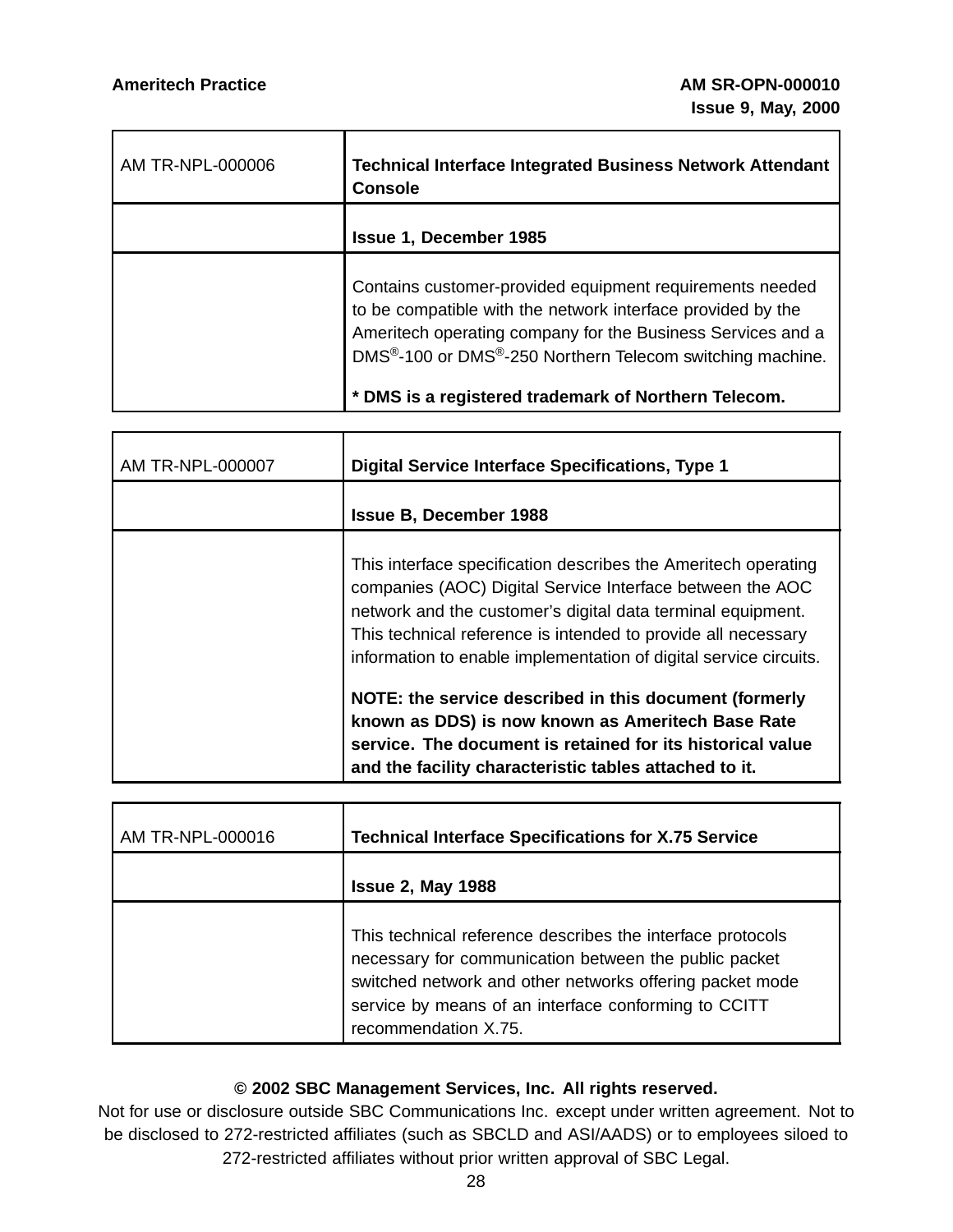$\overline{\phantom{0}}$ 

| AM TR-NTP-000119 | Ameritech FAA 20 MHz Wideband Analog Video Service<br><b>Interface Specifications</b>                                                                                                                                                                                                                                                                                                                                                                                  |
|------------------|------------------------------------------------------------------------------------------------------------------------------------------------------------------------------------------------------------------------------------------------------------------------------------------------------------------------------------------------------------------------------------------------------------------------------------------------------------------------|
|                  | <b>Issue 2, July 1996</b>                                                                                                                                                                                                                                                                                                                                                                                                                                              |
|                  | Ameritech's Wideband Analog Video Service provides<br>fiber-based, one-way analog, high-resolution video transport<br>between customer-designated premises. It is capable of<br>transmitting a 945 line/60 field monochrome video signal. This<br>document is being reissued to accommodate a wider customer<br>demand for this service. Previously, it was limited to Digital<br>Bright Radar Indicator Tower Equipment (DBRITE) signal<br>transmission applications. |

T

| AM TR-OAT-000033 | <b>DS1 Customer Installation: Metallic Interface</b>                                                                                                                                                                                                                                                                                                                                                                                                                                                                                                       |
|------------------|------------------------------------------------------------------------------------------------------------------------------------------------------------------------------------------------------------------------------------------------------------------------------------------------------------------------------------------------------------------------------------------------------------------------------------------------------------------------------------------------------------------------------------------------------------|
|                  | <b>Issue B, January 1990</b>                                                                                                                                                                                                                                                                                                                                                                                                                                                                                                                               |
|                  | The primary purpose of this paper is to convey specific<br>information contained in ANSI STANDARD T1.403-1989, as<br>it applies in the Ameritech region. DS1 customer interface<br>information supporting the ANSI standard may be found in<br>Bellcore TR-NPL-000054: High Capacity Digital Service (1.544<br>Mb/s) Interface Generic Requirements for End Users. Design<br>references currently in use by the industry may be found in<br>AT&Technical Reference PUB 62411(A) entitled High Capacity<br>Digital Service Channel Interface Specification. |
|                  | NOTE: This document is being provided for historical<br>purposes. Users should note the date of publication.<br>SBC/Ameritech generally adheres to current industry<br>standards for DS1 Interfaces to end user customers.                                                                                                                                                                                                                                                                                                                                 |

#### **© 2002 SBC Management Services, Inc. All rights reserved.**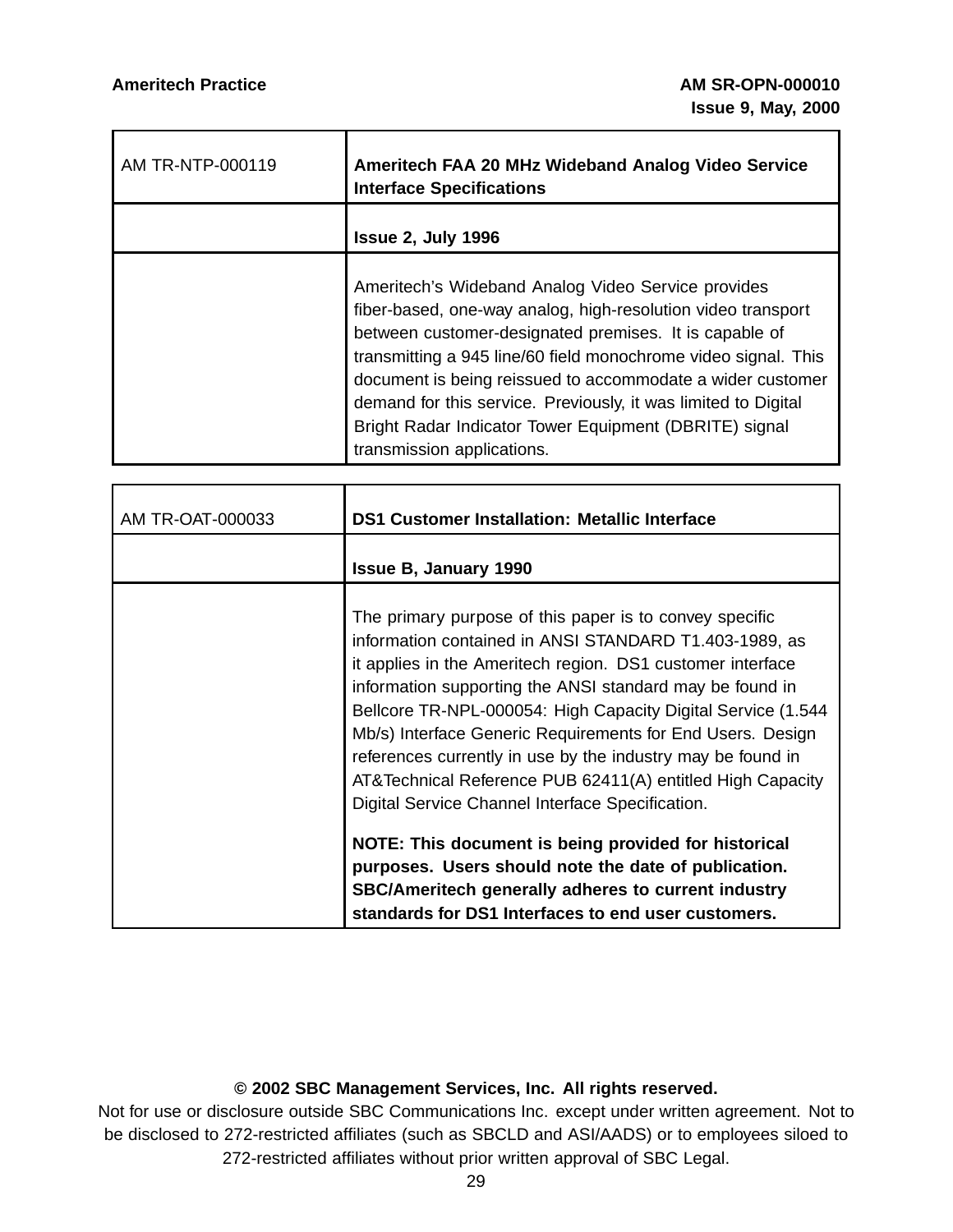Ħ.

| AM TR-OAT-000034 | Service Description and Interface Requirements for<br><b>Ameritech's CATV Order Entry Service</b>                                                                                                                                                                                                                                                                                                                                                                                                                                                                                                                                                                                                                                                       |
|------------------|---------------------------------------------------------------------------------------------------------------------------------------------------------------------------------------------------------------------------------------------------------------------------------------------------------------------------------------------------------------------------------------------------------------------------------------------------------------------------------------------------------------------------------------------------------------------------------------------------------------------------------------------------------------------------------------------------------------------------------------------------------|
|                  | <b>Issue 1, November 1990</b>                                                                                                                                                                                                                                                                                                                                                                                                                                                                                                                                                                                                                                                                                                                           |
|                  | This document describes the Ameritech CATV Order Entry<br>Service. The Ameritech CATV Order Entry Service is provided<br>for cable television operators. It allows the customers of cable<br>operators to place "Pay-Per-View" orders by dialing a phone<br>number associated with the event. The telephone company<br>central office equipment collects the called number, which<br>represent the event ordered, and the billing telephone number<br>associated with the calling party's line (ANI), and transmits<br>those items of information to the cable television operator.<br>Deployment information is as follows: Toledo and Columbus,<br>Ohio, and Michigan locations including Traverse City, Saginaw,<br>Pontiac, Wayne, and Grand Haven. |

| AM TR-OAT-000036 | <b>Ameritech Call Detail Reporting Service (ACDRS) Interface</b>                                                                              |
|------------------|-----------------------------------------------------------------------------------------------------------------------------------------------|
|                  | <b>Issue D, June 1997</b>                                                                                                                     |
|                  | This document describes the physical, electrical and protocol<br>aspects of the Ameritech Call Detail Reporting Service<br>(ACDRS) interface. |

## **© 2002 SBC Management Services, Inc. All rights reserved.**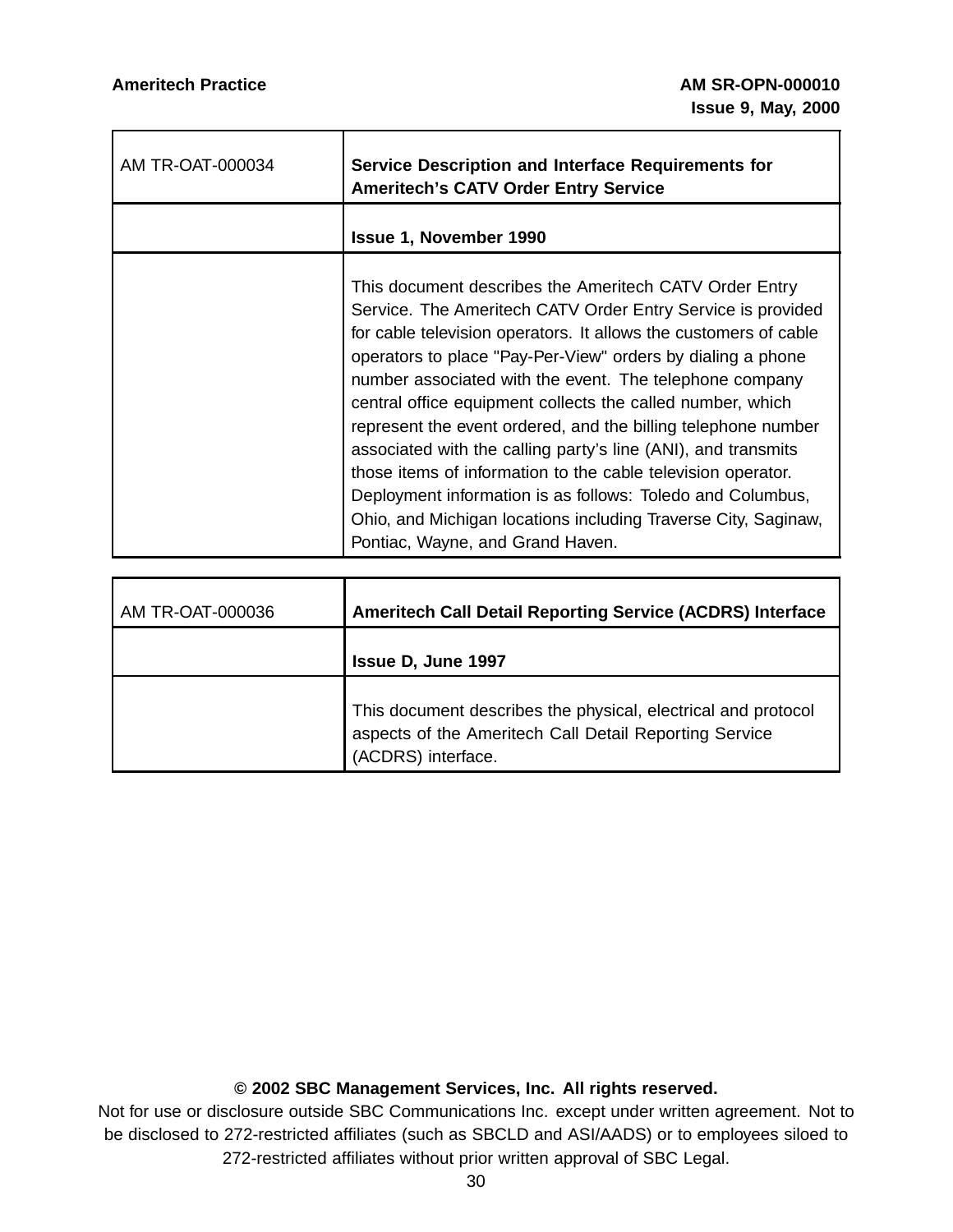| AM TR-OAT-000037 | Ameritech Digital Switching Network Transmission Plan                                                                                                                                                                                                                                                                                                 |
|------------------|-------------------------------------------------------------------------------------------------------------------------------------------------------------------------------------------------------------------------------------------------------------------------------------------------------------------------------------------------------|
|                  | <b>Issue 1, June 1992</b>                                                                                                                                                                                                                                                                                                                             |
|                  | This Technical Reference describes Ameritech's view on the<br>Digital Switching Network Transmission Plan. It provides design<br>objectives and requirements for conversion to an all-digital<br>switching network. It is compatible with the existing VNL<br>(Via Net Loss) and FL (Fixed Loss) plans and is designed to<br>eventually replace them. |
|                  | NOTE: This document is provided for reference only. Much<br>of the Ameritech network has been converted to integrated<br>digital technologies with a fixed loss plan conforming to<br><b>ANSI standards.</b>                                                                                                                                          |

| AM TR-OAT-000040 | <b>Ameritech Operating Companies Uniform Equal Access</b><br><b>Dialing Plan</b>                                                                                                                                                                                                                                                                                                                                                                                                                                                                                                                                                                        |
|------------------|---------------------------------------------------------------------------------------------------------------------------------------------------------------------------------------------------------------------------------------------------------------------------------------------------------------------------------------------------------------------------------------------------------------------------------------------------------------------------------------------------------------------------------------------------------------------------------------------------------------------------------------------------------|
|                  | <b>Issue 2, July 1992</b>                                                                                                                                                                                                                                                                                                                                                                                                                                                                                                                                                                                                                               |
|                  | This Dialing Plan provides the Ameritech routing guidelines<br>associated with Business/Residence, Coin, WATS and Switched<br>Access Services dialing patterns. It defines the route taken<br>and any exceptions for various dialing schemes an end user<br>customer may use. Dialing/routing guidelines are included for<br>1+ or 0 access codes, 10XXX+ dialing, international calling,<br>service access codes, cut through, Directory Assistance, and<br>vacant code treatment. It is Ameritech's intent to route IC traffic<br>based on the routing instructions as prescribed by this plan.<br>Updates to the plan will be on an as-needed basis. |
|                  | NOTE: Anyone reading this document should be aware<br>of its publication date. Many changes have occurred in<br>Access Services and methodologies since it was issued.                                                                                                                                                                                                                                                                                                                                                                                                                                                                                  |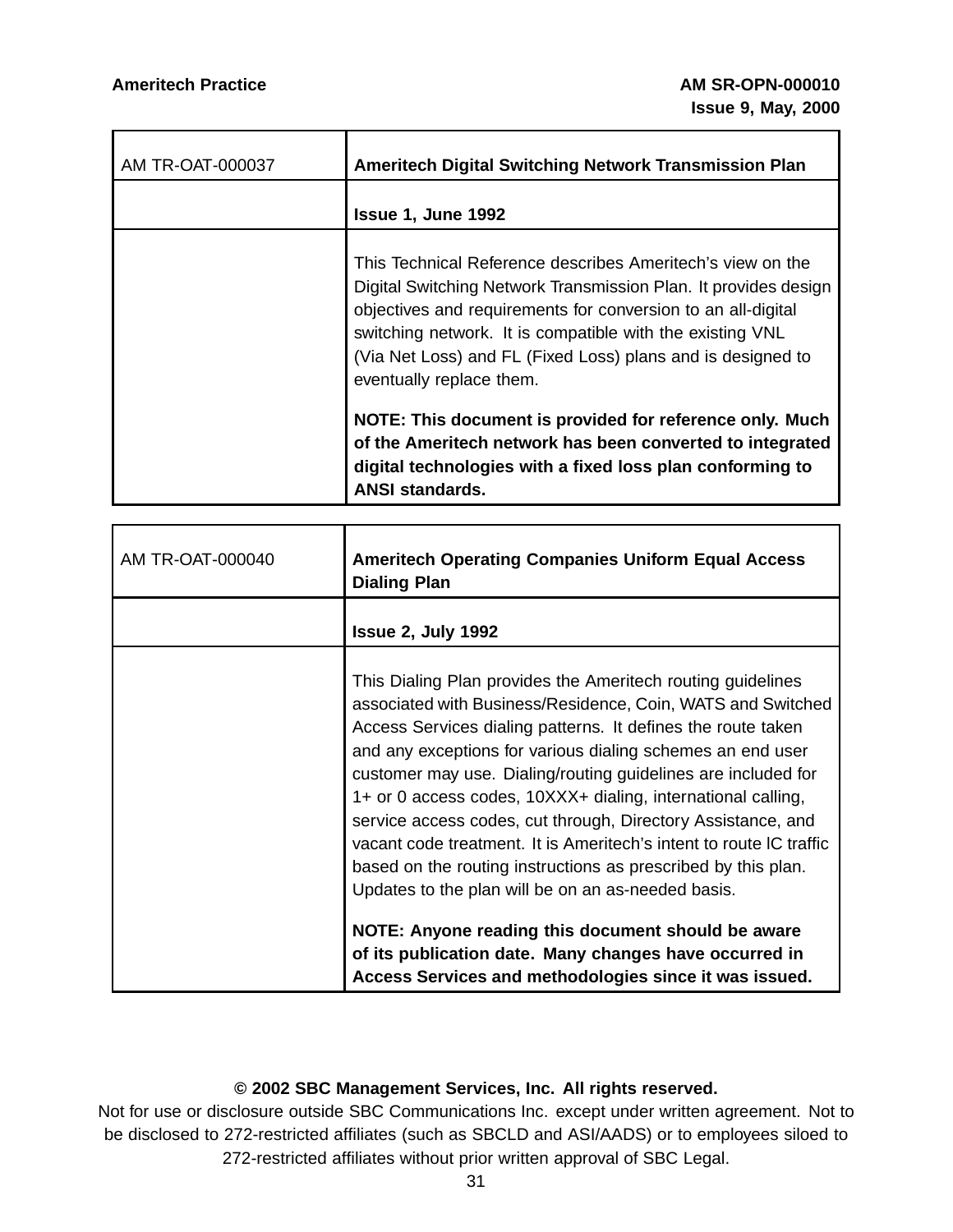т

г

 $\overline{\phantom{0}}$ 

| AM TR-OAT-000060 | Mechanized Invoice for Billing Verification and<br><b>Authorization for Payment Process (BVAPP)</b>                                                                                                                                                                                                                                                                                                                                                                |
|------------------|--------------------------------------------------------------------------------------------------------------------------------------------------------------------------------------------------------------------------------------------------------------------------------------------------------------------------------------------------------------------------------------------------------------------------------------------------------------------|
|                  | <b>Issue 2, September 1992</b>                                                                                                                                                                                                                                                                                                                                                                                                                                     |
|                  | This document is provided to establish structure for Mechanized<br>Invoice to be electronically transmitted to Ameritech Bell<br>Companies (ABCs) from vendors in compliance with the<br>American National Standards Institute (ANSI) and meeting<br>requirements of the Ameritech Billing Verification and<br>Authorization for Payment Process (BVAPP) within the Plug-In<br><b>Inventory Control System/Detailed Continuing Property Record</b><br>(PICS/DCPR). |
|                  | NOTE: Readers should note the date of this document<br>and contact their procurement representative for<br>this service.                                                                                                                                                                                                                                                                                                                                           |

| AM TR-OAT-000061 | <b>Mechanized Order Acknowledgment for Billing Verification</b><br>and Authorization for Payment Process (BVAPP)                                                                                                                                                                                                                                                                                                                                                                |
|------------------|---------------------------------------------------------------------------------------------------------------------------------------------------------------------------------------------------------------------------------------------------------------------------------------------------------------------------------------------------------------------------------------------------------------------------------------------------------------------------------|
|                  | <b>Issue 2, September 1992</b>                                                                                                                                                                                                                                                                                                                                                                                                                                                  |
|                  | This document is provided to establish structure for Mechanized<br>Order Acknowledgment to be electronically transmitted to<br>Ameritech Bell Companies (ABCs) from vendors in compliance<br>with the American National Standards Institute (ANSI) and<br>meeting requirements of the Ameritech Billing Verification and<br>Authorization for Payment Process (BVAPP) within the Plug-In<br><b>Inventory Control System/Detailed Continuing Property Record</b><br>(PICS/DCPR). |
|                  | NOTE: Readers should note the date of this document<br>and contact their procurement representative for<br>service.                                                                                                                                                                                                                                                                                                                                                             |

#### **© 2002 SBC Management Services, Inc. All rights reserved.**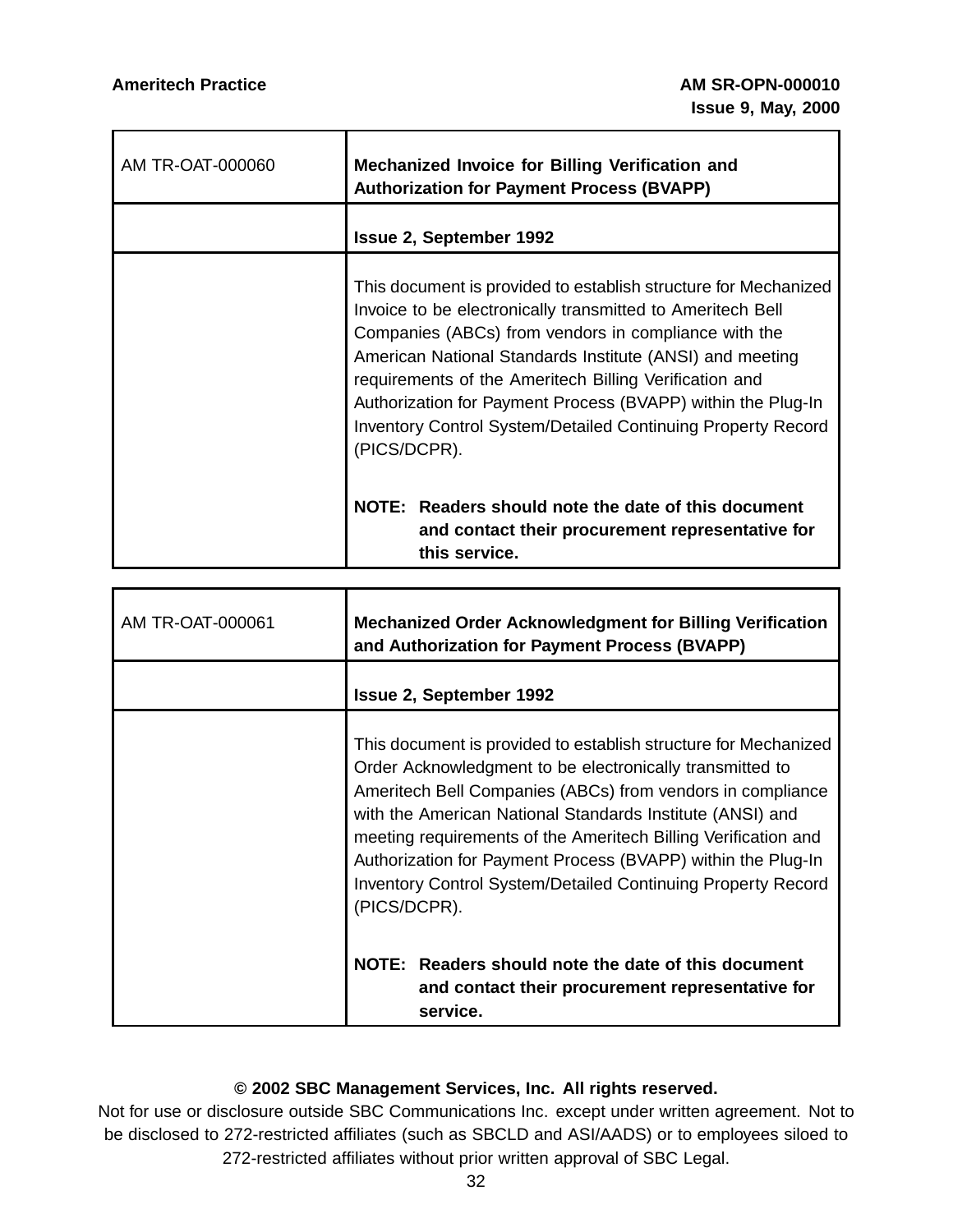Ē

 $\overline{\phantom{a}}$ 

| AM TR-OAT-000065 | Ameritech Message Signal Interface (AMSI) and Ameritech<br><b>Message Signal Interface - Expansion (AMSI-E)</b>                                                                                                                                                                                                |
|------------------|----------------------------------------------------------------------------------------------------------------------------------------------------------------------------------------------------------------------------------------------------------------------------------------------------------------|
|                  | Issue 1, July 1990                                                                                                                                                                                                                                                                                             |
|                  | This technical reference is published by Ameritech to provide<br>a technical description of the interface between Customer<br>Premises Equipment and Ameritech Central Offices to support<br>the Ameritech Message Signal Interface (AMSI) and the<br>Ameritech Message Signal Interface - Expansion (AMSI-E). |

| AM TR-OAT-000067 | <b>Ameritech Inmate Calling Service</b>                                                                                                                                                                                                                                                                                                                                                                                                                                                             |
|------------------|-----------------------------------------------------------------------------------------------------------------------------------------------------------------------------------------------------------------------------------------------------------------------------------------------------------------------------------------------------------------------------------------------------------------------------------------------------------------------------------------------------|
|                  | <b>Issue 2, February 1991</b>                                                                                                                                                                                                                                                                                                                                                                                                                                                                       |
|                  | A second issue of the Ameritech Inmate Calling Service<br>Technical Reference has been released to define an additional<br>interface that Ameritech may elect to use. Ameritech Inmate<br>Calling Service is offered to correctional facilities as a means<br>to restrict telephone fraud and annoyance calls from prison<br>inmates. This technical release describes both the new and<br>the previously disclosed physical interfaces and associated<br>protocols required to access the service. |

## **© 2002 SBC Management Services, Inc. All rights reserved.**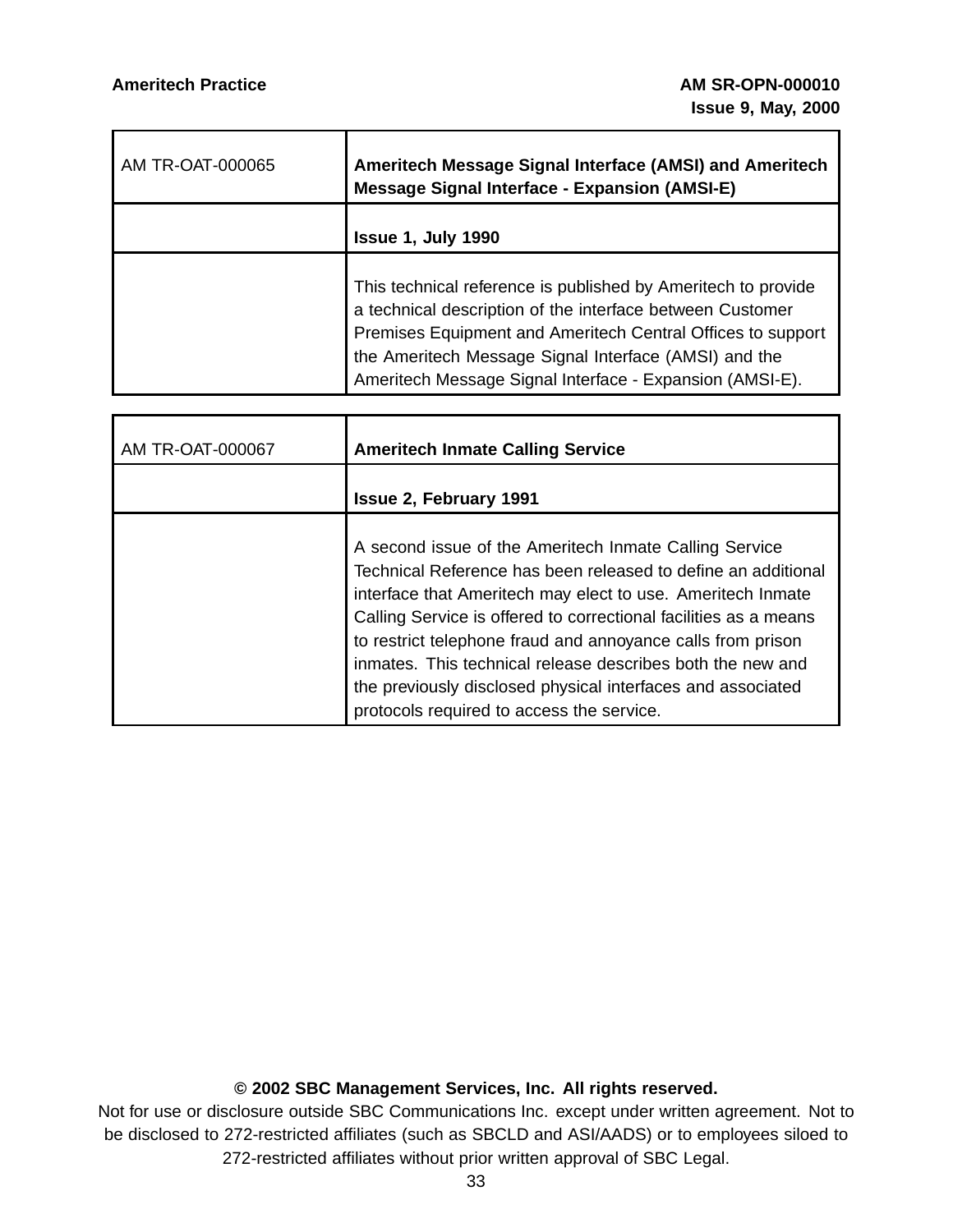T

Ē

 $\overline{\mathbf{r}}$ 

| AM TR-OAT-000069 | <b>Common Channel Signaling (CCS) Network Interface</b><br><b>Specification</b>                                                                                                                                                                                                                                                                                                                                       |
|------------------|-----------------------------------------------------------------------------------------------------------------------------------------------------------------------------------------------------------------------------------------------------------------------------------------------------------------------------------------------------------------------------------------------------------------------|
|                  | <b>Issue 3, August 1993</b>                                                                                                                                                                                                                                                                                                                                                                                           |
|                  | This updated technical reference will provide additional<br>technical description of the network interface, using Signaling<br>System 7 (SS7) protocol, between Ameritech operating<br>company (AOC) networks and other interconnecting networks<br>such as Interexchange Carriers, International Carriers,<br>Exchange Carriers, Independent Telephone Companies,<br><b>Cellular and Enhanced Service Providers.</b> |
|                  | NOTE: This document is being provided for historical<br>reasons. Readers are cautioned to note the date.<br>Ameritech complies with standards that apply to this<br>interface.                                                                                                                                                                                                                                        |

| AM TR-OAT-000070 | Ameritech OPTINET™ 64 Interface Specifications                                                                                                                                                                                  |
|------------------|---------------------------------------------------------------------------------------------------------------------------------------------------------------------------------------------------------------------------------|
|                  | <b>Issue 1, September 1990</b>                                                                                                                                                                                                  |
|                  | This technical reference is published by Ameritech to provide<br>a technical description of the interface between Customer<br>Premises Equipment and Ameritech Central Offices to support<br>the Ameritech OPTINET™ 64 service. |
|                  | * OPTINET is a trademark of Ameritech Base Rate Service.                                                                                                                                                                        |
|                  | NOTE: The service designation "OPTINET" has been<br>dropped with regard to this service. The general term<br>"Ameritech Base Rate Service is used instead to refer to all<br>digital services at the DS0 rate.                  |

#### **© 2002 SBC Management Services, Inc. All rights reserved.**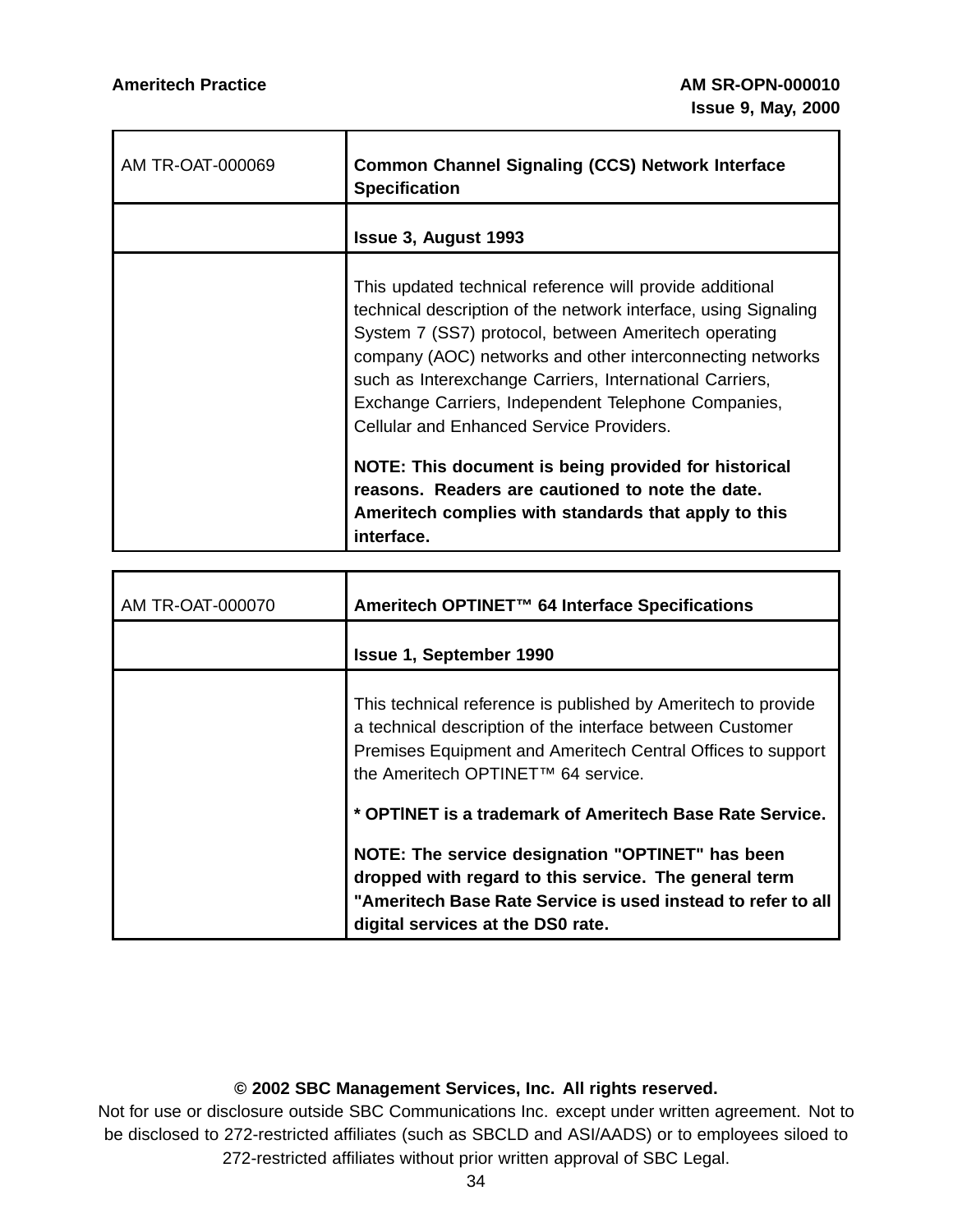h

| AM TR-PSS-000032 | <b>Ameritech ACD/MIS Service Network Interface</b><br><b>Specifications</b>                                                                                                                                                                                                                                                                                                                                                            |
|------------------|----------------------------------------------------------------------------------------------------------------------------------------------------------------------------------------------------------------------------------------------------------------------------------------------------------------------------------------------------------------------------------------------------------------------------------------|
|                  | <b>Issue 1, February 1990</b>                                                                                                                                                                                                                                                                                                                                                                                                          |
|                  | This technical reference is published by Ameritech to inform<br>the industry of the application message protocol which exists<br>between the Northern Telecom DMS <sup>®</sup> -100 switch and the ACD<br>Management Information System. This document describes<br>the architecture, data stream requirements and the messaging<br>protocol of the DMS <sup>®</sup> -100 ACD/MIS interface to the customer<br>premises MIS processor. |
|                  | * DMS is a registered trademark of Northern Telecom.                                                                                                                                                                                                                                                                                                                                                                                   |

| <b>AM TR-SID-000147</b> | Wireless Service Providers Interconnection to a 911<br><b>Database</b>                                                                                                                                                                                                                                                                                                                                                                                                                                     |
|-------------------------|------------------------------------------------------------------------------------------------------------------------------------------------------------------------------------------------------------------------------------------------------------------------------------------------------------------------------------------------------------------------------------------------------------------------------------------------------------------------------------------------------------|
|                         | <b>Issue3, November 1998</b>                                                                                                                                                                                                                                                                                                                                                                                                                                                                               |
|                         | The main purpose of this technical reference is to provide a<br>description of the following interfaces in a Wireless 911 (W911)<br>system: 1) The interface between a Mobile Switching Center<br>(MSC) protocol converter device and the E911 database; and<br>2) The interface between the MSC's Signaling Control Point<br>(SCP) and the E911 database. Both interfaces establish a data<br>link from a Wireless Service Provider (WSP) network to the<br>E911 database located in Ameritech's network. |

## **© 2002 SBC Management Services, Inc. All rights reserved.**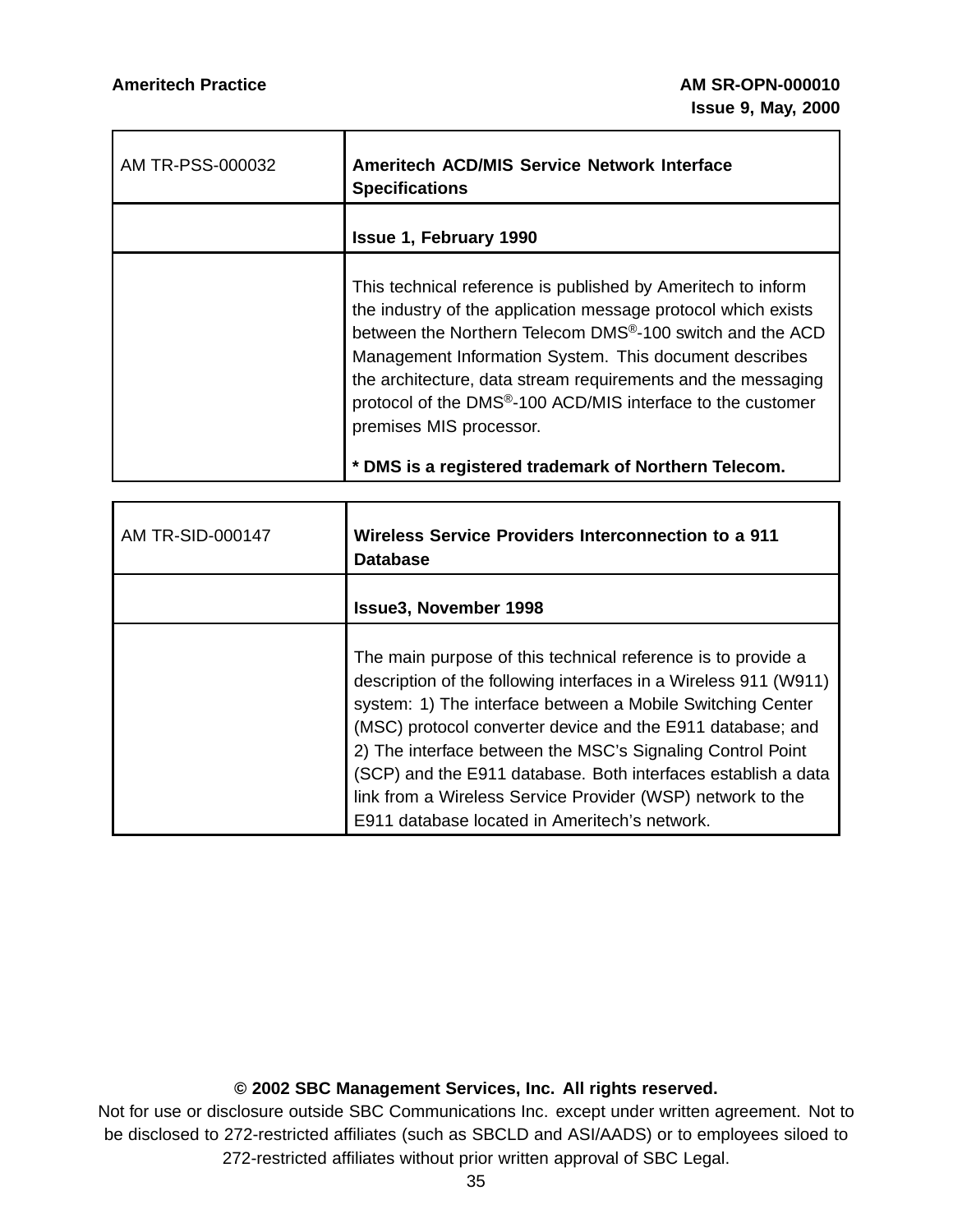| AM TR-TMO-000064 | Ameritech OPTINET™ Reconfiguration Interface<br><b>Specifications</b>                                                                                                                                                                                                            |
|------------------|----------------------------------------------------------------------------------------------------------------------------------------------------------------------------------------------------------------------------------------------------------------------------------|
|                  | <b>Issue 2, August 1991</b>                                                                                                                                                                                                                                                      |
|                  | Issue 2 of the interface specification for Ameritech OPTINET<br>Reconfiguration Services has been released. This new<br>issue changes the name of the service (formerly Ameritech<br>Network Reconfiguration Service) and deletes references to<br>the Ameritech packet network. |
|                  | * OPTINET is a trademark of Ameritech Digital Service.                                                                                                                                                                                                                           |
|                  | NOTE: The service designation "OPTINET" has been<br>dropped with regard to this service. the general term<br>"Ameritech Digital Service is used instead, and refers to all<br>digital services, from DS0 through DS3.                                                            |

| AM TR-TMO-000073 | Interface of an E911 PSAP to a 1A ESS™Switch and to an<br>E911 Database                                                                                                                                                                                                                                                                                                                                                                                                                                                                                                                                                                                                                                                                               |
|------------------|-------------------------------------------------------------------------------------------------------------------------------------------------------------------------------------------------------------------------------------------------------------------------------------------------------------------------------------------------------------------------------------------------------------------------------------------------------------------------------------------------------------------------------------------------------------------------------------------------------------------------------------------------------------------------------------------------------------------------------------------------------|
|                  | <b>Issue 1, September 1991</b>                                                                                                                                                                                                                                                                                                                                                                                                                                                                                                                                                                                                                                                                                                                        |
|                  | This document has been prepared by Ameritech as a technical<br>reference that provides descriptions of interfaces in two areas<br>of an E911 system: The interface between a 1A ESS switch<br>and a public safety answering point (PSAP); and the interface<br>between an E911 database and a PSAP. The first interface is<br>from a switch via automatic number identification (ANI) trunks<br>to the ANI trunk controller at the PSAP. The second interface<br>is from a node of a database system via data links to the<br>automatic location identification (ALI) multiplexer at the PSAP.<br>Both the ANI controller CPE and the ALI multiplexer CPE are<br>generally referred to as common PSAP equipment.<br>* 1A ESS is a trademark of Lucent |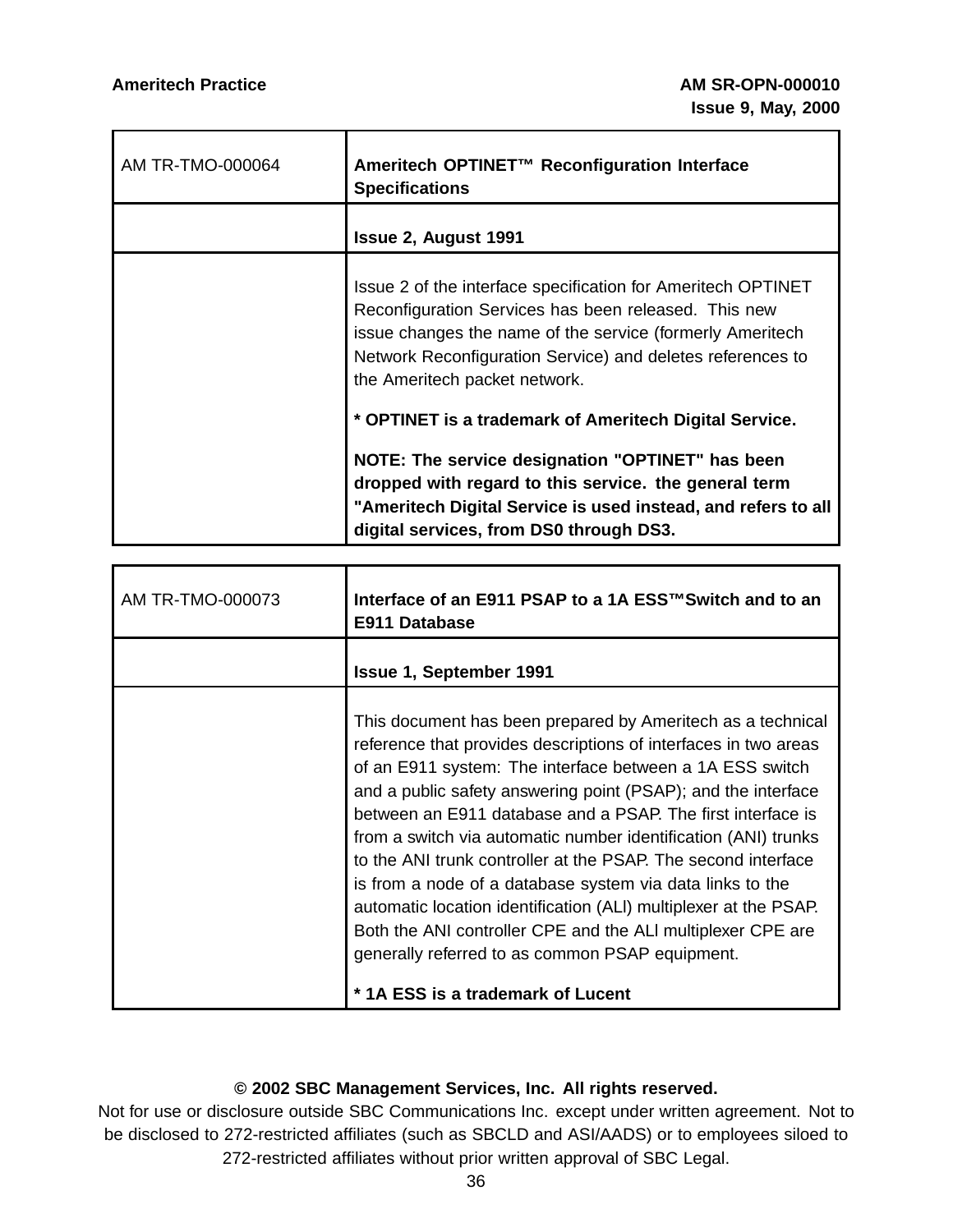$\overline{\mathbf{1}}$ 

| AM TR-TMO-000080 | <b>Ameritech Services Network Channel and Network Channel</b><br><b>Interface Codes</b>                                                                                                                                                                                                                                                                                                                                                                                                                 |
|------------------|---------------------------------------------------------------------------------------------------------------------------------------------------------------------------------------------------------------------------------------------------------------------------------------------------------------------------------------------------------------------------------------------------------------------------------------------------------------------------------------------------------|
|                  | <b>Issue 3, February 1995</b>                                                                                                                                                                                                                                                                                                                                                                                                                                                                           |
|                  | This publication will serve as a user guide for Exchange<br>and InterLATA Access Services. It provides a list of code<br>combinations formerly in various tariff documents. This<br>document provides currently available code combinations<br>and eliminates typographical errors or technically not feasible<br>combinations formerly reflected in tariff documents. Technical<br>specifications and customized options may be found in the<br>applicable references listed in the table of contents. |

 $\blacksquare$ 

| AM TR-TMO-000094 | <b>Switched Access Service Feature Group D</b>                                                                                                                                                                                                                                      |
|------------------|-------------------------------------------------------------------------------------------------------------------------------------------------------------------------------------------------------------------------------------------------------------------------------------|
|                  | <b>Issue 1, August 1992</b>                                                                                                                                                                                                                                                         |
|                  | This document describes the Switched Access Feature Group<br>D (FGD) Service and its use for the transport of Public Switched<br>Digital Service (PSDS) or Integrated Services Digital Network<br>(ISDN) traffic.                                                                   |
|                  | NOTE: Anyone reading this document should be aware<br>of its publication date. Changes may have occurred in<br>Switched Access Services and methodologies since it was<br>issued. These changes may not impact the interface, but<br>could impact the ordering process and options. |

# **© 2002 SBC Management Services, Inc. All rights reserved.**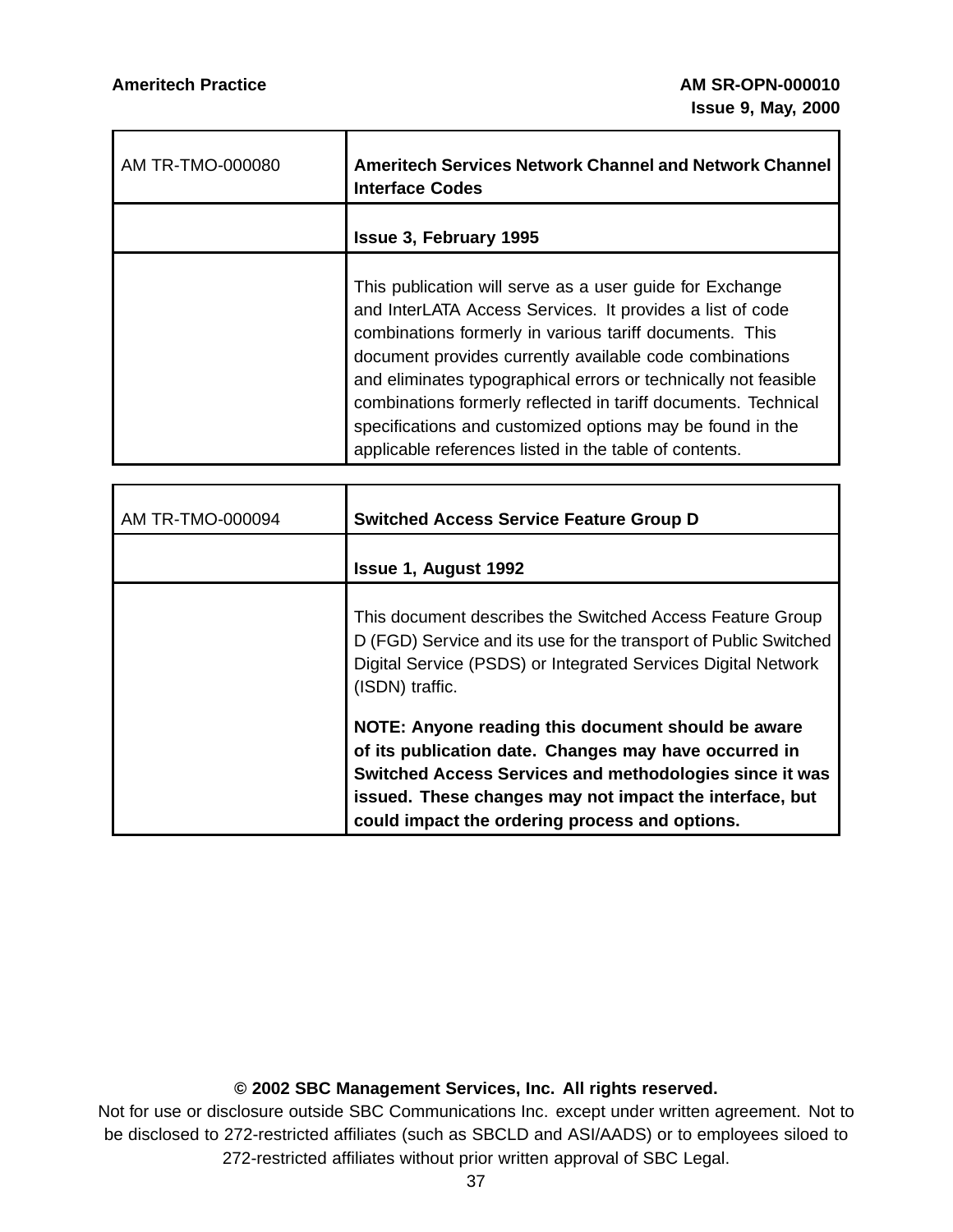| AM TR-TMO-000101 | <b>Ameritech Digital Service Transmission Parameters</b>                                                                                                                                                                                                                                                                                                                                                                                                                                                                                                              |
|------------------|-----------------------------------------------------------------------------------------------------------------------------------------------------------------------------------------------------------------------------------------------------------------------------------------------------------------------------------------------------------------------------------------------------------------------------------------------------------------------------------------------------------------------------------------------------------------------|
|                  | <b>Issue 3, August 1995</b>                                                                                                                                                                                                                                                                                                                                                                                                                                                                                                                                           |
|                  | This document states the transmission parameters and<br>objectives for Ameritech Base Rate, Ameritech DS-1, Ameritech<br>DS-3 Services, Ameritech OC-N Services, and Ameritech OC-N<br>Dedicated Ring Services. Ameritech Base Rate, Ameritech<br>DS-1, Ameritech DS-3 Services, Ameritech OC-N Services,<br>and Ameritech OC-N Dedicated Ring Services provide a<br>transmission path between customer designated premises, or<br>a customer designated premises and an Ameritech location<br>where multiplexing and/or cross-connection functions are<br>performed. |

| AM TR-TMO-000106 | Service Description and Interface Requirements for<br><b>Ameritech FT-1 Digital Service</b>                                                                                                              |
|------------------|----------------------------------------------------------------------------------------------------------------------------------------------------------------------------------------------------------|
|                  | <b>Issue 2, July 1994</b>                                                                                                                                                                                |
|                  | This document describes the Fractional T-1 (FT-1) Access<br>Service offered by Ameritech. This service provides the<br>customer with 128, 256, or 384 kilobits per second (Kbps) of<br>usable bandwidth. |

| AM TR-TMO-000114 | <b>Metallic Service Interface Specification (IntraLATA and</b><br><b>Special Access Service)</b>                                                                                                                                                                                       |
|------------------|----------------------------------------------------------------------------------------------------------------------------------------------------------------------------------------------------------------------------------------------------------------------------------------|
|                  | <b>Issue 1, January 1994</b>                                                                                                                                                                                                                                                           |
|                  | This Technical Reference describes the Metallic Grade Services<br>interface combinations and technical requirements supported<br>by Ameritech. In particular, it provides a quantitive and qualitive<br>description of the services and their interfaces at the customer<br>locations. |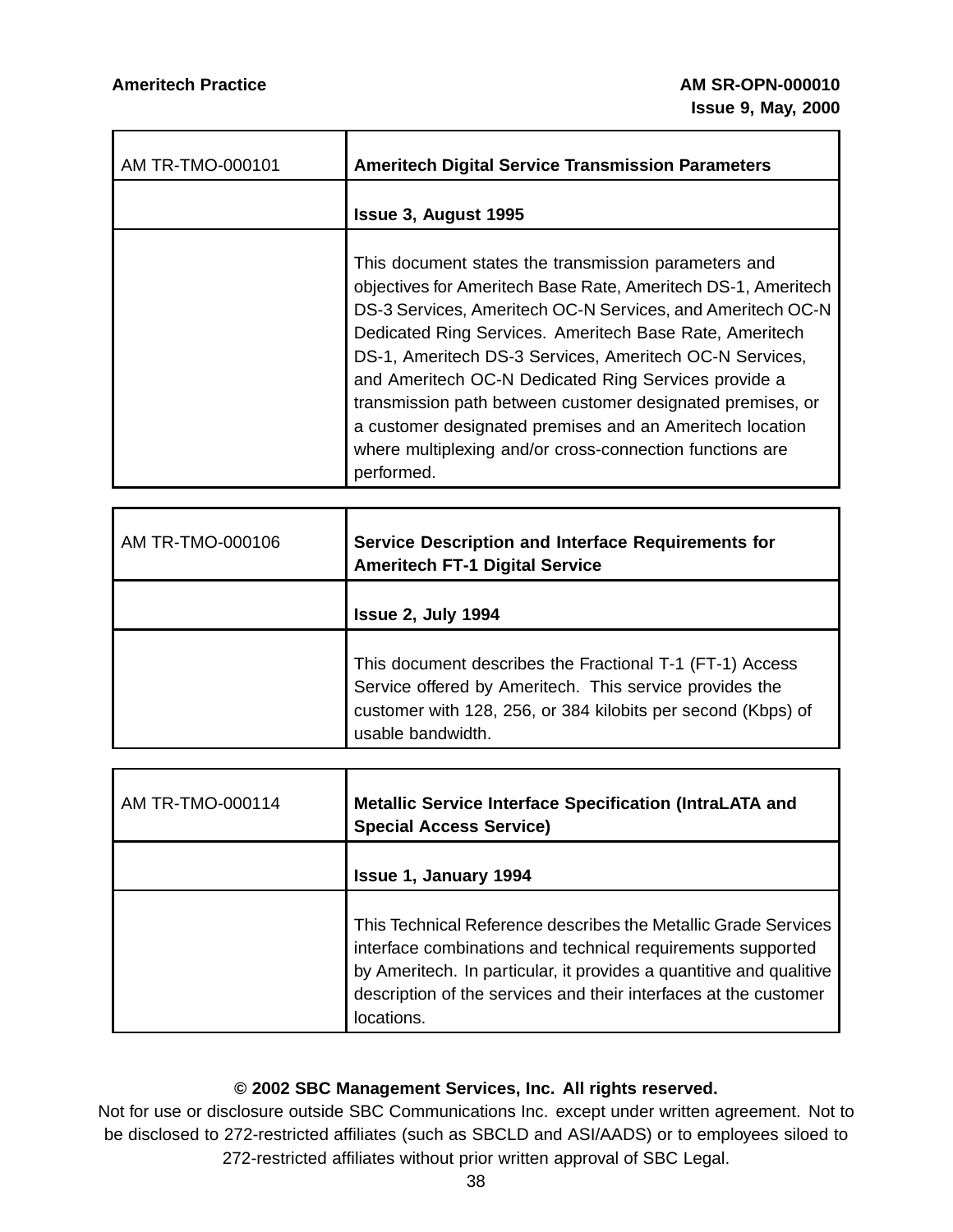| AM TR-TMO-000122 | <b>Ameritech Unbundled Analog Loops</b>                                                                                                                                                                                                                                                                                                                                                                                                                                         |
|------------------|---------------------------------------------------------------------------------------------------------------------------------------------------------------------------------------------------------------------------------------------------------------------------------------------------------------------------------------------------------------------------------------------------------------------------------------------------------------------------------|
|                  | Issue 4, July 1997                                                                                                                                                                                                                                                                                                                                                                                                                                                              |
|                  | This is the first of three documents that describe the<br>transmission parameters for Ameritech's Unbundled Analog<br>Loops, Unbundled Digital Loops and Unbundled Switch Ports.<br>The Unbundled Loops provide a transmission path between a<br>customer premises and the Ameritech Central Office serving<br>that premises. The Unbundled Switch Port is a combination<br>of central office equipment and software that provides a<br>connection to public switched networks. |

| AM TR-TMO-000123 | <b>Ameritech Unbundled Digital Loops</b>                                                                                                                                                                                                                                                                                                                                                                                                                                         |
|------------------|----------------------------------------------------------------------------------------------------------------------------------------------------------------------------------------------------------------------------------------------------------------------------------------------------------------------------------------------------------------------------------------------------------------------------------------------------------------------------------|
|                  | Issue 4, July 1997                                                                                                                                                                                                                                                                                                                                                                                                                                                               |
|                  | This is the second of three documents that describe the<br>transmission parameters for Ameritech's Unbundled Analog<br>Loops, Unbundled Digital Loops and Unbundled Switch Ports.<br>The Unbundled Loops provide a transmission path between a<br>customer premises and the Ameritech Central Office serving<br>that premises. The Unbundled Switch Port is a combination<br>of central office equipment and software that provides a<br>connection to public switched networks. |